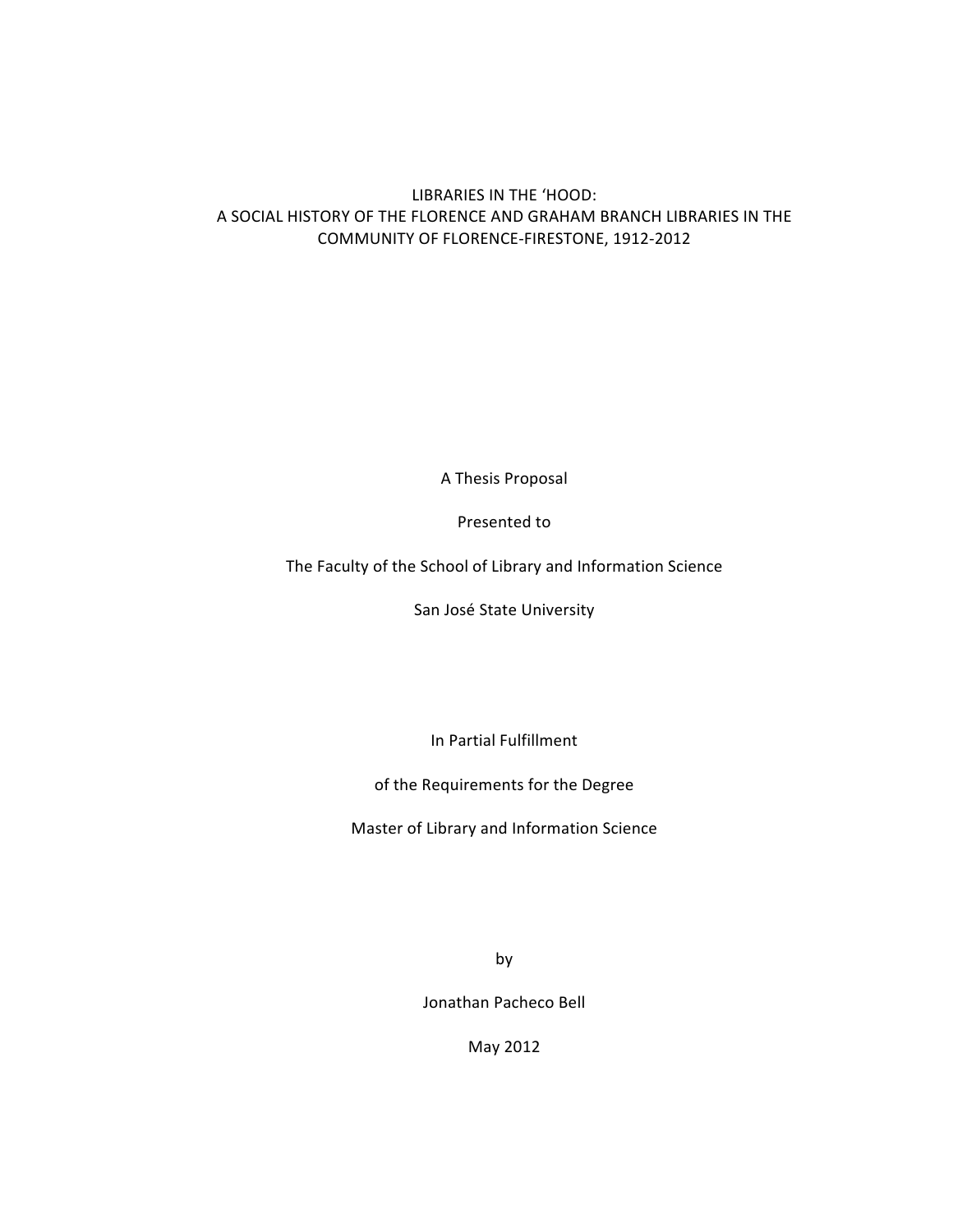#### ABSTRACT

# LIBRARIES IN THE 'HOOD: A SOCIAL HISTORY OF THE FLORENCE AND GRAHAM BRANCH LIBRARIES IN THE COMMUNITY OF FLORENCE-FIRESTONE, 1912-2012

#### by Jonathan Pacheco Bell

This study explores the history of the Florence and Graham branch libraries in the unincorporated community of Florence-Firestone in South Central Los Angeles. Two of the oldest county library branches, Florence and Graham have no published histories. Similarly, no scholarly history has been written about Florence-Firestone. Only modest historical work has been published about the County of Los Angeles Public Library system. In addressing these gaps, this thesis serves as the first historical study of the Florence and Graham libraries and the Florence-Firestone community. As the study's literature review illustrates, this research contributes to the literature on Los Angeles urban history and the history of library services to poor, working-class, and disadvantaged populations. Written from the social history perspective, and drawing from numerous archival primary sources, this study examines how ordinary people influenced the development of library services in Florence-Firestone and the social forces that impacted the environment in which the libraries and community developed. The study contends that the libraries and community have shared histories and their mutually beneficial relationships created enduring benefits for residents. The study concludes that the history of the Florence and Graham libraries in Florence-Firestone serves as an instructive and inspiring narrative about the positive influence of library services in underserved communities.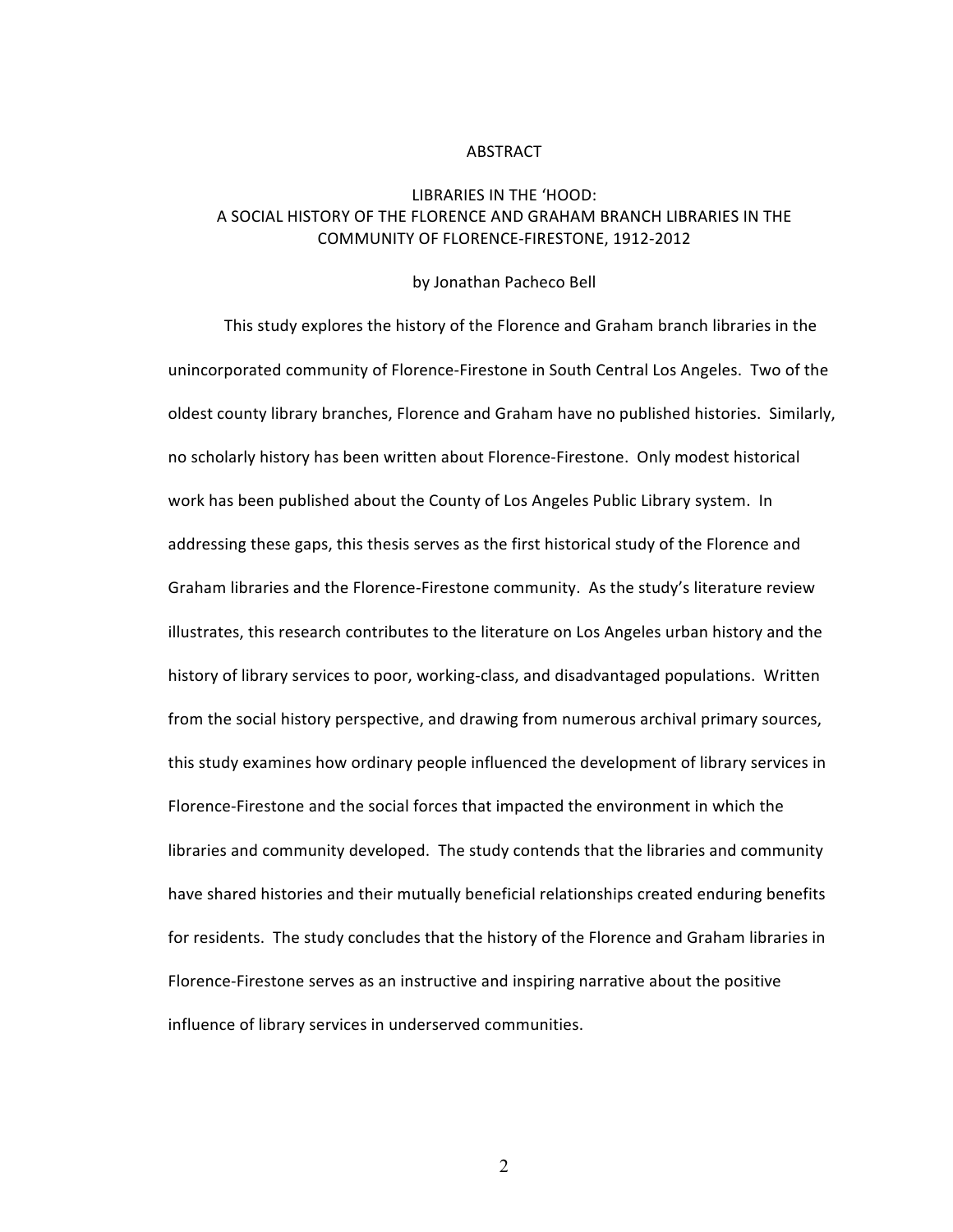## **1. INTRODUCTION**

### **The Florence-Firestone community**

*"The Florence and Graham branches are located in County territory within the* Los Angeles City School District. The surrounding area can be described generally as *'deprived.'"*<sup>1</sup>

The community of Florence-Firestone is located six miles south of downtown Los

Angeles. This unincorporated neighborhood is surrounded by the cities of Los Angeles,

South Gate and Huntington Park, with Slauson Avenue on the north, Alameda Street on the

east, the community of Watts to the south, and Central Avenue on the west forming its

borders. Florence-Firestone is near the geographic heart of the area known—ominously by

some—as South Central Los Angeles. $^2$  Florence-Firestone's origins trace back to the late

nineteenth century when the Florence and Graham districts were founded as outposts

along the routes of the Southern Pacific and Pacific Electric railroads. $3$ 

Throughout its history, Florence-Firestone has remained a diverse, working-class

<sup>&</sup>lt;sup>1</sup> Renewal of Leases of Florence and Graham Libraries (1965), Florence Library archives. Florence Library, County of Los Angeles Public Library. Los Angeles, CA.

 $^2$  In 2003, the City of Los Angeles rebranded the area as "South Los Angeles." This move was in response to the stigma associated with the term "South Central Los Angeles," which developed after the 1965 and 1992 riots/insurrections and was exacerbated by increasingly alarming media portrayals of gang violence in the area through the 1980s and 1990s. However, the geography of South Central L.A. extends beyond Los Angeles city municipal boundaries, enveloping unincorporated areas like Florence-Firestone and nearby cities such as Compton. Outside of politically correct City of L.A. and local media circles, the term "South Central Los Angeles" remains alive in local the vernacular. Therefore, in this study, I retain and use the term "South Central Los Angeles" as both an historical artifact and a living geographic concept in the popular imagination.

 $^3$  Originally two distinct unincorporated neighborhoods, the area over time evolved into one community, which the County of Los Angeles eventually dubbed "Florence-Firestone." Its name derives from the two major east-west arterials that bisect the community: Florence Avenue on the north and Firestone Boulevard on the south. Notably, the U.S. Census still refers to this census-designated place as "Florence-Graham." Florence-Firestone's railroad history is noted in: David L. Durham, *California's Geographic Names: A Gazetteer of Historic and Modern Names of the State* (Clovis, CA: Word Dancer Press, 1998), p. 1272, p. 1277.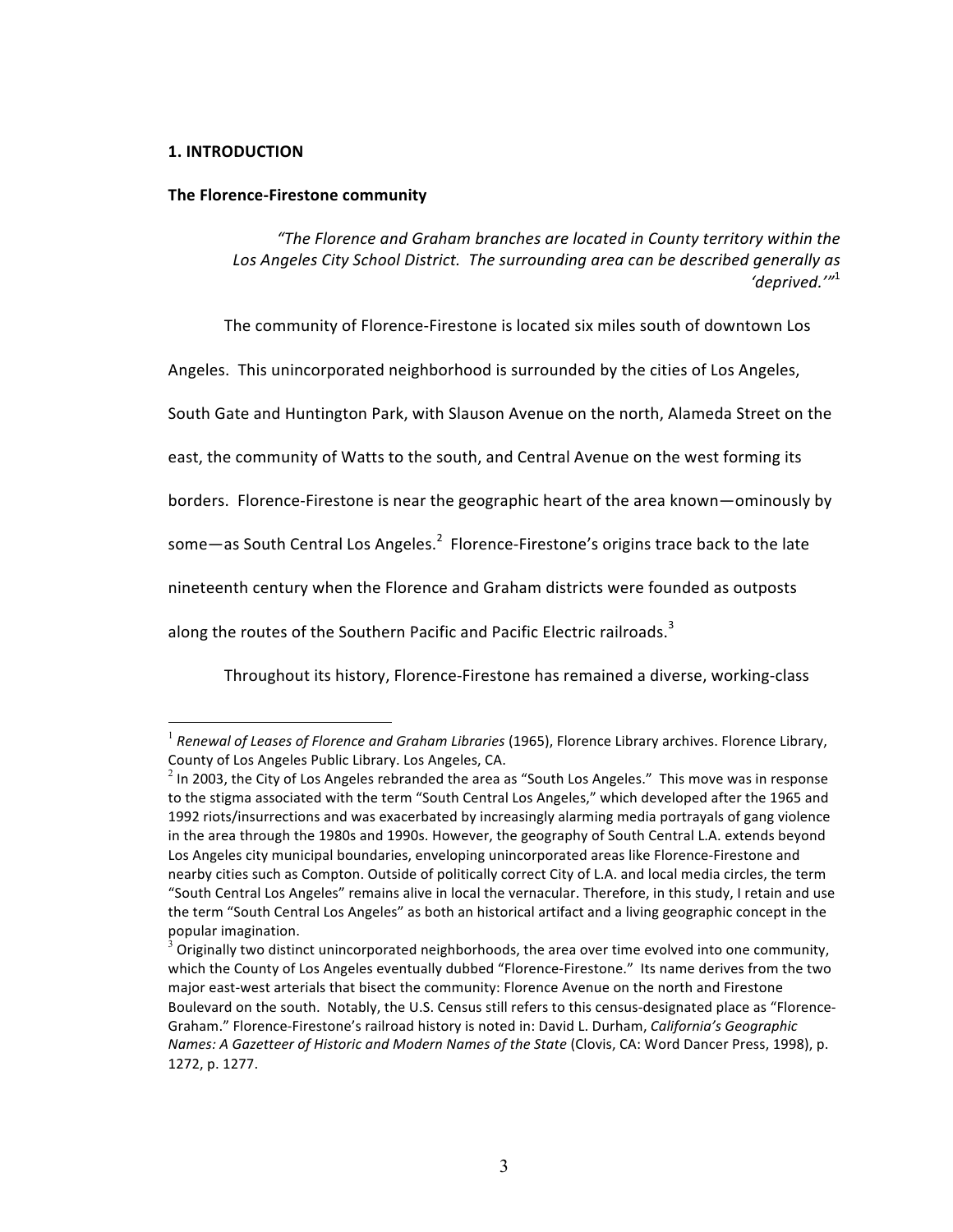community. An historically Black population is concentrated in the southern portion, near Watts. The neighborhood also has functioned as an origination point for waves of newly arriving immigrants to the United States: European settlers in the late nineteenth and early twentieth centuries, émigrés from Mexico since the 1960s, and, more recently, Latinos from South America. The community's proximity to L.A.'s manufacturing core, just east of Alameda Street, coupled with historically inexpensive housing stock, have made this an ideal community for the working-class.

## **The Florence and Graham branch libraries**

As an unincorporated community, Florence-Firestone lies outside of adjacent cities' municipal boundaries and therefore relies upon the County of Los Angeles for governance and municipal provisions, including library services. Notably, this tiny neighborhood of 3.6 square miles is home to two of the earliest developed and longest serving libraries of the County of Los Angeles Public Library (COLAPL) system. The aptly named Florence and Graham branch libraries opened in 1914 and 1915, respectively, shortly after the founding of the Los Angeles County Free Library.<sup>4</sup>

Throughout their histories, the Florence and Graham libraries have served as vital community institutions for the area's diverse, working-class, largely poor and disadvantaged population. In addition to providing basic library services, the branch libraries have

 $\frac{1}{4}$  $^4$  The Los Angeles County Free Library was established in 1912 and renamed the Los Angeles County Public Library in 1932. See: Helen L. Jones, *Public Libraries. Metropolitan Los Angeles: A Study of Integration*. (Los Angeles: Haynes Foundation, 1953): 9. After conducting market and historical research on the library's name origins, the county in 1990 rebranded it as the County of Los Angeles Public Library. This minor change in nomenclature reflected its official legal status as a "County Public Library." See: Haworth Editorial Submission, "News the May have Escaped Your Attention Until Now," Public Library Quarterly 10, no. 2 (1990): 69-70.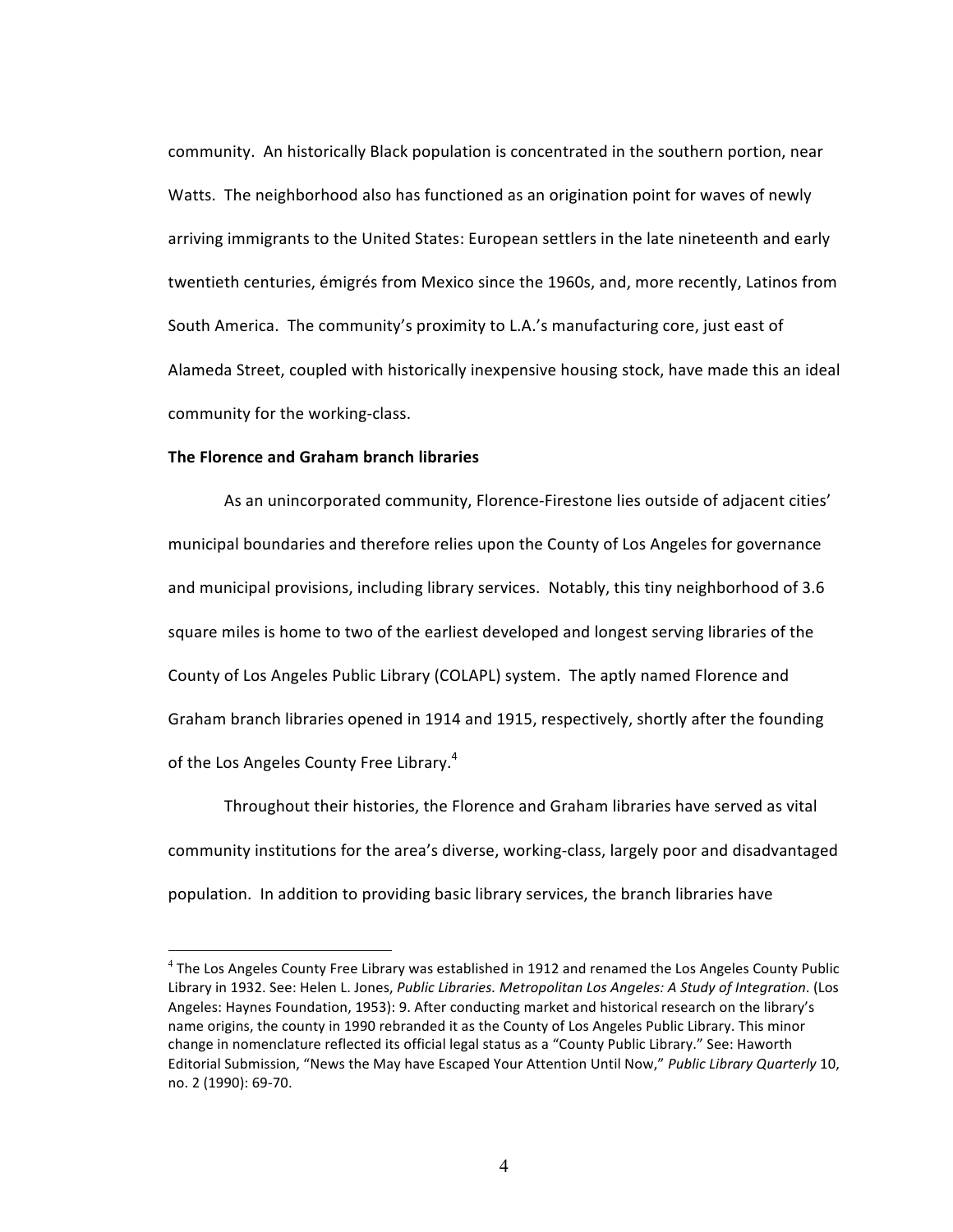functioned as community hubs, education and training centers for manufacturing laborers and returning World War II veterans, repositories of local Black and Hispanic history and culture, acculturation, assimilation and English language-learning centers for immigrants, and safe houses for children and young adults eschewing gang life, among other noble purposes. And despite the massive social, political, economic, and demographic upheavals Florence-Firestone has endured—for example, deindustrialization and widespread job loss, two devastating urban insurrections, post-insurrection Caucasian exodus, systematic disinvestment, domestic terrorism from gang violence—the Florence and Graham branch libraries have remained a constant and benevolent presence, interwoven into the fabric of the community. No doubt, much can be learned from exploring the nearly 100-year history of library services in Florence-Firestone.

### **Thesis and research questions**

This study contends that the history of the Florence and Graham branch libraries in Florence-Firestone serves as an instructive and inspiring narrative about the positive impact of library services in poor, disadvantaged, and working-class communities. Moreover, this study argues that the Florence and Graham libraries and the Florence-Firestone community have shared histories: the development of library services in Florence-Firestone in many ways parallels the development of the community itself. Both the libraries and the community were borne out of and developed in response to societal forces happening around them. And as this study will show, the longstanding, deep-rooted, mutually beneficial relationships between Florence-Firestone and its branch libraries have engendered lasting benefits for the area's underserved populations.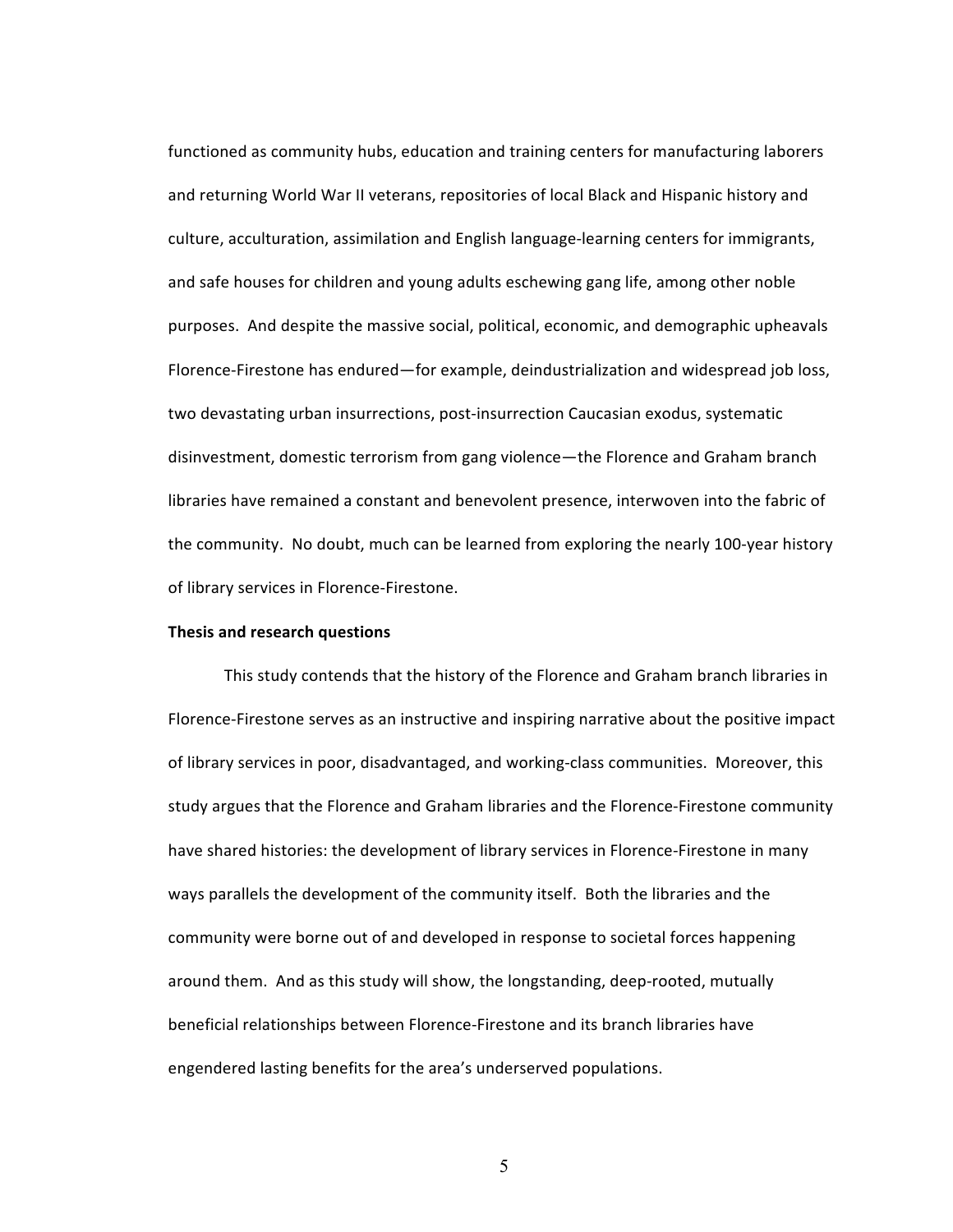In examining this library history, this study will answer the following research

questions:

- Where, when, and why were the Florence and Graham branch libraries founded?
- What was their original mission and objectives and how have they evolved?
- Who were notable librarians, staff and library boosters and what were their major contributions to the library and community?
- Who were the libraries' clienteles and how has the patron base reflected demographic changes over time?
- How have library services reflected evolving community needs?
- How have the libraries evolved in and responded to societal changes happening around them?

Answering these questions sheds light on the importance of establishing strong and enduring community-library partnerships in poor, disadvantaged, and working-class communities. The history of library services in Florence-Firestone, as this study will illustrate, offers valuable lessons for communities within and beyond South Central Los Angeles.

# Significance of the study and contribution to the field

Library history cannot be investigated fairly, thoroughly, and critically without

reference to the larger sociopolitical environment in which libraries exist.<sup>5</sup> Failing to

account for micro- and macro-level social forces would render the resulting interpretation

incomplete and undervalued as an instructive historical narrative.

To reconstruct a more inclusive library history, this study will closely examine three

 <sup>5</sup>  $^5$  As argued in Sidney H. Ditzion, *Arsenals of a Democratic Culture, a Social History of the American Public* Library Movement in New England and the Middle States from 1850 to 1900. (Chicago: American Library Association, 1947); and Jesse H. Shera, *Foundations of the Public Library; the Origins of the Public Library Movement in New England, 1629-1855.* (Chicago: University of Chicago Press, 1949).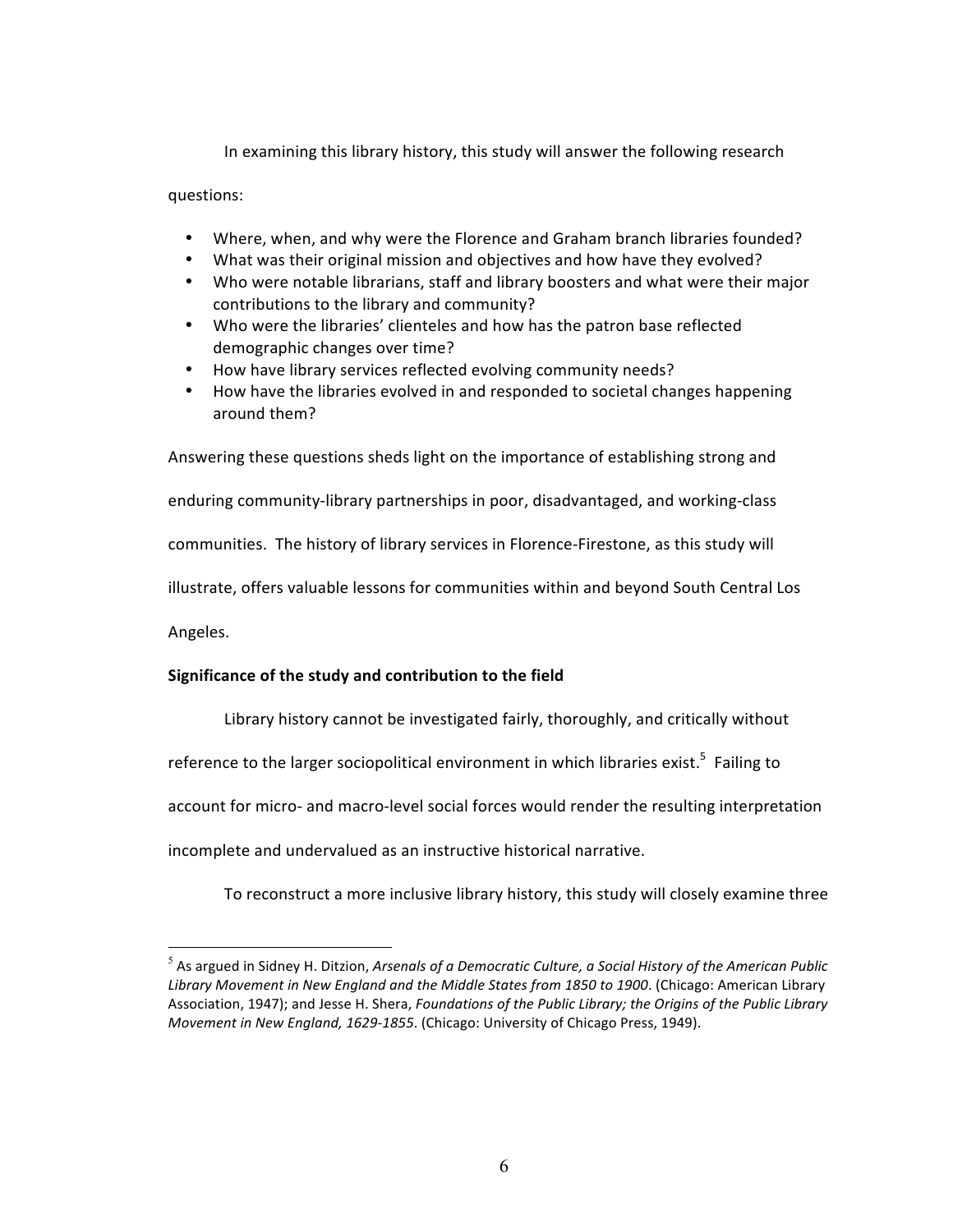core subjects: the history of Florence-Firestone, the early history of the COLAPL system, and the history, evolution, and role of the Florence and Graham branch libraries in the community. Conspicuously, each of these subjects has received little scholarly historical analysis to date. While there is ample research on the history of the city's venerated Los Angeles Public Library (LAPL),  $^6$  and only modest scholarship on COLAPL,  $^7$  there is scant historical coverage of county branch libraries<sup>8</sup> and, more noteworthy, absolutely no scholarly work ever written about the Florence and Graham libraries. Similarly, no scholarly history of the Florence-Firestone community has been written. $^9$ 

This study endeavors to bridge these gaps in the research and, in the process, spotlight the positive impact of library services in poor, disadvantaged, and working-class communities. As the first scholarly investigation of library services in Florence-Firestone, this study will make significant contributions and provide new insights to the literature on urban library history and Los Angeles urban history.

 $^6$  See, for example, Debra G. Hansen, Karen F. Gracy and Sheri D. Irvin, "At the Pleasure of the Board: Women Librarians and the Los Angeles Public Library, 1880-1905," Libraries & Culture 34, no. 4 (Fall 1999): 311-346; Jerry Finley Cao, "The Los Angeles Public Library: Origins and Development, 1872-1910," (PhD diss., University of Southern California, 1977); Gertrude E. Gscheidle, "The Los Angeles Public Library," (M.A., University of Chicago, 1949).

 $^7$  See, for example, Ronald Floyd Sigler, "The Film Censorship Controversy at Los Angeles County Public Library - 1971: A Case Study" (PhD diss., Florida State University, 1977); and Roger H. Woelfel, *Diamond Jubilee: Seventy-five Years of Public Service: The Story of the Los Angeles County Public Library.* Glendale, CA: A.H. Clark Company, 1987.

 $^8$  Early branch libraries are discussed in a brief article by Linda F. Crismond, "The Story of the Los Angeles County Public Library," Public Library Quarterly 9, no. 1 (1989): 19-24.

 $^9$  The closest I have found to a comprehensive history of Florence-Firestone is a 9-page, uncredited article in the County of L.A.-produced *Florence-Firestone and Walnut Park Connection* (2007). But the article is basically a chronology of events without historical interpretation.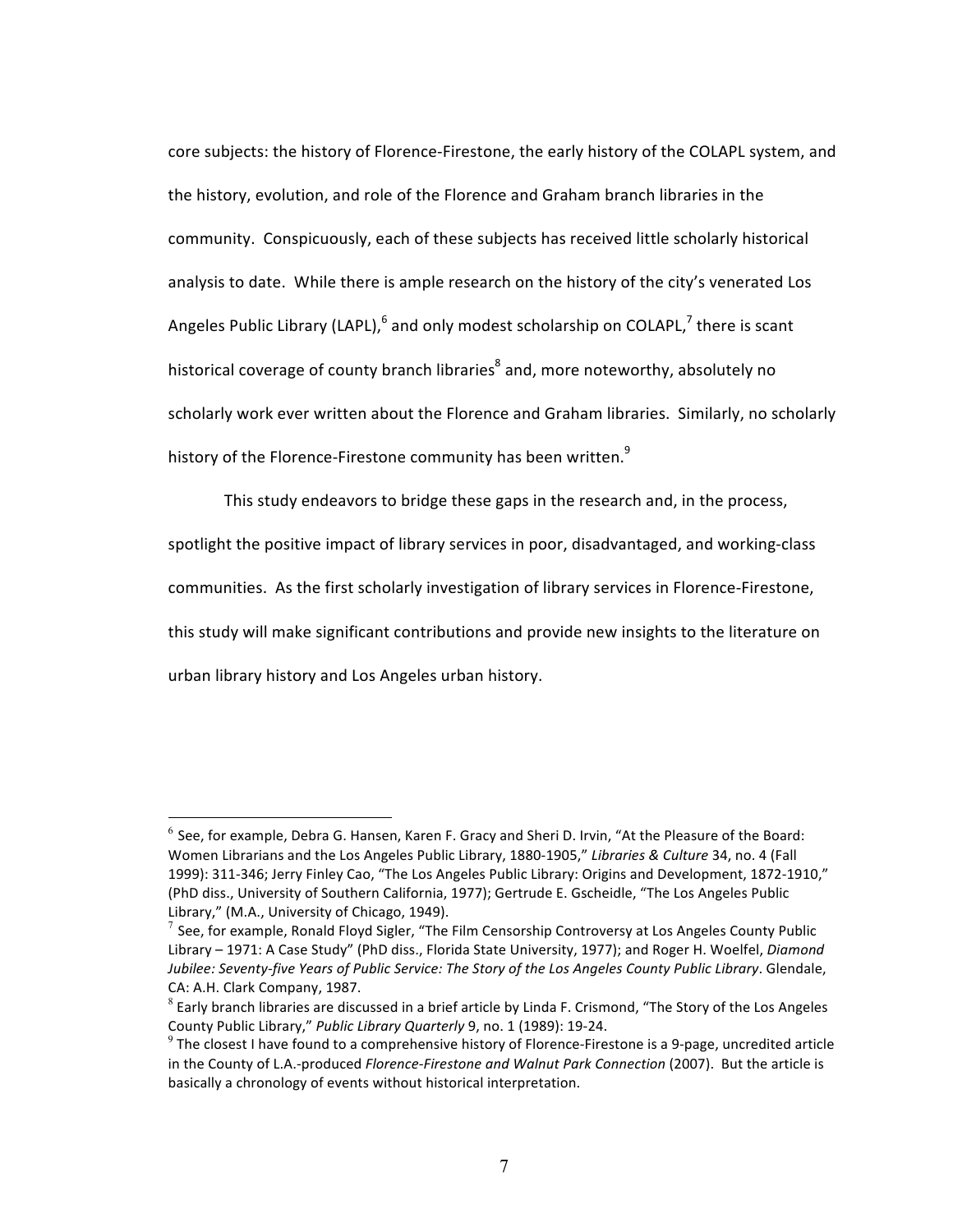#### **2. LITERATURE REVIEW**

 *"This material and information has been collected and compiled by Evelyn Vollnogle present librarian* with the help of Graham Library's many friends and the up town library... 50 years *is* a long time for people to remember facts and to keep pictures and it has been a little *difficult to collect facts and be sure they are correct... She would like to suggest that for the* next 50 years facts and pictures be collected as the years go by and not at the end of that *time."<sup>10</sup>*

"We know much more, it seems, about ancient cities and dead civilizations—the chalices the *elders* drank from or the raiments warriors wore—than we do about day-to-day life in "South-Central Los Angeles," beyond the term, beyond the trope."<sup>11</sup>

The history of public library services in poor, working-class, and disadvantaged

communities is understudied in the historical literature. Arguably, this lack of scholarship

can be attributed to topical myopia on the part of historians who have tended to focus on

"big city" American public library histories and biographies of pioneering, heroic library

luminaries. Inherent in these familiar narratives are subtle biases against poor and working-

class library patrons.<sup>12</sup> Save for a few autobiographical tales,<sup>13</sup> the history of library services

to poor, working-class, and disadvantaged populations remains largely unwritten.

Similarly, the Florence-Firestone community in South Central Los Angeles has been

undervalued as a subject of historical analysis. Attention from historians has been tepid at

best, usually in the form of passing references made in the histories of adjacent

<sup>&</sup>lt;sup>10</sup> Evelyn C. Vollnogle, *History of Graham Library–1915-1965* (c. 1965). Graham Library archives. Graham Library, County of Los Angeles Public Library. Los Angeles, CA.

 $11$  Lynell George, "What It Is. (And What It Was.) Lynell George remembers South-Central Los Angeles," *West* (October 8, 2006): 19.

<sup>&</sup>lt;sup>12</sup> See: Michael H. Harris, *The Purpose of the American Public Library in Historical Perspective: A Revisionist Interpretation*. (Washington, D.C.: ERIC Clearinghouse on Library and Information Sciences, 1972); and Michael H. Harris. The Role of the Public Library in American life: a Speculative Essay. (Occasional papers, no. 117. Urbana, IL: Graduate School of Library and Information Science. University of Illinois at Urbana-Champaign, 1975).

<sup>&</sup>lt;sup>13</sup> See, for example, Barbara H. Clark, "Ghetto Librarian," *California Librarian* 34 (October 1973): 18-23. For a more light-hearted narrative see: Don Borchert, *Oddballs, Geeks, and Gangstas in the Public Library*. New York: Virgin Books, 2007.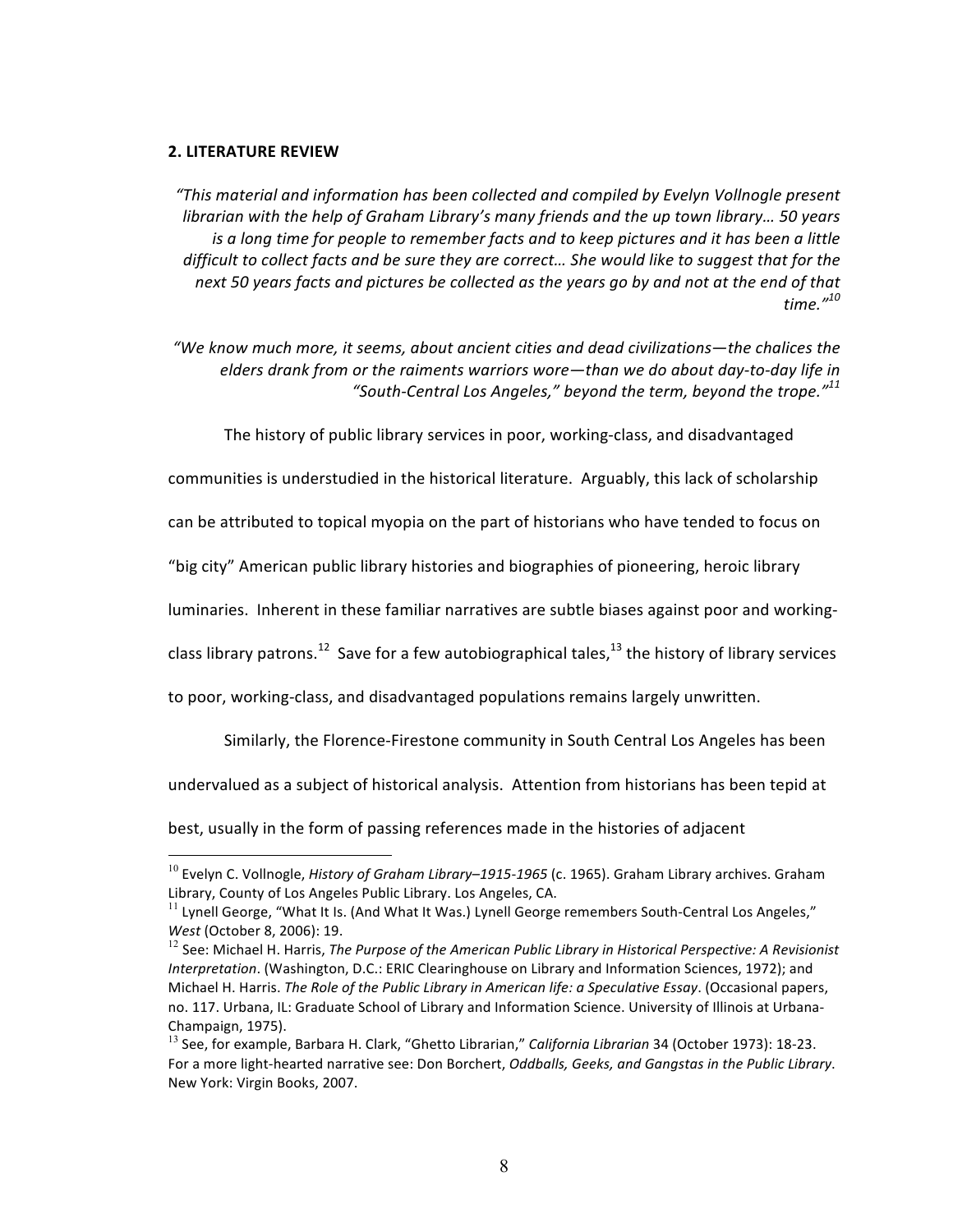communities. And while a few researchers have taken up Florence-Firestone as a topic, these studies examined issues of policy analysis and economic development, not history.<sup>14</sup> Lamentably, the community today is best known for its social maladies.<sup>15</sup> A scholarly history of the Florence-Firestone community remains unwritten and overdue.

This inaugural study of library services in Florence-Firestone will make a modest yet important first step in addressing these significant gaps in the research. Before proceeding, though, it is important to establish historiographical context for the study. Accordingly, this literature review critically examines the history of library services in poor, working-class, and disadvantaged communities as well as the history of such communities within the geography of South Central Los Angeles.

 $14$  Florence-Firestone has been the subject of academic theses and professional reports. All but one focus on economic development. See: Clement Lau, "Alternative Ways, Locations, and Partners to Meet the Recreational Needs of Underserved Communities: The Case of Florence-Firestone" (DPDS diss., University of Southern California, 2011); Juan Oliveros, "The Community of Florence-Firestone: Revisiting Economic Opportunities in an Ethnic Neighborhood" (master's project, University of California, Los Angeles, 2003); Julia Fransica Orozco, "Florence Avenue: Exploring Economic Opportunities in an Ethnic Neighborhood" (master's project, University of California, Los Angeles, 1999); "Los Angeles County Model Neighborhood (Florence, Firestone & Willow brook) Economic Study." Los Angeles: Sanford R. Goodkin Research Corporation, 1970; Community Redevelopment Agency of the City of Los Angeles, "Los Angeles Community Analysis Program: Socio-economic Diagnostic Findings for East Los Angeles and Firestone-Willowbrook (South Central Los Angeles); presented to Sanford R. Goodkin Research Corporation, Los Angeles, Calif., for Los Angeles County/CRA West, Inc." Los Angeles: CRA West Inc., 1969.  $15$  Florence-Firestone recently made national headlines after two teachers at Miramonte Elementary School were arrested in February 2012 for alleged sex crimes against school children. See: Scott Gold et. al, "Teacher Charged with Lewd Acts; Allegations Against a Veteran Miramonte Elementary Instructor Leave Many Parents Shocked and Angry," Los Angeles Times, February 1, 2012: A-1; and Richard Winton et. al, "Second Teacher at School Jailed; Longtime Instructor at Miramonte Campus is Accused of Touching Two Girls Improperly," Los Angeles Times, February 4, 2012: AA-1. Crime, drug dealing, and bloody turf wars between Black and Mexican gangs have plagued Florence-Firestone for decades. The situation reached a nightmarish boiling point in the mid-2000's, garnering considerable media coverage. See: Sam Quinones, "Gang Rivalry Grows into Race War; Battle over the Drug Trade has Led to Escalating Violence in Florence-Firestone," Los Angeles Times, October 18, 2007: A-1.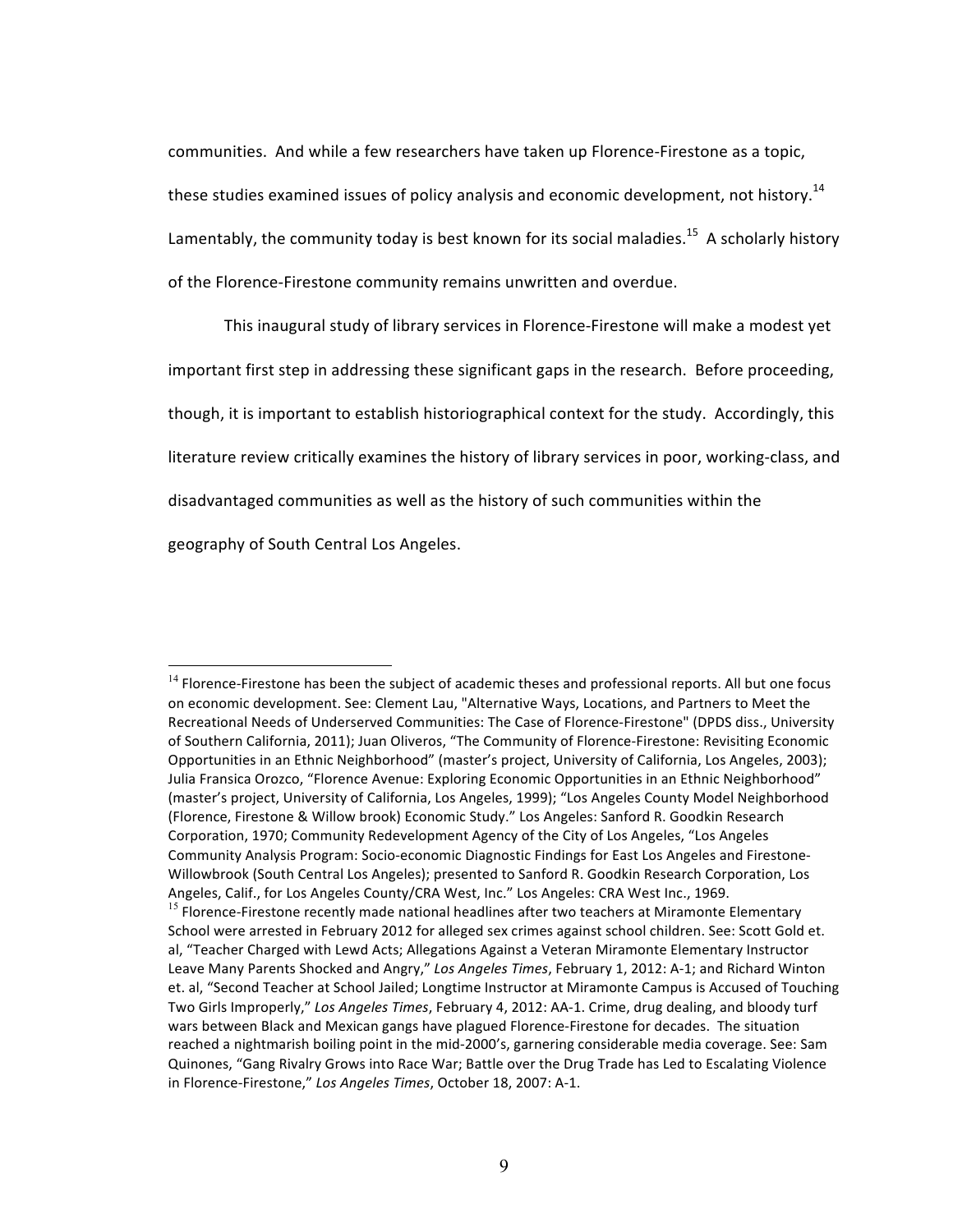#### Library services to poor, working-class, and disadvantaged populations

The field of library studies is not devoid of writing about library services to poor, working-class, and disadvantaged populations. However, most of this work has been written by practitioners reporting on programs and services.<sup>16</sup> There is nothing "wrong," of course, with librarians writing their own histories. Truthfully, they might be the only ones knowledgeable of important stories to tell. And, obviously, some kind of written history is better than no history. That said, there are limitations that must be admitted when we rely on self-reporting in history. The obvious is the reporter's bias: in all likelihood, these histories will be celebratory, perhaps self-serving. Another problem is the general absence of critical inquiry in the works. As library scholar Rosemary R. Du Mont noted about librarians writing history, "Instead of analyzing and interpreting the past, they emphasized the facts... In short, theirs were promotional, optimistic accounts of progress achieved, problems solved, and challenges to be met." $17$  Historians have contributed few studies of library services to underserved populations. The absence of the historian's critical lens effectively diminishes the opportunity of connecting this important narrative to larger social, political, economic, cultural, and historical issues at play.

<sup>&</sup>lt;sup>16</sup> See, for example, Ewald B. Nyquist, "Poverty, Prejudice, and the Public Library," *Library Quarterly* 38, no. 1 (January 1968): 78-89; Carol L. Kronus, "Inducing Attitudinal Change among Librarians," Journal of *Education for Librarianship* 12, no. 2 (Fall 1971): 104-115; Otis D. Alexander, "Public Library Services to Underrepresented Groups: Poor & Unemployed Emphasizing Danville, Virginia," Public Library Quarterly 27, no. 2 (2008): 111-33; Lisa Gieskes, "Why Librarians Matter to Poor People," Public Library Quarterly 28, no. 1 (2009): 49-57; Wendell L. Wray, "Library Services for the Poor: Implications for Library education," Public Library Quarterly 28, no. 1 (2009): 40-48; and John Gehner, "Libraries, Low-income People, and Social Exclusion," Public Library Quarterly 29, no. 1 (January 2010): 39-47. For books, see: Carol L. Kronus and Linda Crowe, eds., *Libraries and Neighborhood Information* Centers (Urbana, IL: University of Illinois, 1972); and Claire K. Lipsman, *The Disadvantaged and Library Effectiveness* (Chicago: American Library Association, 1972).

<sup>&</sup>lt;sup>17</sup> Rosemary R. Du Mont, *Reform and Reaction: The Big City Public Library in American Life* (Westport, CT: Greenwood Press, 1977), 4.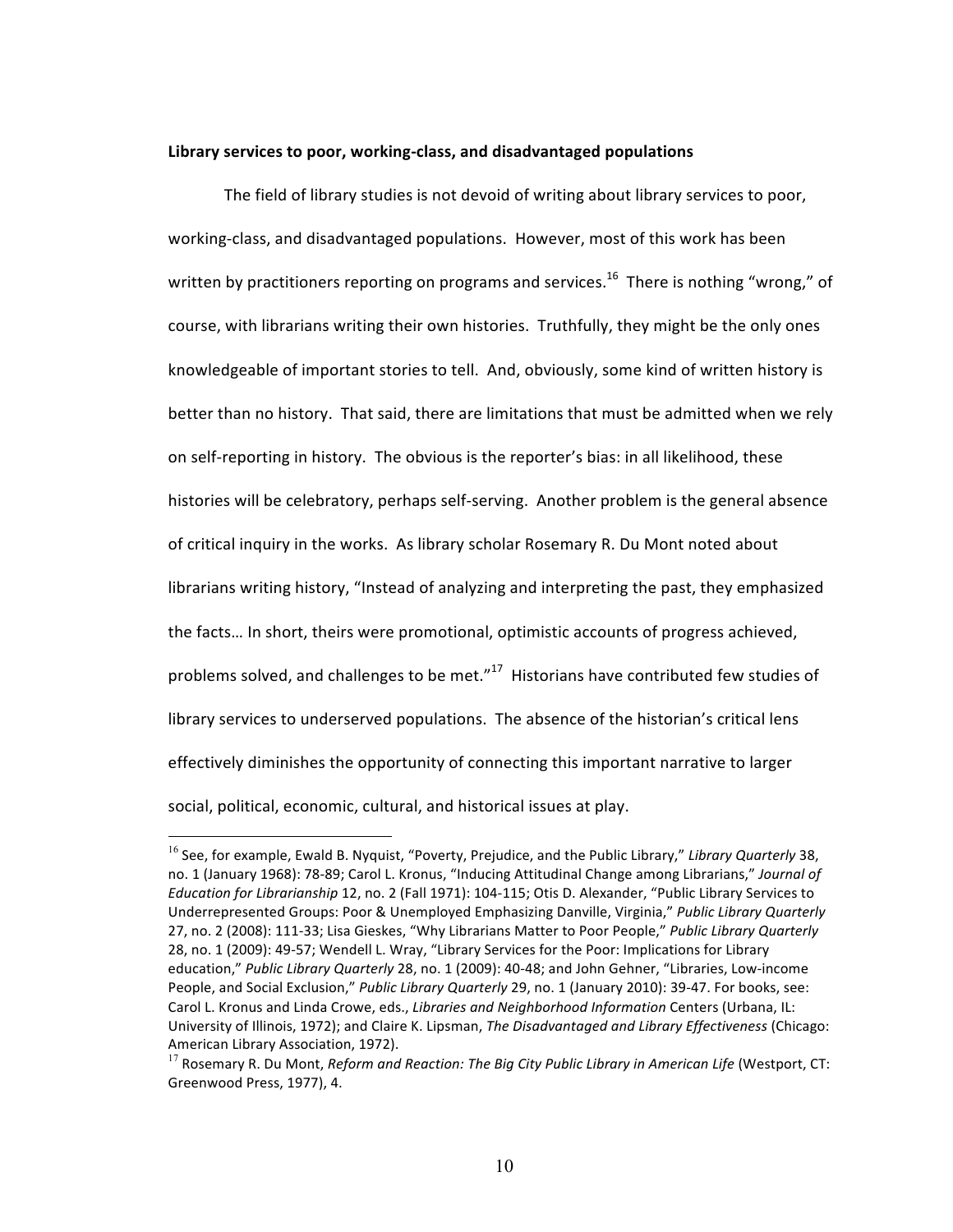While I found no bonafide historical studies of library services to poor, workingclass, and disadvantaged populations, I located a few useful monographs written by librarians and library scholars. A close examination of these sources disclosed two diverging perspectives about library services to the underserved: the first can be described as a reluctance to perform such a social service-type function from the library; the second contends that servicing the poor is not only right but nothing new, as librarians have been reaching out to underserved populations since the profession's founding in modern times. These two outlooks are examined below.

In the introduction to the 1975 book *Library Services to the Disadvantaged,*  $^{18}$ William Martin examined the then-emerging trend of librarians engaging in more socially active work with poor and disadvantaged patrons. While acknowledging that librarians have evinced a longstanding commitment to social causes, Martin observed that recent sociopolitical upheavals changed librarians' outlook toward the disadvantaged. "[T]he response of the library profession to the social problems of the 1960s and 1970s has been such as to herald a qualitative change in professional attitudes and actions. Like all change this has not gone unchallenged, and many librarians have reacted strongly against what they perceive to be an unwarranted switch in professional direction."<sup>19</sup> This so-called "switch" was toward a more social service-type function for librarians. Unfortunately, Martin neglects to identify the complainants. We do not know if the aggrieved were librarians in the UK (where Martin worked), American librarians, or both, for that matter.

<sup>&</sup>lt;sup>18</sup> William Martin, ed., "Introduction," Library Services to the Disadvantaged (Hamden, CT: Linnet Books, 1975), 7-31.  $^{19}$  Ibid., p. 7.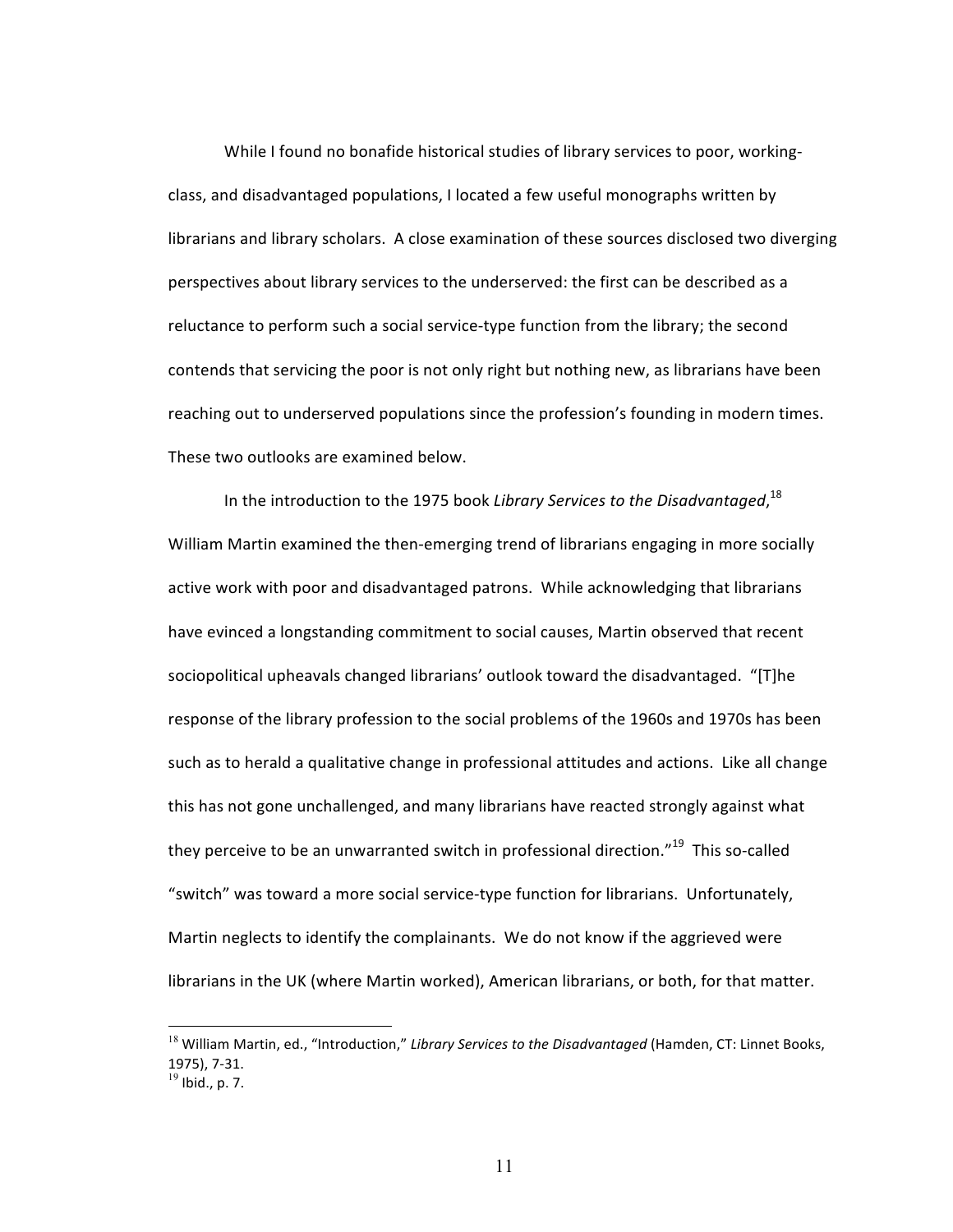Based on Martin's assessment the most we gather is that some rank-and-file librarians at that time felt discontent about their emerging social service role. Martin went on to point out that one challenge for servicing disadvantaged populations is that there are multiple definitions and degrees of "disadvantage." As there is no panacea, he recommended customizing library services for the disadvantaged like you would for other user groups. The remainder of this book offers the perspectives of several other contributors who held that "social concerns are appropriately those of librarians."<sup>20</sup>

Finding accounts of librarians *objecting* to performing a social services-type function proved difficult. That, in itself, was a positive sign suggesting few practitioners held hostile attitudes toward the disadvantaged, as Martin claimed. However, evidence of some discontent was found in the secondary sources cited in *Reform and Reaction: The Big City Public Library in American Life*, by Rosemary R. Du Mont.<sup>21</sup> A revised version of Du Mont's doctoral dissertation, *Reform and Reaction* examined the American public library from 1890 to 1915, a formative era for the development of library services and a time when these services were initially reaching newly arriving immigrants and rural Americans. Du Mont argued that public libraries functioned to ensure social control for community reform. Her well-researched history drew from sources both within and outside the field of library science. Discussing this history's impact on modern-day urban public libraries, Du Mont referred to the work of Edward Banfield, the noted political science professor and social critic. Banfield had argued that the influx of populations into urban areas pushed out

 $^{20}$  Ibid., p. 7.

 $^{21}$  Du Mont, *Reform and Reaction*, supra., note 17.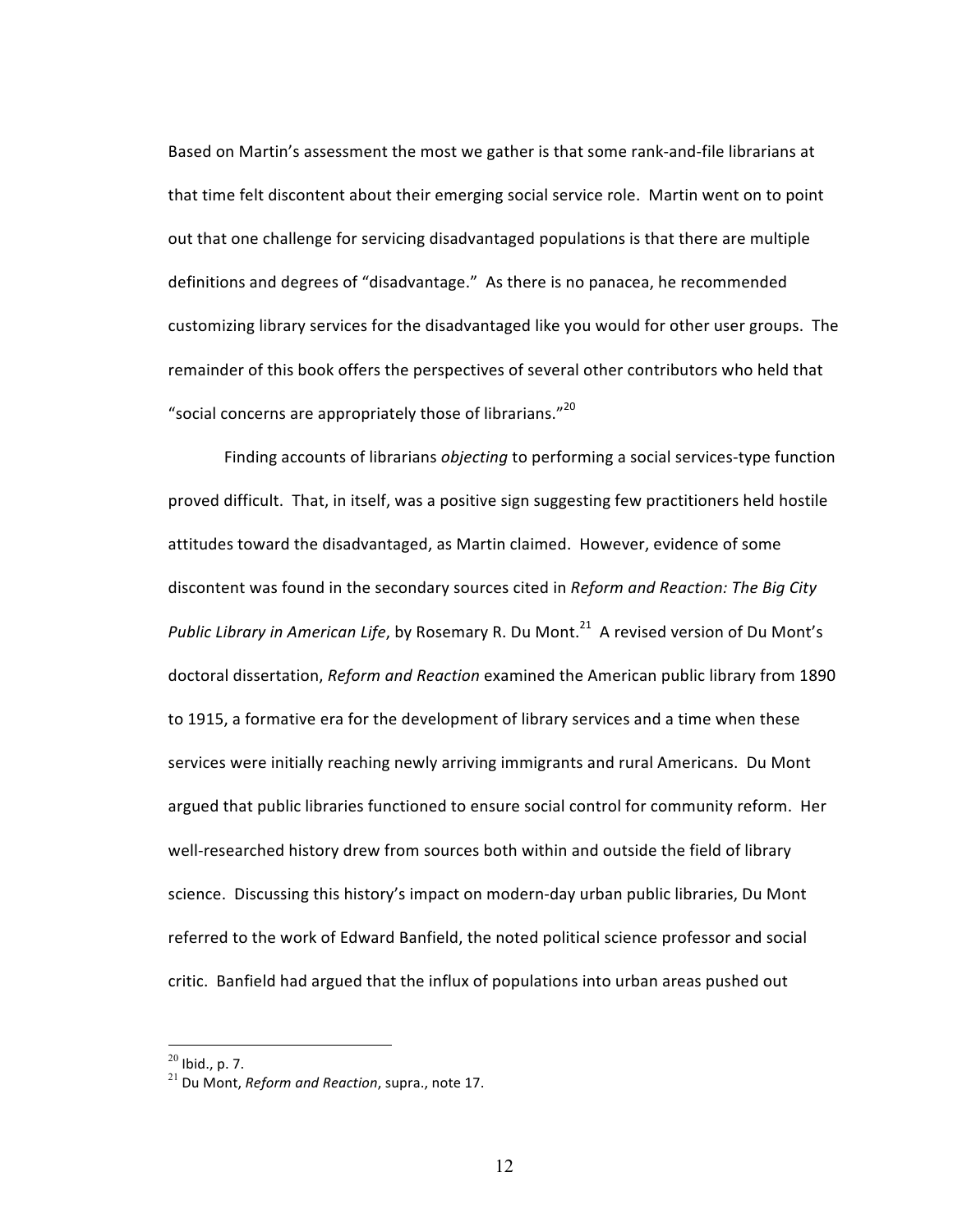families with enough income to relocate. This generally unfolded as the exodus of Caucasians from urban areas in response to the influx of ethnically diverse populations; colloquially, this is known as "White-flight." While suburbs developed, the central city declined. Wealth inequality in urban areas inevitably affected urban public libraries: as funding and programs diminished, the poor and disadvantaged, for a variety of reasons, availed themselves less and less of library services.

Du Mont pointed out that the American Library Association's Social Responsibilities Round Table has been a longtime champion of enhancing poor peoples' access to library services as well as battling societal ills. Some have disagreed with the latter agenda. For example, in 1965 J.E. Burchard argued against metropolitan libraries grappling with urban social problems.<sup>22</sup> Librarians were implored to stick to books and reading services in D.W. Davies' 1974 book Public Libraries as Culture and Social Centers: The Origin of the Concept.<sup>23</sup> And according to Du Mont, Edward Banfield thought that "the public library is not the proper agency to serve the lower classes living in urban centers, as their educational level is so low and their demoralization so great as to make library service ineffective."<sup>24</sup> These words are Du Mont's paraphrasing but the sentiment is that of Banfield, a right-winger and former advisor to three Republican presidents, including Ronald Reagan, arguably no friend to the poor and disadvantaged.<sup>25</sup> Banfield's sentiment oozes with contempt for public libraries and the poor.

<sup>&</sup>lt;sup>22</sup> J.E. Burchard, cited in Du Mont, *Reform and Reaction*, p. 122.

<sup>&</sup>lt;sup>23</sup> D.W. Davies, cited in Du Mont, *Reform and Reaction*, p. 122.

<sup>&</sup>lt;sup>24</sup> Du Mont, *Reform and Reaction*, p. 133.

<sup>&</sup>lt;sup>25</sup> Wikipedia. "Edward C. Banfield." http://en.wikipedia.org/wiki/Edward C. Banfield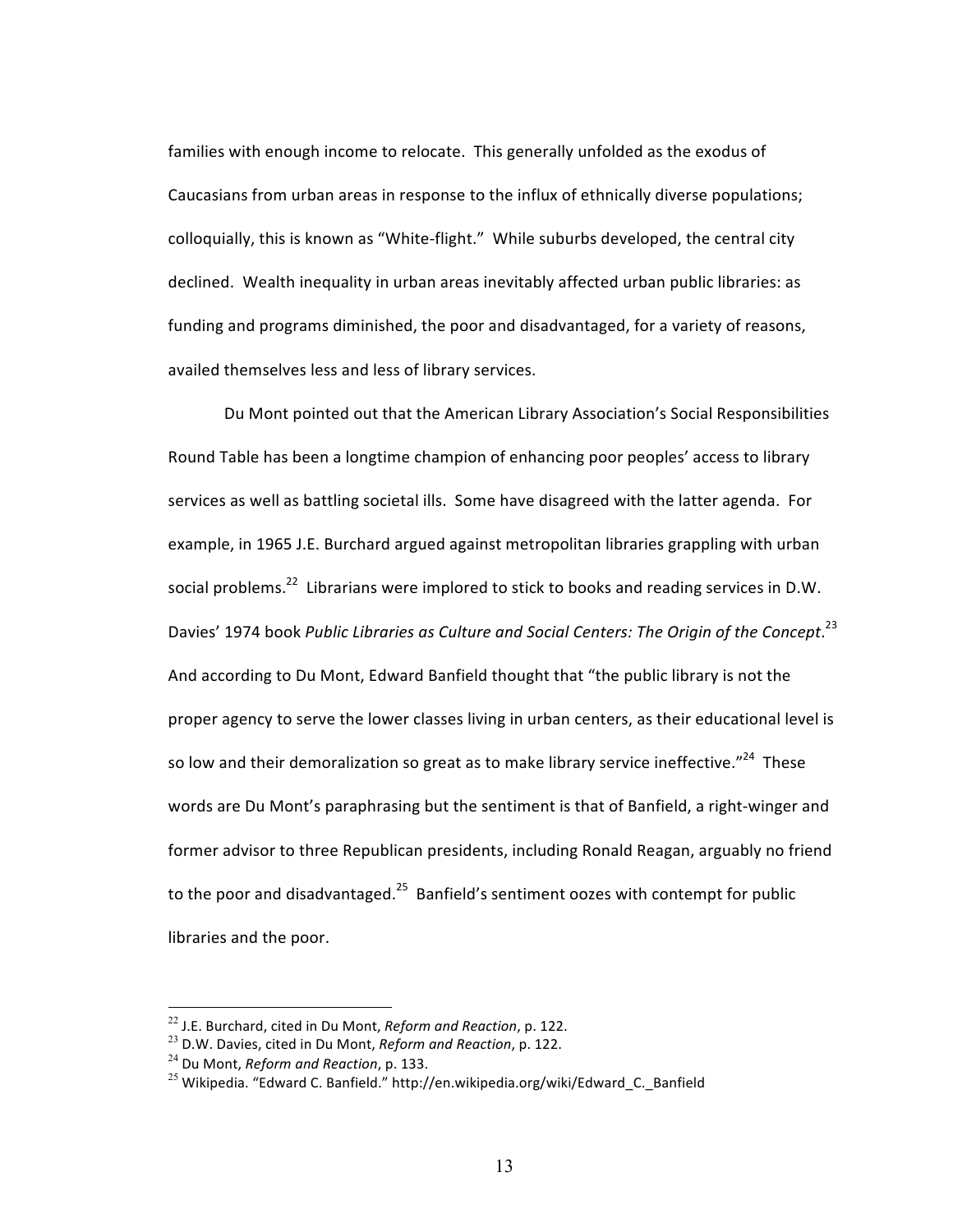Others in the literature contend that customizing library services for poor, workingclass, and disadvantaged patrons is not only right but also nothing new or innovative. This perspective is crystallized in Edwin Castagna's "A Troubled Mixture: Our Attitudes toward the Unserved as Librarians in a Professional Capacity"<sup>26</sup> and in John C. Colson's "The United States: An Historical Critique." $^{27}$  This viewpoint also appears throughout Du Mont's book. All three authors position library services to the underserved as a longstanding tradition dating back to the founding of modern librarianship.

Castagna examined librarians' mixed emotions about servicing the poor. He believed librarians essentially support the role of servicing poor patrons but the challenges they face doing so are overwhelming. According to Castagna, this leads to librarians feeling "a troubled mixture of compassion, eagerness to serve, doubt, fear, dismay, discouragement, determination, and hope."<sup>28</sup> Allowing discouragement to prevail, and for library services to the poor to falter, amounts to a missed opportunity to educate those most in need of assistance. Castagna said this would surely disappoint the heroic library luminaries who established a tradition of service to the poor. For example, in *Arsenals of a* Democratic Culture, Sidney H. Ditzion highlighted librarians' humanitarian "attempts at 'brightening the lives of the poor' and strengthening them against the temptations of the

 $^{26}$  Edwin Castagna, "A Troubled Mixture: Our Attitudes Toward the Unserved as Librarians in a Professional Capacity," in *Library Service to the Unserved*, ed. Laurence L. Sherill (New York: Bowker, 1970), 15-24. 

 $^{27}$  John C. Colson, "The United States: An Historical Critique," in *Library Services to the Disadvantaged*, ed. William Martin (Hamden, CT: Linnet Books, 1975), 61-82.

 $^{28}$  Castagna, "A Troubled Mixture," p. 15.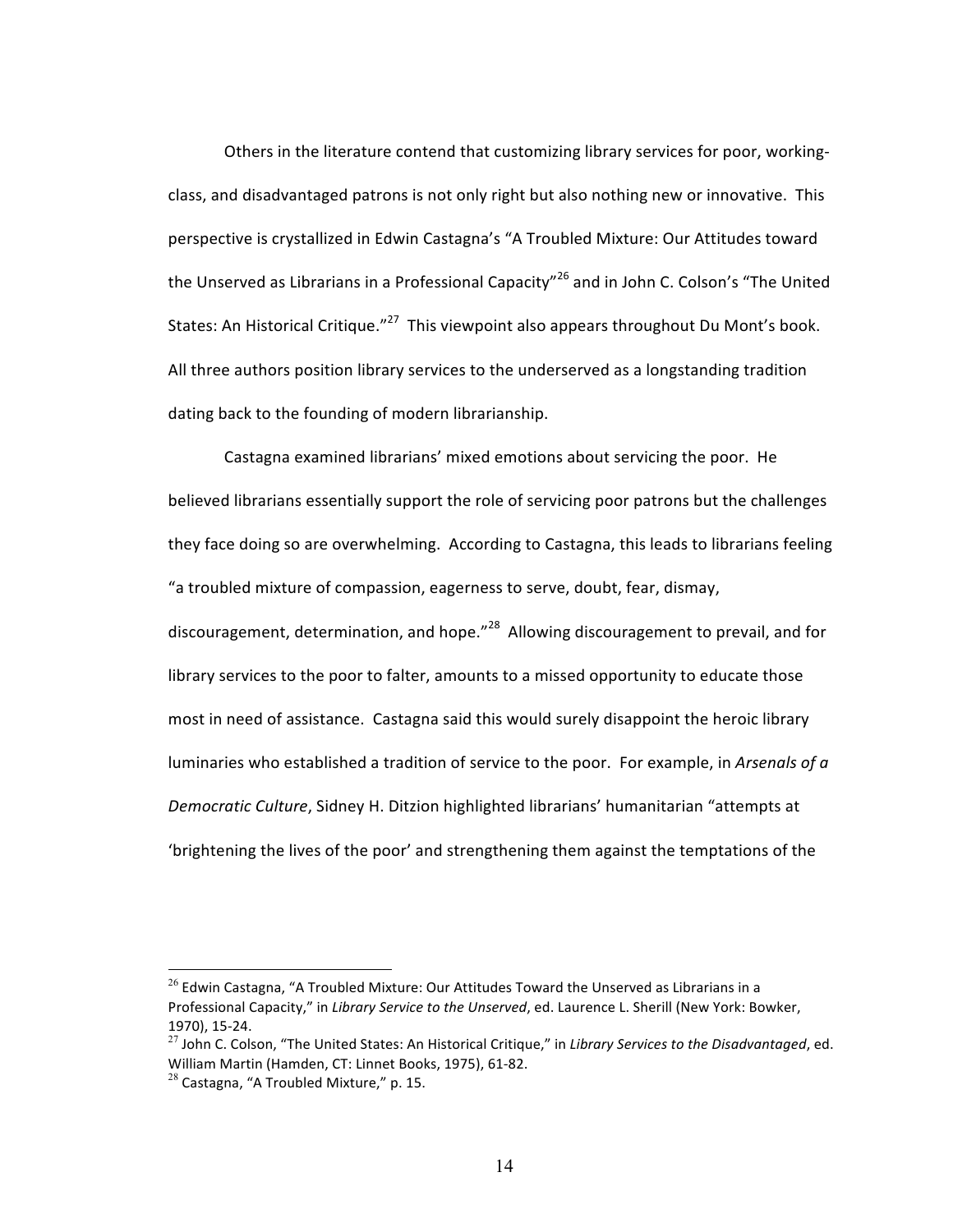$city''^{29}$ , an environment wrought with adverse socioeconomic conditions in late nineteenth century. Du Mont seconded the point about Ditzion's compassion towards poor patrons:

In the development of new library services to meet readers' needs, Ditzion saw a desire on the part of librarians and library supports to improve the quality of life for the urban masses... [T]o provide opportunities for economic mobility and to raise the standards of living of the immigrants and poor Americans, public libraries were themselves developed into agencies of general social uplift.<sup>30</sup>

Castagna connected these early efforts with similar efforts by modern-day librarians aimed at improving the lives of the underserved. For example, he highlighted Enoch Pratt's and Dr. Lewis Steiner's shared conviction that the Baltimore Public Library must always be accessible to poor people. For good measure, both men put that belief in writing and delivered it in official capacities. $^{31}$  Castagna also pointed to the early work of Selma Benjamin, a librarian at LAPL's Venice branch. Benjamin came to Venice beach in the late 1960s, long before the area was a bastion of Westside L.A. quirk and cool. She saw a destitute, multiethnic community needing intervention. In response, Benjamin initiated educational and cultural programs for Venice's disadvantaged population. According to Castagna, outreach efforts like these must continue and librarians must remain confident and determined rather than discouraged. "Such a response will be worthy of the great pioneering examples set for us by such librarians as Melvil Dewey, John Cotton Dana, Jennie

 $^{29}$  Ditzion, cited in Castagna, "A Troubled Mixture," p. 16.

<sup>&</sup>lt;sup>30</sup> Du Mont, *Reform and Reaction*, p. 8.

 $31$  Castagna, p. 16-17. Enoch Pratt's opinion was conveyed in a letter to the mayor and city council of Baltimore in 1882. Dr. Steiner made his opinion known in a library dedication speech years later.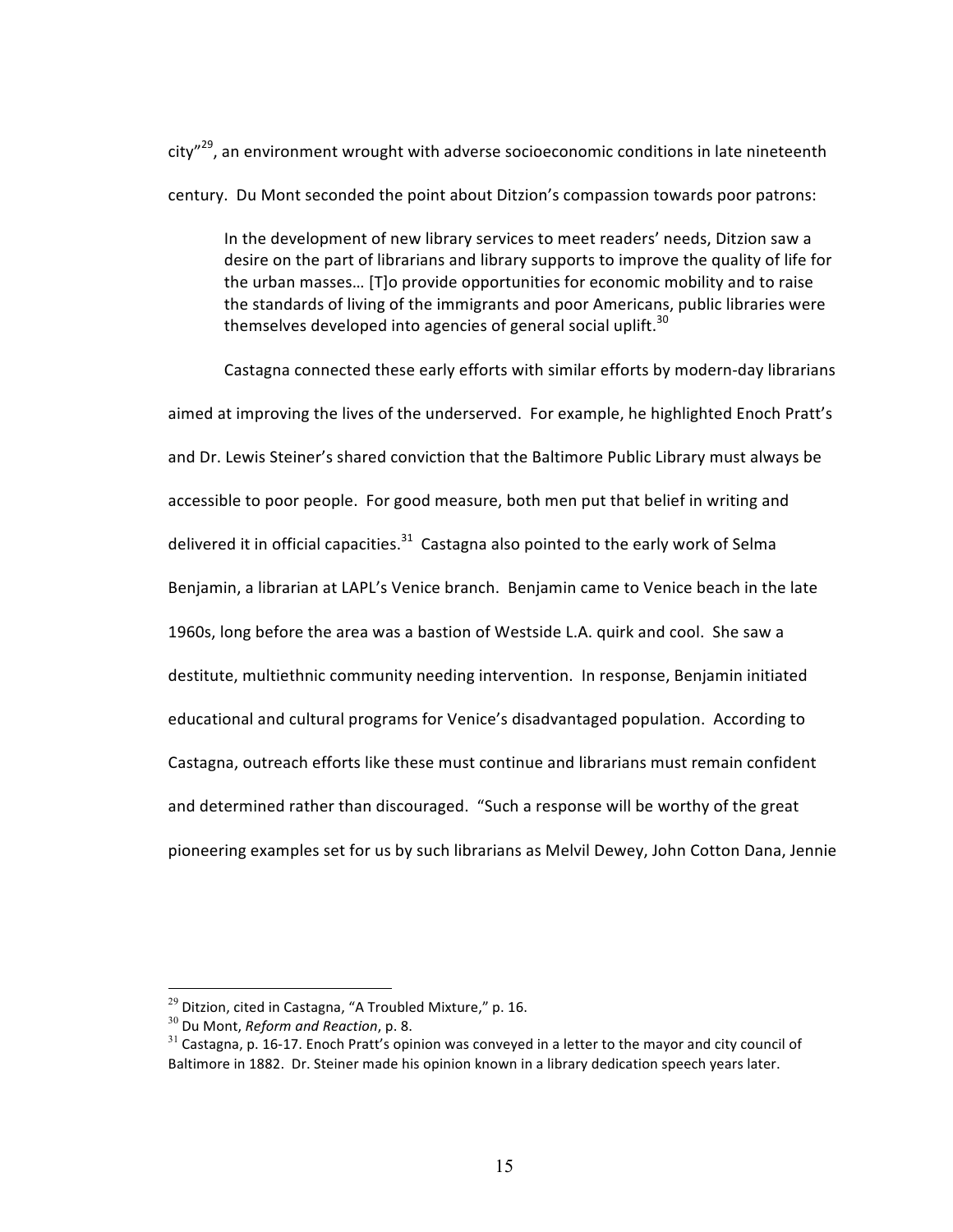Flexner, and Joseph L. Wheeler."<sup>32</sup> To this list of socially conscious library pioneers Du Mont added library developer Andrew Carnegie, who saw himself as a "trustee for the poor."<sup>33</sup>

Similarly, John C. Colson connected modern-day library services for the poor with efforts of early library pioneers in the article "The United States: An Historical Critique."<sup>34</sup> According to Colson, "The public librarian in the United States has long held a strong sense of his mission to serve the unserved. Indeed, Melvil Dewey or Frank Hutchins or Lutie Stearns would have said that any American without easy [access] to a public library is disadvantaged."<sup>35</sup> Colson, a library professor and scholar, offered a thorough critique of library services to disadvantaged populations in the U.S. Agreeing the Castagna, Colson reminded us that librarians have been reaching out to underserved populations since 1876, the birth year of the ALA. As an example, Colson pointed to early accounts, such as E.E. Allen's 1899 article on library services for the blind, A.L. Bailey's 1907 article on library services for the "working man," a 1911 article by F. C. H. Wendell about immigrants and libraries, and A. E. Bostwick's 1911 article on library services for the urban poor.<sup>36</sup>

Colson declared that World War I marked a turning point away from servicing the disadvantaged. Reader's advisory services took on a more prominent role in public libraries until World War II. Postwar boom accelerated library development in newly expanding communities, particularly the suburbs. Throughout this history, African American patrons, many of whom remained in urban centers, were largely ignored. Librarians, concluded

 $32$  Ibid., p. 24.

<sup>&</sup>lt;sup>33</sup> Du Mont, *Reform and Reaction*, p. 56.

 $34$  John C. Colson, "The United States: An Historical Critique," supra., note 27.

 $35$  Ibid., p. 61.

 $36$  Ibid., p. 61-62.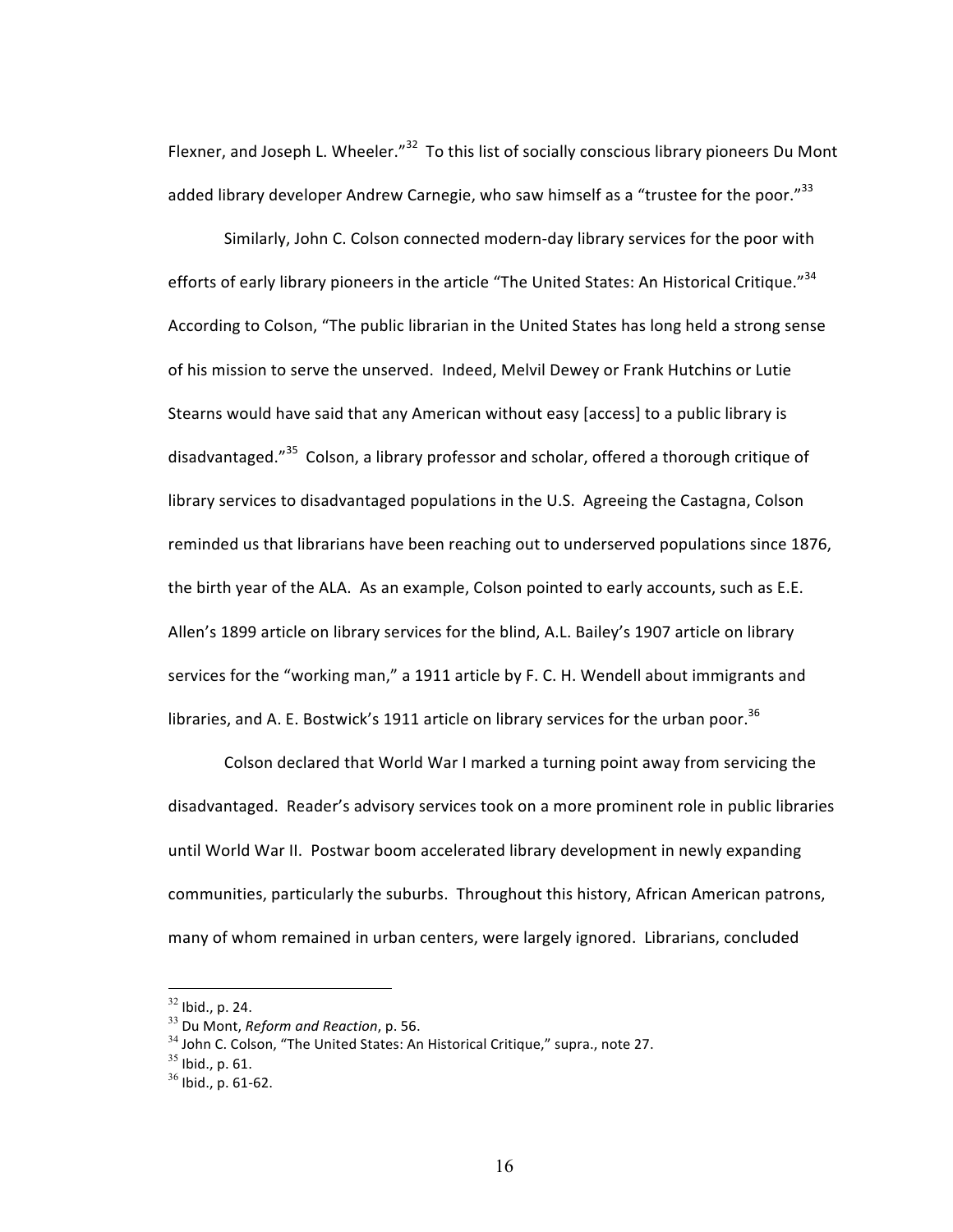Colson, simply did not understand their struggles. Such cultural ignorance pushed Eliza Gleason to call for an African American embargo on public libraries in favor of patronizing academic libraries on historically black colleges—a bold and drastic call to arms, though largely serving as hyperbole given that these colleges are concentrated in the American south. $37$ 

Revolution in the 1960s reorganized library service priorities and put underserved populations back on the forefront. The infusion of federal monies through the Library Services and Construction Act of 1962 reintroduced the notion of outreach to the disadvantaged as a core service objective. According to Colson, in their efforts to lure the poor into libraries, librarians were empowered to take up official positions in the War on Poverty.<sup>38</sup> Commenting on this role, Du Mont remarked, "The librarian as social worker was given full play here...".<sup>39</sup> But Colson also posited that librarians' self-interest factored into their efforts to lure non-users, who comprised 25 to 40 percent of the population.<sup>40</sup> Doubts lingered over the public library's ability to make lasting changes in the lives of the poor.

Colson concluded that the American public library remains essentially what it was over 200 years ago. Society changed, but the library stayed stagnant. In Colson's estimation, the correct response is to focus library services less on individuals and more on communities, because the bonds, values, and responsibilities fomented within communities "ameliorate" negative social conditions. $41$  Furthermore, community development can be

 $37$  Ibid., p. 68-69.

 $38$  Ibid.

<sup>&</sup>lt;sup>39</sup> Du Mont, *Reform and Reaction*, p. 124.

 $40$  Colson, "The United States: An Historical Critique," p. 71-72.

 $41$  Ibid., p. 76.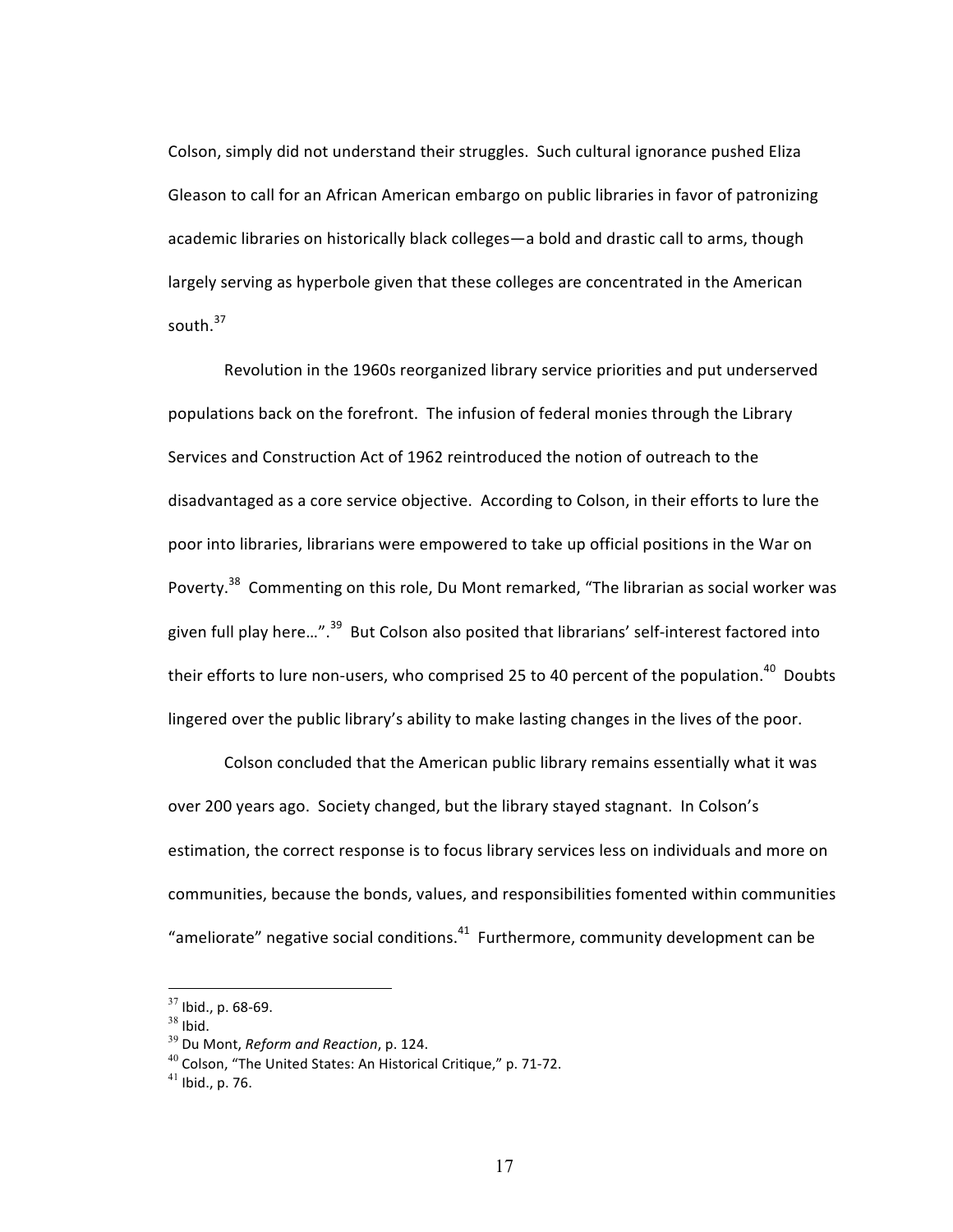doubly beneficial. As Colson said, "The disadvantaged...see the public library as irrelevant, not because they are indifferent to their needs for information, education and other benefits which can be obtained from libraries, but because they lack the communal connections by which they might begin to organize themselves to meet their needs. $n^{42}$  In sum, community development would benefit underserved library patrons and the public library itself.

### Poor, working-class, and disadvantaged communities in South Central Los Angeles

While Florence-Firestone has no published history, historians have written extensively about adjacent and nearby communities. Much can be gleaned from these "proximity histories." This section assesses a few histories of South Central Los Angeles communities in order to shed light on the determinative roles played by socioeconomic forces, such as "ghettoization" of ethnic enclaves, poverty, environmental racism, demographic shifts, community disinvestment, and racially restrictive housing covenants. The story of South Central Los Angeles is, fundamentally, the story of Florence-Firestone.

Lawrence B. De Graaf's groundbreaking 1970 article, "The City of Black Angels: Emergence of the Los Angeles Ghetto, 1890-1930," $43$  was one of the earliest critical histories of South Central Los Angeles. Emboldened by a paucity of historical scholarship on L.A.'s black ghettos, De Graaf set out the write that history by answering these core questions: When did L.A.'s Black areas become ghettos? Were they ghettos like those in the South and

 $42$  Ibid.

 $^{43}$  Lawrence B. De Graaf, "The City of Black Angels: Emergence of the Los Angeles Ghetto, 1890-1930," *Pacific Historical Review* 39, no. 3 (August 1970): 323-352.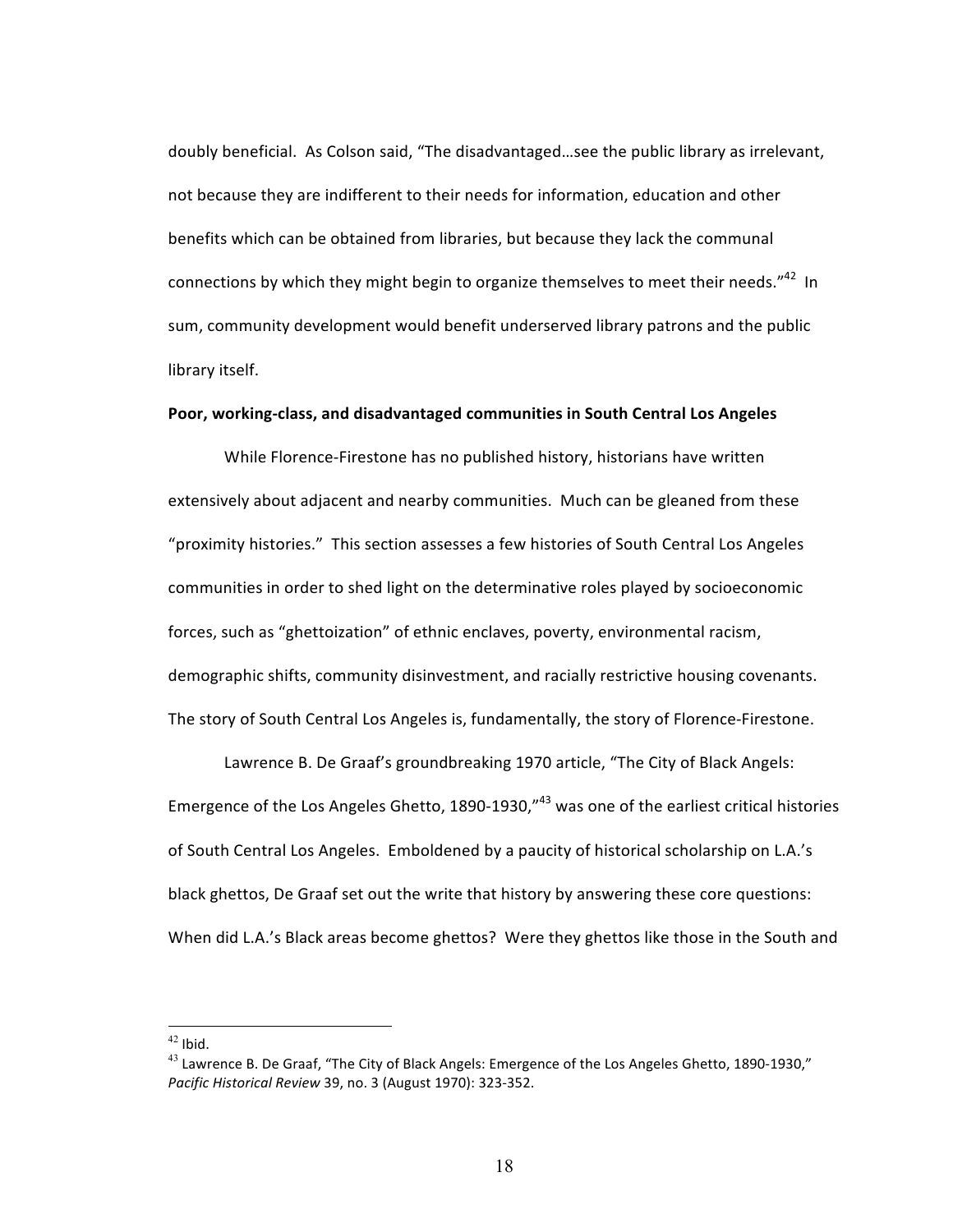Northeast U.S.?<sup>44</sup> The formation of L.A.'s Black areas is traced to the Black migration from the South and Midwest into Los Angeles between 1890-1930, though De Graaf noted that Black settlers inhabited the area as early as 1781. A distinct Black enclave took shape in downtown Los Angeles at  $11<sup>th</sup>$  Street and Central Avenue around 1920. Blacks eventually migrated south along Central Avenue, displacing white families en route who felt an increasing encroachment. Racially restrictive housing covenants were used to exclude Blacks from "White-only" communities, such as South Gate and Huntington Park. As De Graff explained:

While whites built miles of residential tracts along the coast and into rural lands adjacent to the city, blacks were barred from such expansion and had to absorb the influx in their existing community or in older residential areas on its periphery. The result was increased ethnic concentration, a deterioration of property values, and a less optimistic view of their community on the part of some blacks.<sup>45</sup>

De Graaf examined the development of two geographies intrinsically linked to South Central L.A. and Black L.A. history: the Central Avenue corridor and the community of Watts. Central Avenue is described here and elsewhere in the literature as "the heart of the black community." $46$  For Blacks, Central Avenue was the main route of expansion outside of the central city as well as home to the first Black business and cultural institutions. Watts symbolized something else. Originally an agricultural outpost for Caucasian laborers and Black southern migrants, Watts developed into a bustling independent city in 1910. WWI brought more Black residents to the community. As Watts began looking less and less White, racial tensions ensued. Hysteria grew over the possibility of a Black power grab at

 $44$  Ibid., p. 324.

 $45$  Ibid., p. 334.

 $46$  Ibid., p. 335.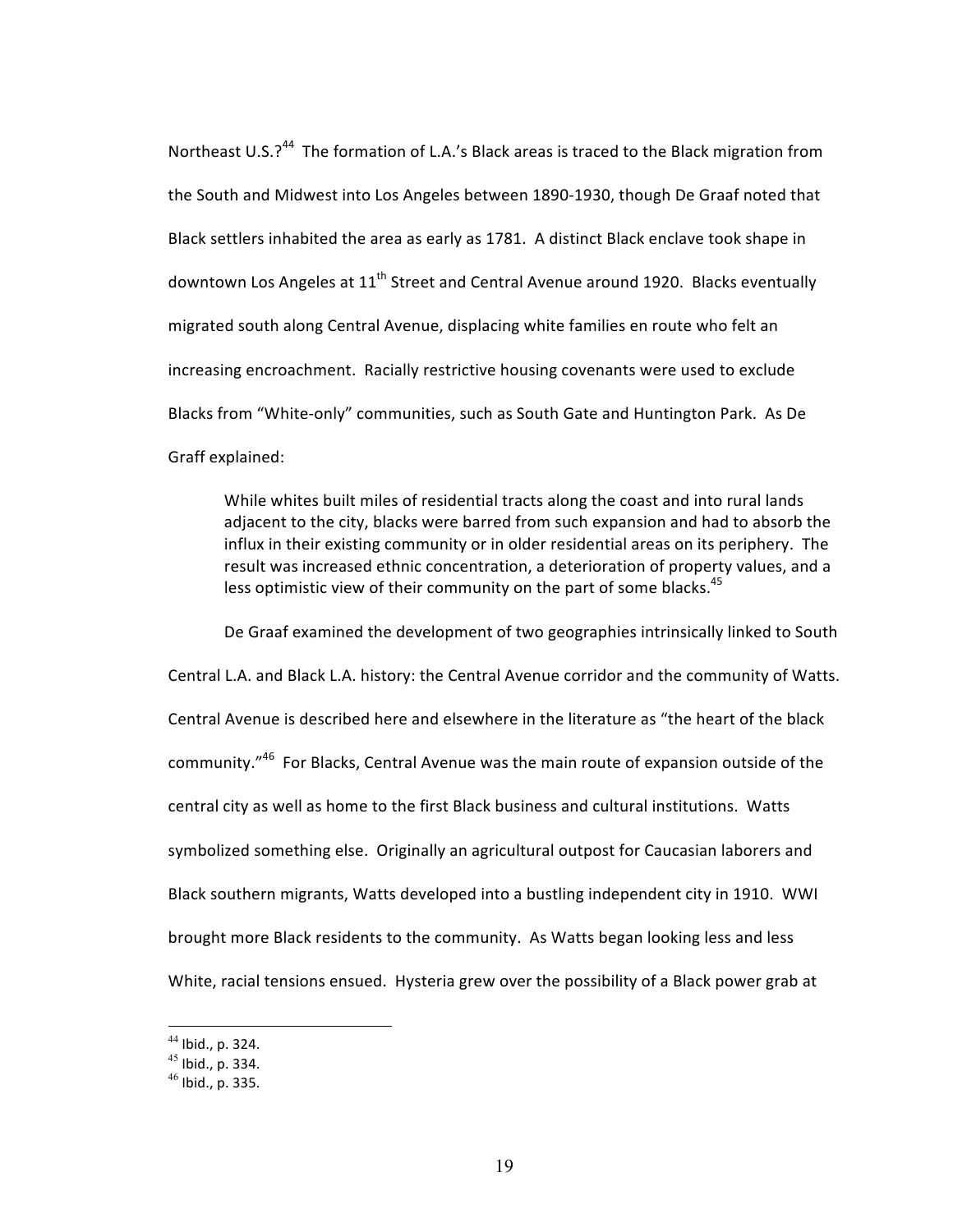city hall. De Graaf speculated that Watts voters' choice to be annexed by the City of Los Angeles in 1926 stemmed from the fear of a growing Black stronghold developing in Watts.<sup>47</sup> As Patricia Adler argued in her doctoral dissertation "Watts: From Suburb to Black Ghetto," annexation to Los Angeles subsumed Watts into a larger city council district, leading to lost identity and community neglect. $48$ 

Racially restrictive housing covenants would confine Blacks to South Central Los Angeles well into the heady days of WWII. Throughout this sordid era, increasing neglect and community disinvestment led to crumbling infrastructure in South Central Los Angeles. Environmental racism in the form of rezoning turned the northern section of Central Avenue into a manufacturing district. General slum conditions became the norm around 1929.<sup>49</sup> They persist in much of South Central Los Angeles today.

Historian Josh Sides' 2003 book *L.A. City Limits: African American Los Angeles from the Great Depression to the Present*<sup>50</sup> picks up where De Graaf left off. This impressively researched work examines the Black experience in Los Angeles between the years 1945-1964, which is to say, from the depression era to the flashpoint of the Watts Riot/Insurrection. To Sides, race "is a concept that has been integral to the way American cities have developed and the way urbanites of all backgrounds have made decisions." $51$ Nowhere else is this more evident than in South Central Los Angeles. Sides' book chronicles

 $47$  Ibid., p. 347.

 $^{48}$  Patricia R. Adler, "Watts: From Suburb to Black Ghetto," (PhD diss., University of Southern California, 1977).

 $49$  De Graaf, "The City of Black Angels," p. 349.

<sup>&</sup>lt;sup>50</sup> Josh Sides, L.A. City Limits: African American Los Angeles from the Great Depression to the Present (Berkeley and Los Angeles: University of California Press, 2003).  $51$  Ibid., p. 8.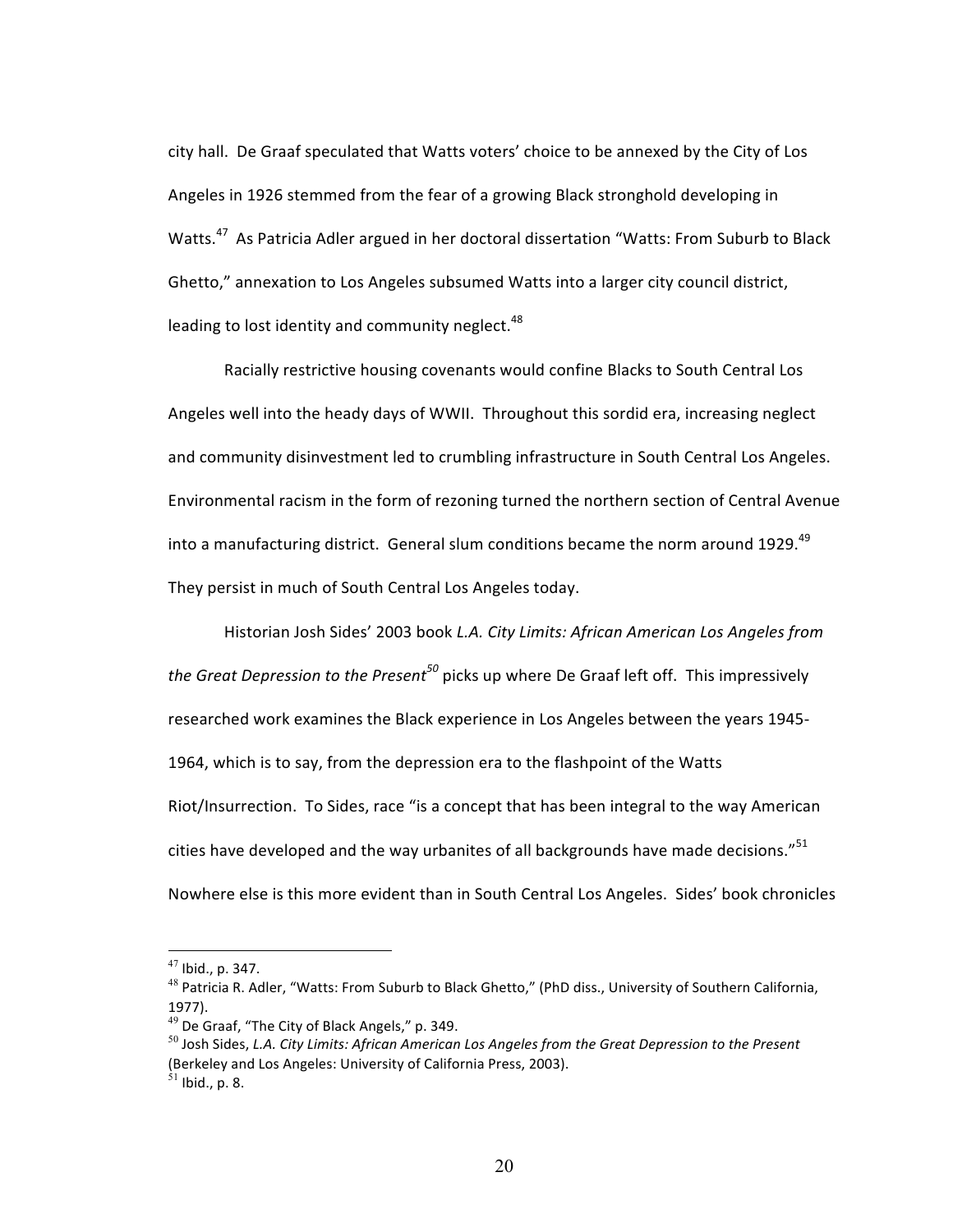how "African Americans were not peripheral to the history of Los Angeles... but were, rather, important shapers of urban destiny in ways that have yet to be fully appreciated."<sup>52</sup> As De Graaf aptly noted in his book review, Sides' monograph is comprised of three core sections: a history of Black manufacturing employment, a history of housing conditions in the Black community, and a history of Black protest against structural racism.<sup>53</sup> According to Sides, deindustrialization—epitomized in the closure of the Firestone, Goodyear, Ford, General Motors, and Bethlehem Steel plants in South Central Los Angeles, and resulting widespread unemployment—was a leading cause of entrenched poverty and continuing ghettoization of L.A.'s Black communities.

In a subsequent 2004 article, Sides investigated the devastating effects deindustrialization, racial politics, and political unrest had on the history, evolution and meaning of the City of Compton.<sup>54</sup> As Sides observed, "With more than a third of its population employed in manufacturing industries, Compton was probably affected [by deindustrialization] more than any other black area in Southern California."<sup>55</sup> The aftermath of deindustrialization was nothing short of devastating. In a span of about twenty years, Compton went from a model, working-class suburb to an exemplar of urban crisis; by 1980, the word "Compton" signified crime, danger, and urban decay in the popular imagination.<sup>56</sup>

<sup>53</sup> Lawrence B. De Graaf, review of *L.A. City Limits: African American Los Angeles from the Great Depression to the Present, by Josh Sides, California History* 82, no. 3 (2004): 84-85.

 $54$  Josh Sides, "Straight into Compton: American Dreams, Urban Nightmares, and the Metamorphosis of a Black Suburb," American Quarterly 56, no. 3 (September 2004): 583-605.

 $52$  Ibid., p. 9.

 $55$  Ibid., p. 593.

 $56$  Ibid., p. 598.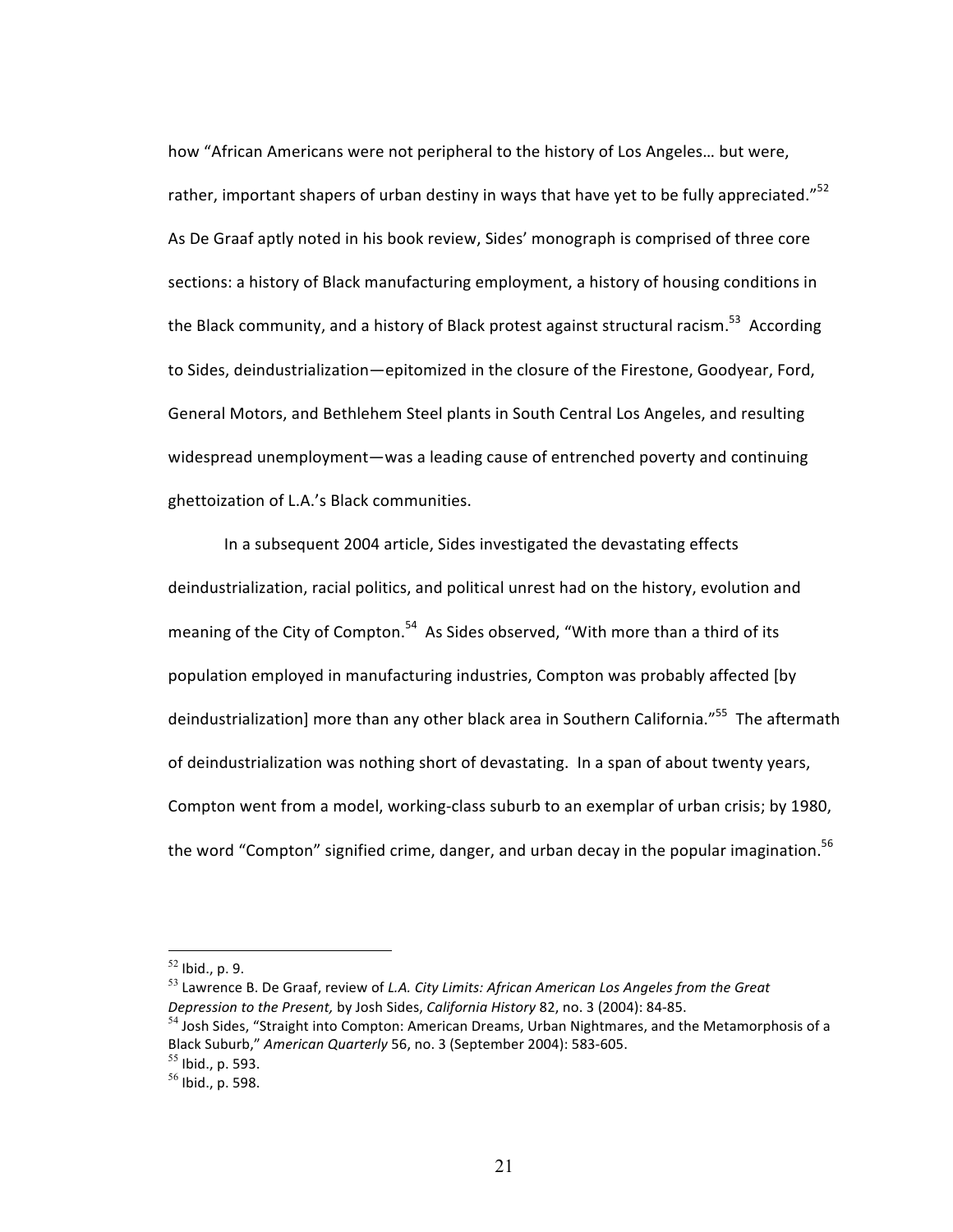Such negative associations have been the fate of many South Central Los Angeles communities.

The politics of migration, deindustrialization, race, and housing are similarly explored in Becky M. Nicolaides' My Blue Heaven: Life and Politics in the Working-Class Suburbs of Los Angeles, 1920-1965.<sup>57</sup> This book, an adaptation of her 1993 doctoral dissertation, examines the transformation of the City of South Gate during the boom years between 1920-1965. South Gate is located seven miles south of downtown L.A. and situated on the eastern edge of the South Central Los Angeles region. The city is located just east of Florence-Firestone, across Alameda Street, the major north-south thoroughfare connecting the Port of Los Angeles and L.A.'s manufacturing core—a boundary which also serves as a physical and psychological divider separating historically Black enclaves like Watts and Florence-Firestone on the west from historically White suburbs to the east. Open, affordable land and the prospects of low-cost homeownership lured Caucasian migrants from the South and Midwest to South Gate in the early twentieth century. The area transformed from an agricultural backwater in 1920 to a prosperous, WASP suburb in the 1960s, largely due to the influx of working-class families employed in the local manufacturing industry. Indeed, South Gate is one of many South Central Los Angeles communities whose histories are closely tied to L.A.'s industrial core.<sup>58</sup>

According to Nicolaides, the politics of race, economics, and culture between 1920-1965 stemmed from defensive homeownership patterns of South Gate's Caucasian working-

<sup>&</sup>lt;sup>57</sup> Becky M. Nicolaides, My Blue Heaven: Life and Politics in the Working-Class Suburbs of Los Angeles, *1920-1965* (Chicago: University of Chicago Press, 2002).  $58$  Ibid.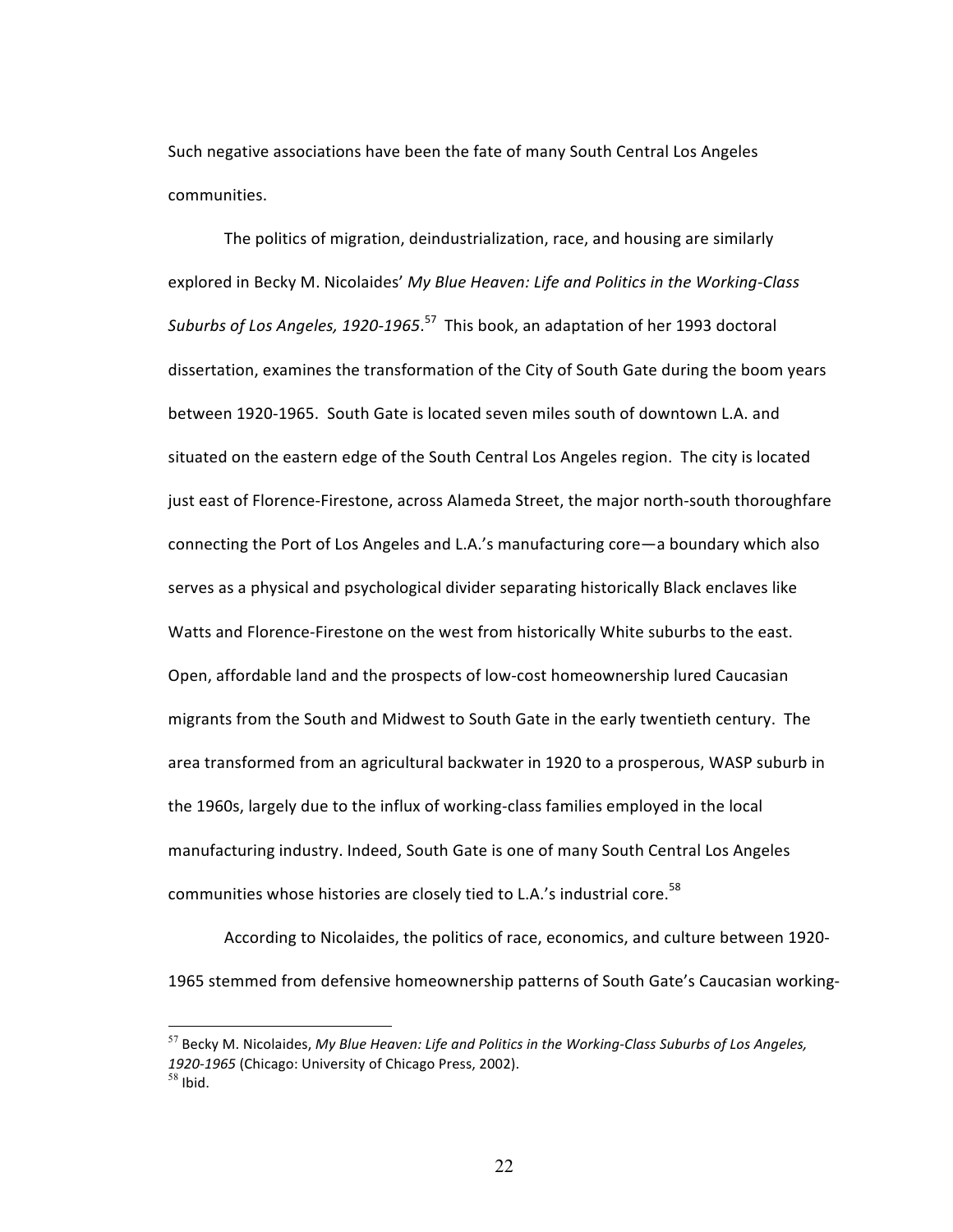class. She wrote: "The home lay at the core of life, both literally and figuratively, as working people made their way through the challenges facing them in a maturing industrial economy. By the time the [Watts] riots broke out in 1965, South Gaters had been defining their homes and neighborhoods in racialized ways...".<sup>59</sup> South Gate's early physical and political development—that is, suburban and conservative—indicated a marked defensiveness against perceived outside threats. "[R]acial concerns moved to the core of their thinking. Seeking to protect their prosperous community from "threats" of integration from neighboring Watts in the 1960s, South Gate moved rightward."<sup>60</sup> Nicolaides also connected South Gate's transformation with national struggles for racial integration and political and socioeconomic equality. In this city, racism and classicism butted up against struggles for civil rights and economic equality. The history of South Gate, so intimately entwined with issues of blue-collar labor migration, deindustrialization, defensive housing policies, and the politics of race and class, is representative of the larger history of South Central Los Angeles.

### **Conclusion and significance**

There is a dearth of historical scholarship on library services to poor, working-class and disadvantaged communities, and there is no written history of Florence-Firestone, itself a historically poor, disadvantaged, and working-class community. The former represents an abject disservice to these communities, whose stories of struggle for justice and equality through the provision of neighborhood library services should be celebrated, not undersold.

 $59$  Ibid., p. 2.

 $^{60}$  Lisa McGirr, review of My Blue Heaven: Life and Politics in the Working-Class Suburbs of Los Angeles, 1920-1965, by Becky M. Nicolaides, *Journal of American History* 90, no. 2 (September 2003), 694.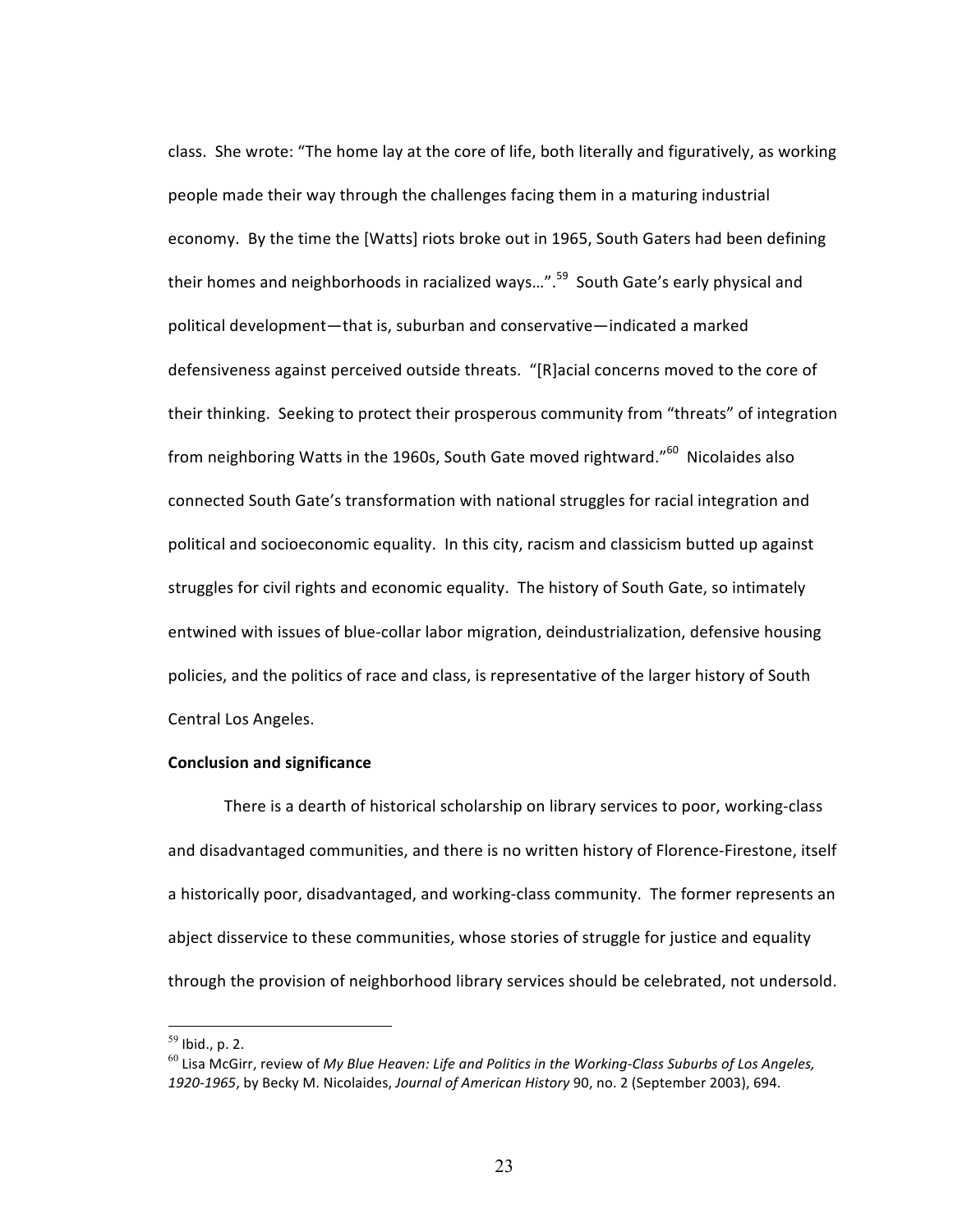The latter, meanwhile, is indicative of historians' general ignorance of and disinterest in L.A.'s unincorporated communities, especially those within the geography of South Central Los Angeles. The history of unincorporated South Central L.A. remains, in essence, depreciated and untold. For Florence-Firestone, a community without a published history, it is as if history only happens and matters around it. Florence-Firestone deserves better than that. Its people, families, and institutions, such as the venerable Florence and Graham branch libraries, deserve a fairer history told. This study of the history of library services in Florence-Firestone will address these historiographical gaps and, in doing so, make significant and original contributions to the literature on Los Angeles urban history and the history of urban library services, especially towards poor, working-class, and disadvantaged patrons.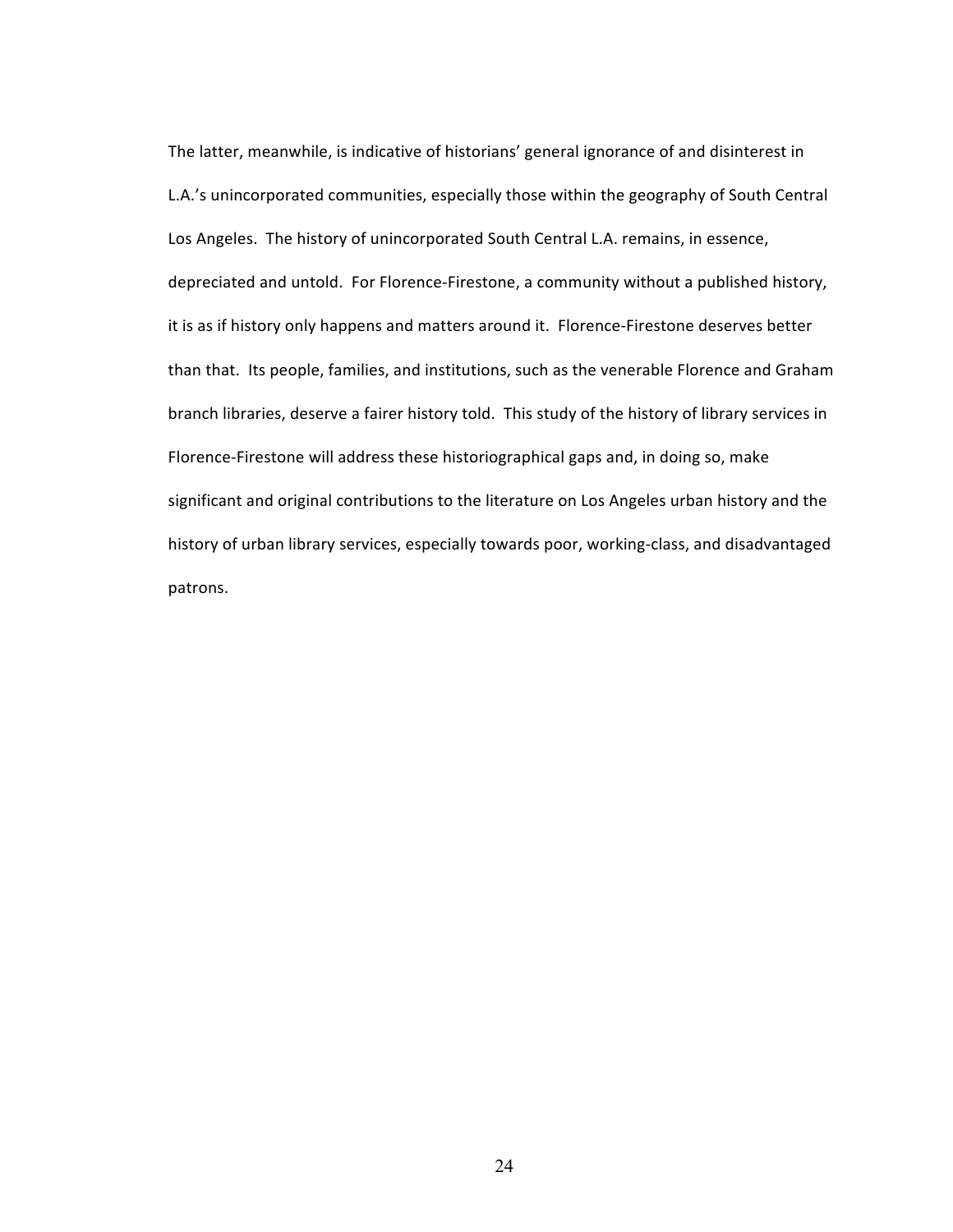#### **3. THEORETICAL APPROACH**

Social history is this study's primary and guiding theoretical approach. From a social history perspective, this study will examine the experiences of ordinary people who shaped the development of library services in Florence-Firestone. Social history is an ideal methodological approach because it factors into the analysis the explanatory power of social, economic, political, cultural, and geographic forces impacting common peoples' lives, a major theme of this project. As my review of the literature illustrated, social forces like population flux, demographic shifts, racially prejudiced housing policies, and deindustrialization played determinative roles in the historical narrative of South Central Los Angeles. Furthermore, my assessment of the primary sources and secondary literature confirmed that the histories of the Florence and Graham libraries and the history of Florence-Firestone cannot be divorced from the larger social milieu in which they developed.

Aspects of this study will also draw from local history and microhistory approaches. Using local history methods, I will collect and analyze archival data from local sources (oral histories, branch library archives) and regional sources (county records departments). Microhistory methods will be used to analyze the happenings within the micro-geography of Florence-Firestone. To be sure, these methods will supplement the social history approach, the primary "lens" through which I will interpret this history.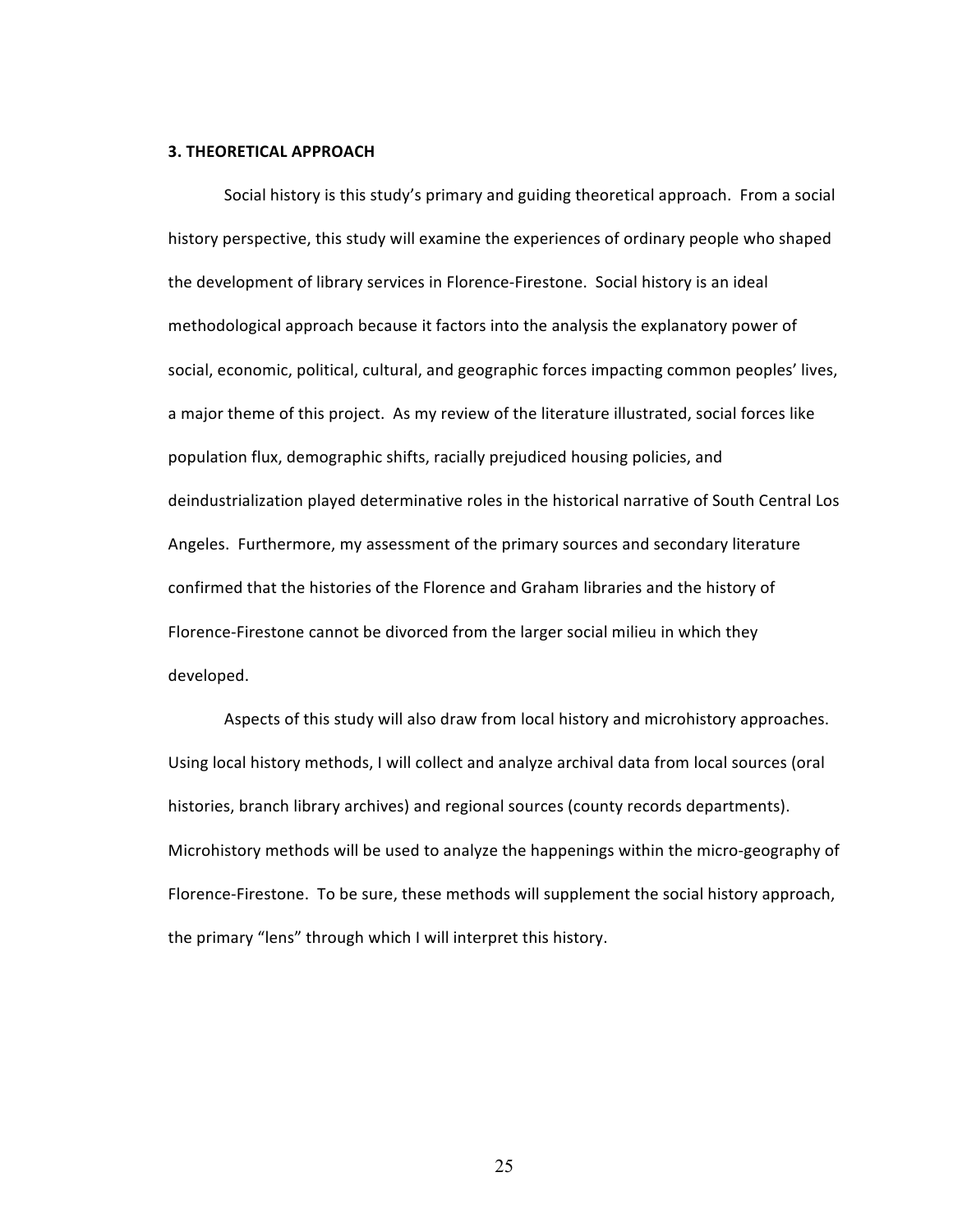#### **4. PRIMARY SOURCES**

### **Archives**

This study heavily relies upon archival materials relating to the branch libraries and the community. Several Los Angeles-area archives will be consulted, including the COLAPL archives in Huntington Park, as well as the Florence Library archives, Graham Library archives, Florence Methodist Church archives, and Saint Aloysius Roman Catholic Church archives in Florence-Firestone. The main library and branch archives have primary source materials pertaining to library services and the community. Many of these documents have already been located and copied. I expect to find additional primary source materials relating to community history, and possibly some library-related primary sources, in the archives of the local churches.

#### **Oral History Interviews**

Oral history interviews with longtime residents will be carried out for this study. Tentatively, I have identified at least one interviewee who can offer valuable insights. Born in the Florence district in 1928, Mr. Joseph Titus is a lifelong resident of the community. He has witnessed the neighborhood dramatically transform. Mr. Titus serves on the Florence Firestone Chamber of Commerce, where his area knowledge is regularly consulted. The Chamber of Commerce put it best in their July 2008 Newsletter, which reads: "[I]f you're interested in the history or any other information regarding the Florence Firestone area, then Joe Titus is the person to contact. Joe is our personal Historian and walking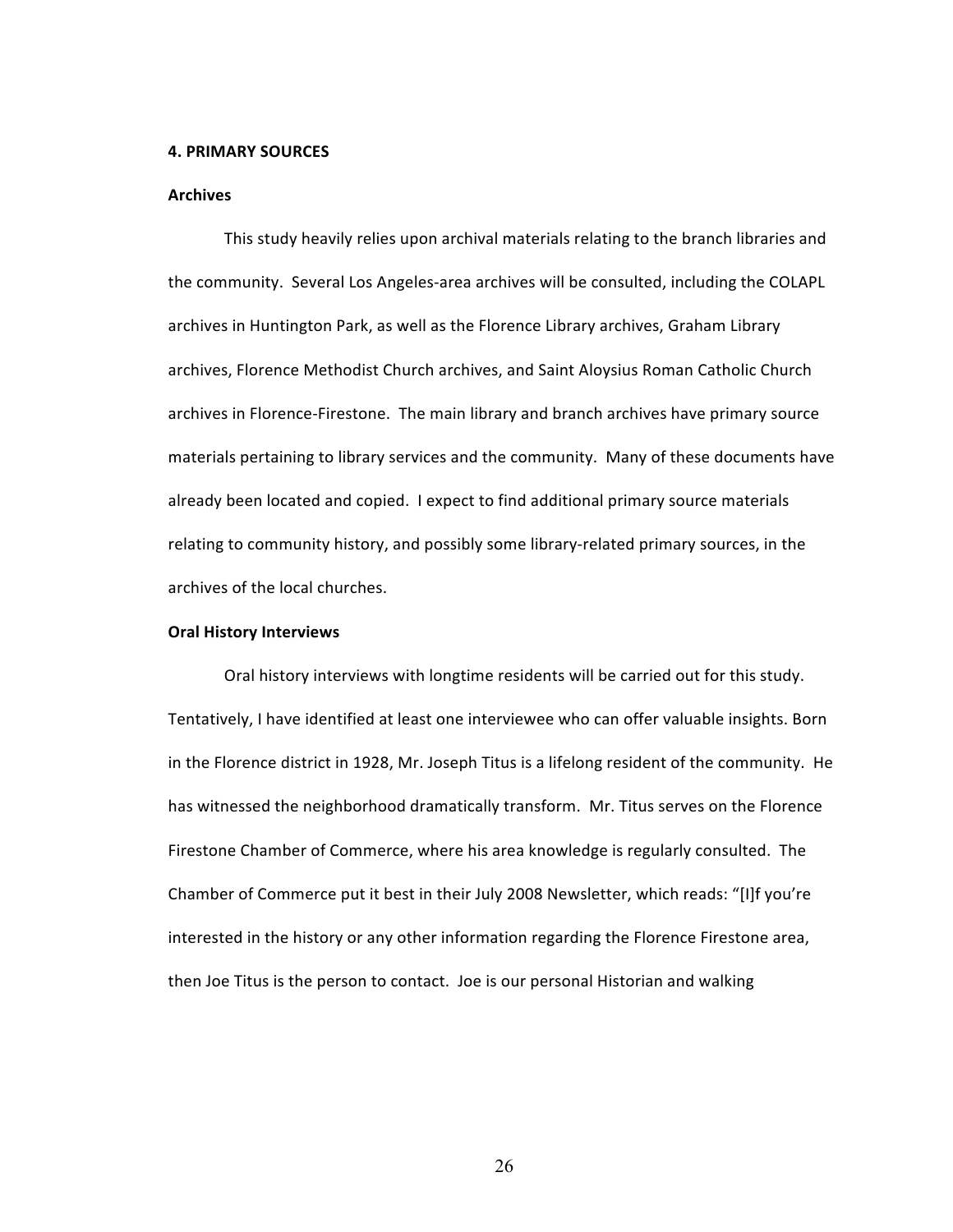Encyclopedia for the area, he's GREAT!"<sup>61</sup> Once I have secured SJSU Institutional Review Board approval for working with human subjects, I will conduct oral history interviews with Mr. Titus to capture his personal recollections about the Florence and Graham branches and the changing landscape of the Florence-Firestone community. I anticipate conducting at least three interviews lasting one hour or longer at an agreeable location in or near Florence-Firestone. 

### **Newspapers**

Several local newspapers will be consulted for historical coverage of branch library activities and services. Regional newspapers will be consulted for historical coverage of the community's events, issues, newsmakers, and general evolution over time. Many of the local papers are out-of-print. These include the *California Eagle, Firestone Park News,* Florence Messenger, Graham News, and South End Bee. Most of these can be found online at "Chronicling America: Historic American Newspapers," http://chroniclingamerica.loc.gov/ or at the Internet Archive, http://archive.org/. Regional newspapers, such as the Los *Angeles Times*, *Southeast Wave-Star, Southside Journal, Southside Wave,* are accessible online via Proquest. Ethnically oriented newspapers like the *Los Angeles Sentinel* and *La Opinion* also can be accessed through Proquest's "Ethnic NewsWatch" database.

## **Professional Publications**

As this study is situated within the broader field of California library history, I will draw from various local and state library publications. COLAPL materials cover the history

<sup>&</sup>lt;sup>61</sup> Florence Firestone Chamber of Commerce. *Newsletter (subtitled:* "What A Year!"). Los Angeles: Florence Firestone Chamber of Commerce, June 2008.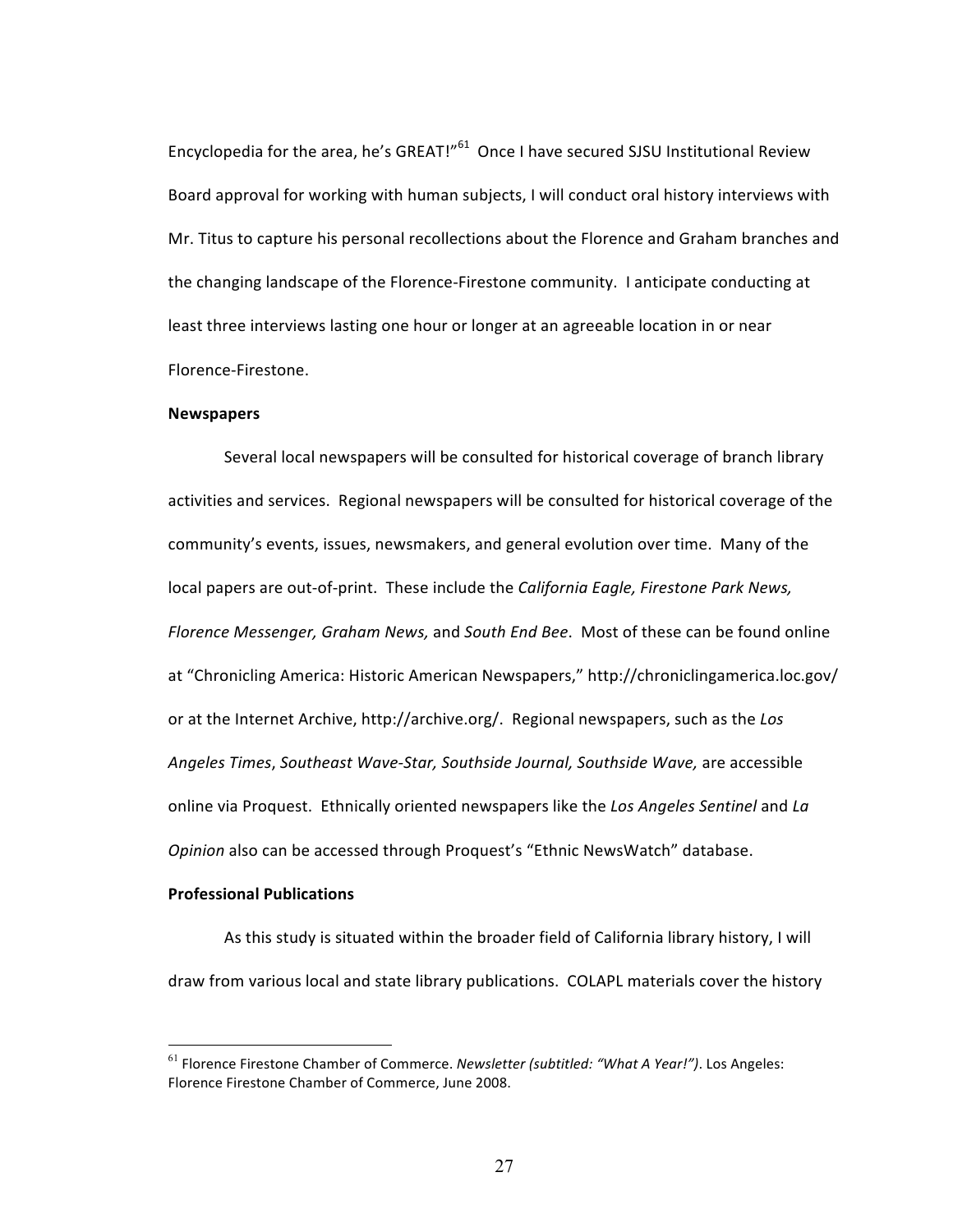of the county library system over its nearly 100-year existence. These sources yield insights about library operations, development, policies, statistics, and personnel. They include serials such as COLAPL's *Annual Report*, which spans the years 1926 to present, and *Books* and Notes of the Los Angeles County Free Library, 1926-1955; and special books such as *Twenty-five Years of Growth, 1912-1937*, *50th Anniversary, 1912-1962*, and the *60th Year Report, 1912/13-1972/73*. All are available at LAPL, COLAPL, USC, UCLA, and CSULA.

California State Library's *News Notes of California Libraries* is extremely valuable to this study because it contains decades' worth of noteworthy data—staff rosters, activities, and anecdotes, for example—about my subject branches collected by the state library between 1906-1979. News Notes volumes 1-74 is accessible online at the Internet Archive, archive.org. Print copies of various volumes are available at LAPL, USC, and UCLA.

I expect to find additional historical information about my subject branches and COLAPL in the California Library Association's publications *Bulletin of the California Library Association*, 1939-1947, *California Librarian*, 1950-1978, and *California Library Bulletin*, 1947-1950. These sources contain news, stories, and updates about library systems and local branches between the turbulent years spanning WWII to the Cold War era. Print copies are available at UCLA, CSULA, and LAPL.

## **Books**

I located three primary source monographs that will be valuable to this study. Harriet G. Eddy's 1955 book *County Free Library Organizing in California, 1909-1918.* Personal Recollections of Harriet G. Eddy, County Library Organizer, California State Library, 1909-1918, chronicled her experiences as a library organizer traversing the state to establish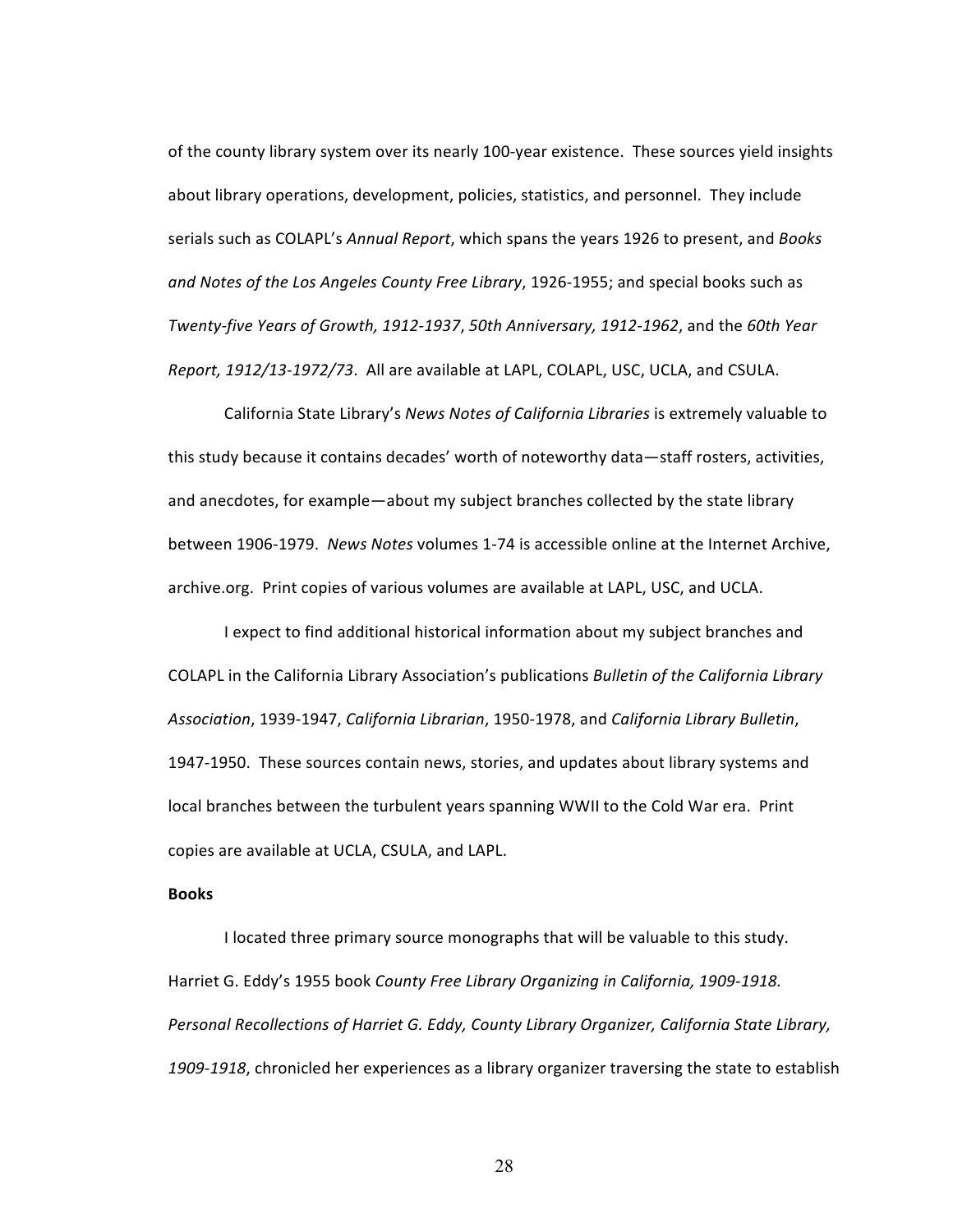county free libraries in the early part of the twentieth century. Relevant to my study is the section discussing the founding of the Los Angeles County Free Library in 1912. CSULA library has a circulating copy of Eddy's book.

In the 1953 book Public Libraries. Metropolitan Los Angeles: A Study of Integration, Helen L. Jones wrote a substantive piece on COLAPL history, organization, and operations. Segments on management, library expansion, branch planning, tax-based funding, and services to other public entities provide valuable insights and background information. The piece also provides an informative snapshot of COLAPL service capabilities as a countywide library service provider in the 1950s, a time of rising demographic shifts in Los Angeles County, especially in Florence-Firestone. LAPL and CSULA have circulating copies.

Roger Woelfel's 1987 book Diamond Jubilee: Seventy-five Years of Public Service: The *Story of the Los Angeles County Public Library*, summarized the history of COLAPL just as the organization celebrated a major seventy-five year milestone. This brief 72-page book is arguably the only "complete history" of COLAPL written. Notably, it was authored over twenty years ago and never updated. LAPL and COLAPL have circulating copies.

## **Articles**

Although the majority of journal articles relevant to this study are secondary sources, I found two primary source journal articles regarding COLAPL. The first is Linda F. Crismond's 1989 article in *Public Library Quarterly* entitled "The Story of the Los Angeles County Public Library." Crismond, an L.A. County librarian, sketched out the history of COLAPL. The article is valuable for context and chronology, though at five pages and lacking footnotes, it lacks scholarly depth. The second source is an uncredited 1990 news piece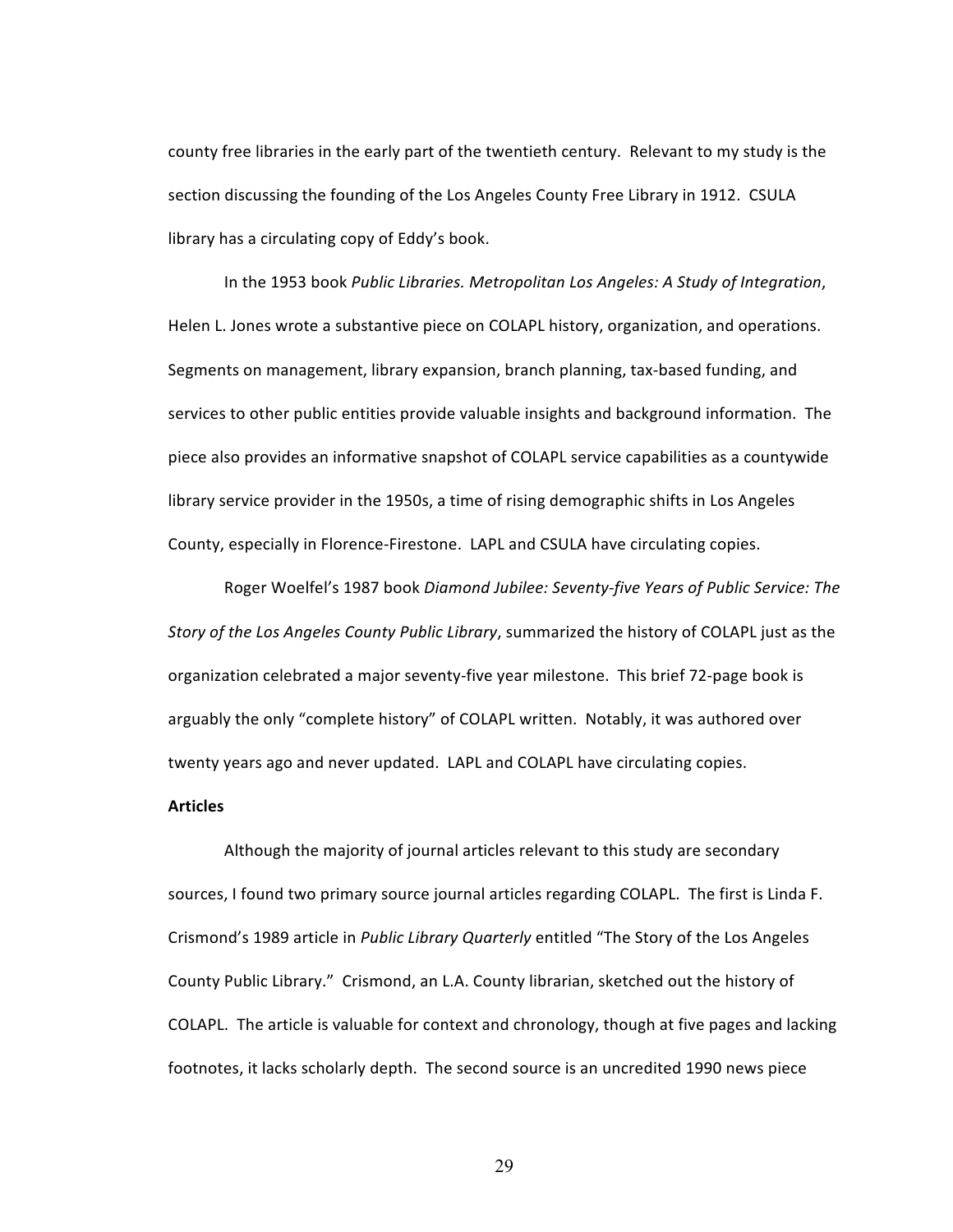entitled "News that May have Escaped Your Attention Until Now" in the volume 10, number 2 issue of Public Library Quarterly. This brief article explained the County of L.A.'s decision in 1990 to change the library's name to "County of Los Angeles Public Library." Both of these articles were acquired online through SJSU's King Library website.

#### **Databases**

I anticipate using these databases to access primary sources: Ancestry.com, Automobile Club of Southern California collection, 1892-1963, and Title Insurance and Trust/C.C. Pierce Photography Collection, 1860-1960. Ancestry.com, a fee-based commercial database, provides access to U.S. Census data, family histories, and statistics that will be indispensable for this study. The Automobile Club of Southern California collection, 1892-1963, and the Title Insurance and Trust/C.C. Pierce Photography Collection, 1860-1960, maintain historical photographs of the Florence-Firestone community dating back to the early 1900s. Both archival photo collections are free and available through USC's Digital Library.

### Los Angeles County Assessor's Building Descriptions

The evolution of my subject libraries' actual facilities will be looked at in this study. Assessor's building descriptions, the county tax assessor's official records of structures on a parcel, will prove valuable for the study. Assessor's building descriptions serve as primary source documents chronicling how a parcel has evolved structurally over time. Through my research I discovered that the Florence and Graham branches changed locations at least four times before finding their current homes. Tracing the history of the libraries' facilities will be an important part of this investigation. I anticipate finding building diagrams,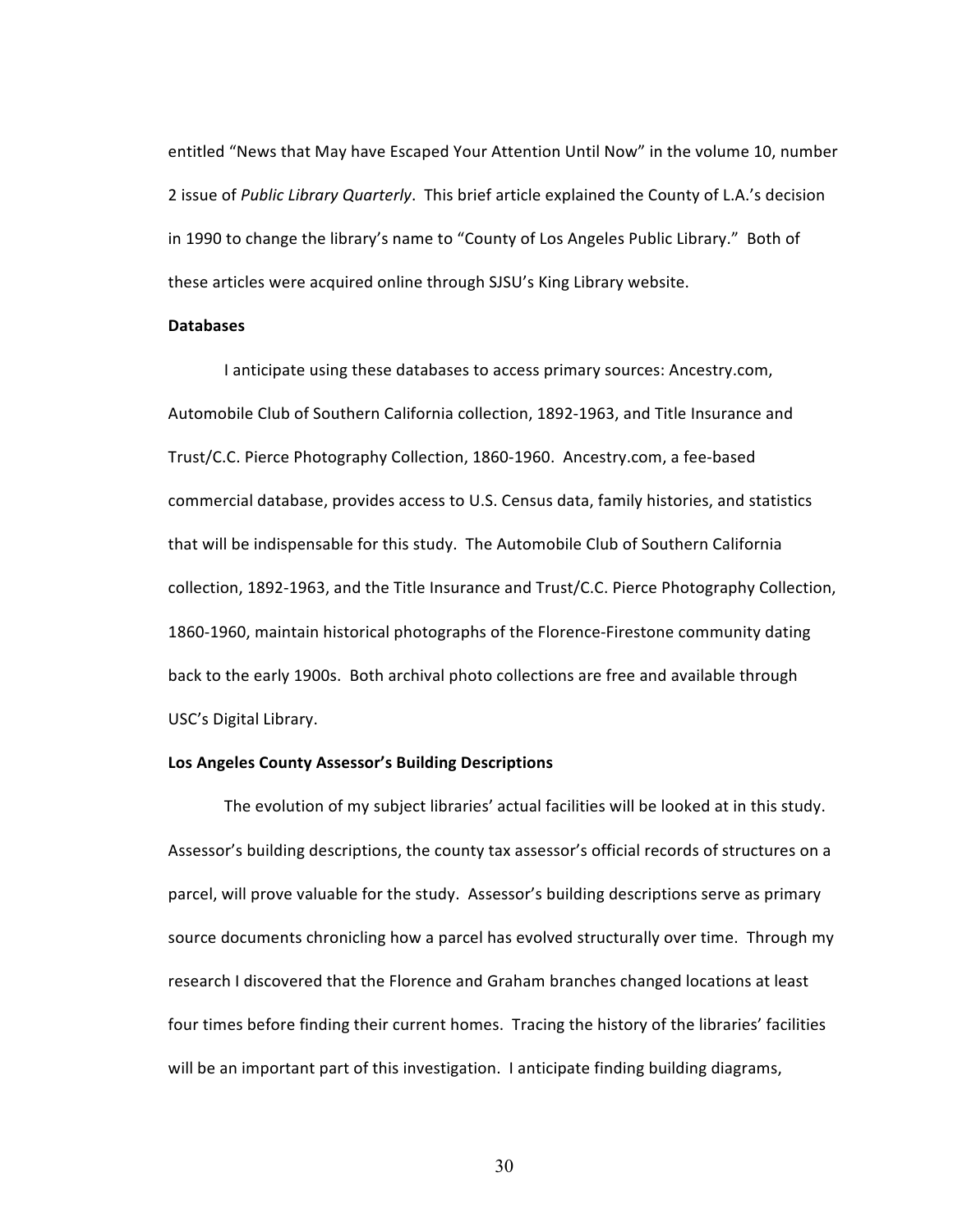records of alteration/damage, chronologies of use, ownership information, possibly even observations recorded about the libraries in the assessor records.<sup>62</sup> Assessor building descriptions for properties in Florence-Firestone are kept at the L.A. County Assessor's South District Office in Signal Hill.

 $62$  Building permits are another potential primary source. Like assessor's building descriptions, building permits contain information on structures and uses on a parcel. However, based on my prior knowledge and work experience, I know that building permit files seldom come with drawings or diagrams of the buildings for which permits were obtained. And because of spotty record keeping, these files are sometimes incomplete or missing. Therefore, the usefulness of building permits for this study has yet to be determined. The Los Angeles County Department of Building & Safety at 1320 W. Imperial Highway in Los Angeles keeps building permits for the Florence-Firestone community. Newer permits are in paperform; older permits are stored on microfiche. Copies can be obtained by submitting a Records Search Request at the public counter along with a \$6.00 fee.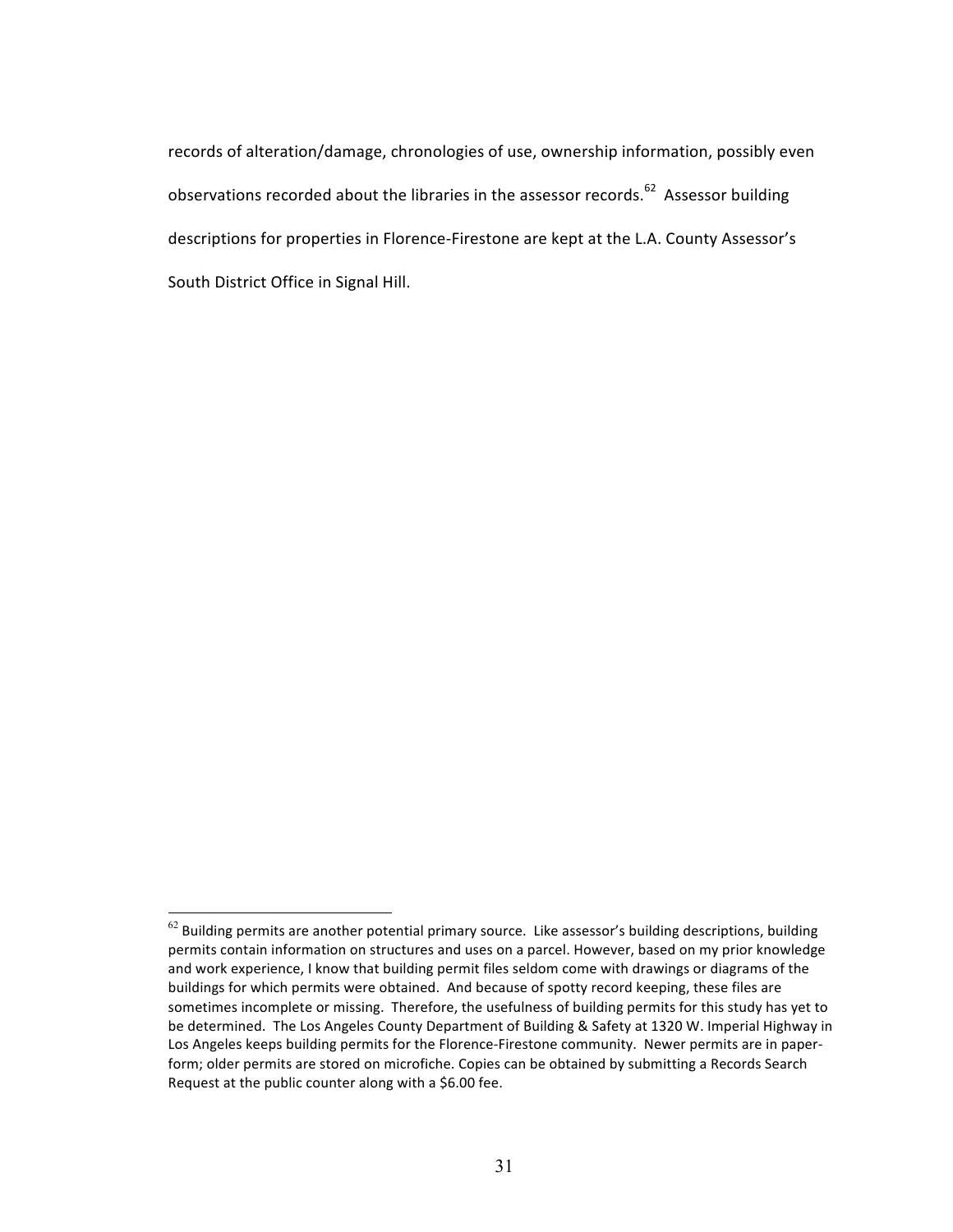#### **5. TENTATIVE CHAPTER OUTLINE**

#### **Chapter 1: Introduction, Theoretical Approaches, Literature Review**

The first chapter will introduce the community of Florence-Firestone in South Central Los Angeles, the Florence and Graham branch libraries, and COLAPL. I will establish the core research questions and thesis, then outline the significance of the research and this study's original contributions to the literature. I will also substantiate social history, local history, and microhistory as appropriate theoretical approaches for this research. Rounding out chapter one, a review of the literature on the history of library services in poor, working-class, and disadvantaged communities, and the history of these communities in South Central Los Angeles will provide context for the study.

#### **Chapter 2: Origins and Development of Florence-Firestone, 1880s-1900s**

A history of the Florence-Firestone community will be traced to the Don Antonio Lugo Spanish Land Grant of the late 1800s and subsequent subdivisions that helped develop the Florence and Graham districts and adjacent communities. The chapter will discuss farming and rural life in Florence and original Black homesteads in Graham. The chapter will also examine the influence of Remi Nadeau, the French-born pioneer who built the first manufacturing plant in Florence in the late nineteenth century. Finally, I will explore L.A. railroad expansion which spurred the establishment of the Florence and Graham districts.

#### **Chapter 3: Origins of COLAPL, 1912-1930s**

The origins of Los Angeles County's library system will be traced to the County Free Library Law of 1911 and the creation of the Los Angeles County Free Library in 1912. The chapter will reference the first-ever county library in Willowbrook, an unincorporated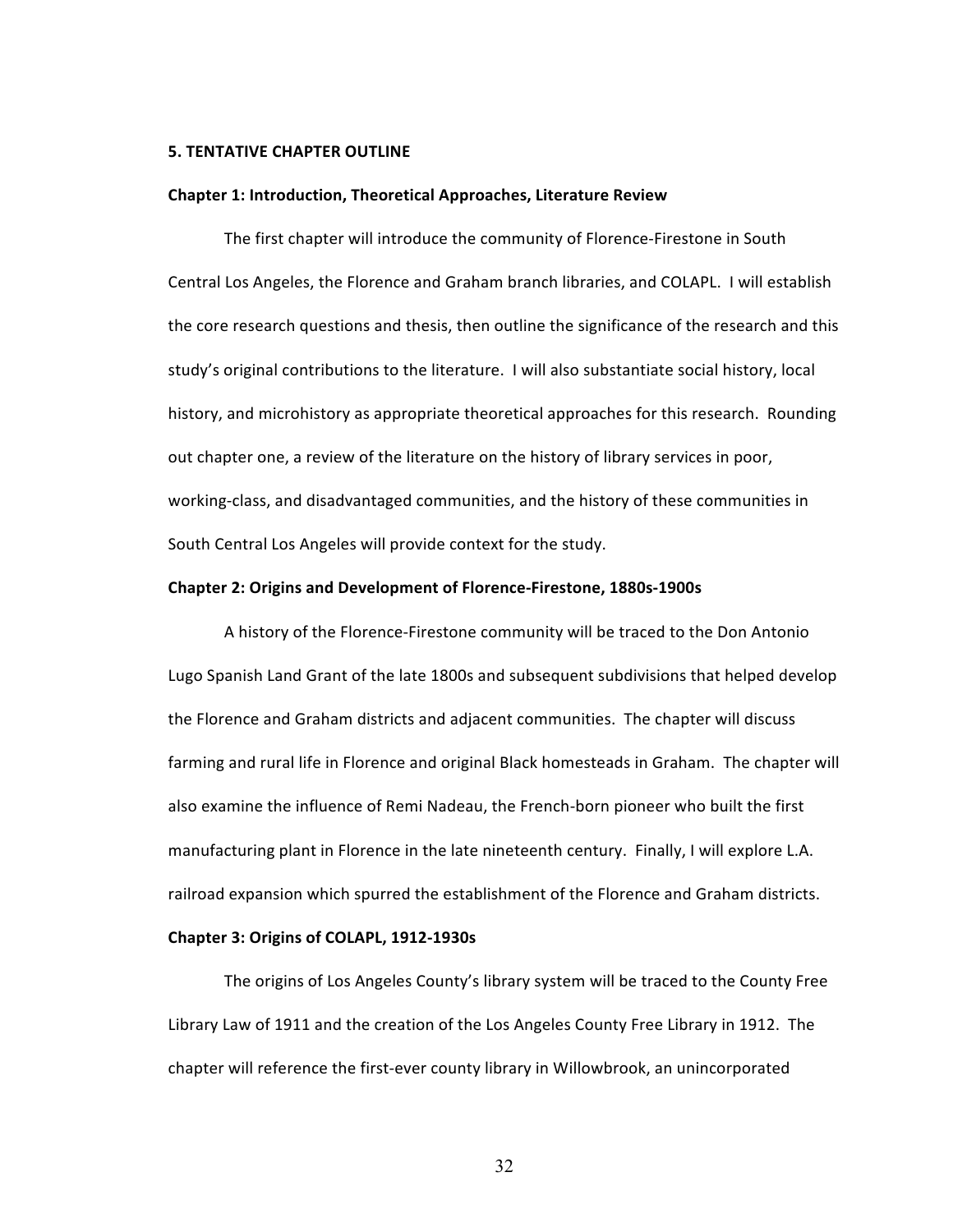community in South Central L.A. adjacent to Florence-Firestone. I will also examine the county library's evolution from rural-to-urban library services provider in response to increasing urbanization of Los Angeles County.

#### **Chapter 4: Early Years of the Florence and Graham Branch Libraries, 1914-1930s**

This chapter will examine the birth of the Florence and Graham branches as lending libraries established in local residences between 1914-1915. I will discuss the original buildings housing the libraries and the homeowners who acted as "custodians" of the books. I will also examine where, why, and how the libraries relocated within the community during these years. The chapter will discuss typical library programs and services of this era. Contributions of noteworthy library staff and library boosters will be assessed. The impact of railroad expansion, increasing urbanization, and in-migration of Europeans during this formative era will be analyzed.

## Chapter 5: Florence and Graham Libraries in the War years, 1930s-1965

The WWII era brought about considerable changes for the libraries and community. In the buildup to the war, L.A.'s manufacturing industry greatly expanded. This chapter will explore how the libraries took on roles as education centers for manufacturing laborers, then as training centers for returning WWII veterans. I will analyze the impact of postwar demographic shifts—most notably, the increased African American populace—and the effects of such forces on the libraries. I will examine how COLAPL's switch to a regional services model during this era affected Florence and Graham. Library staff and new library locations during this era will be discussed. Finally, the chapter will consider the effects of the 1965 Watts Riot/Insurrection and resulting White-flight on the libraries and community.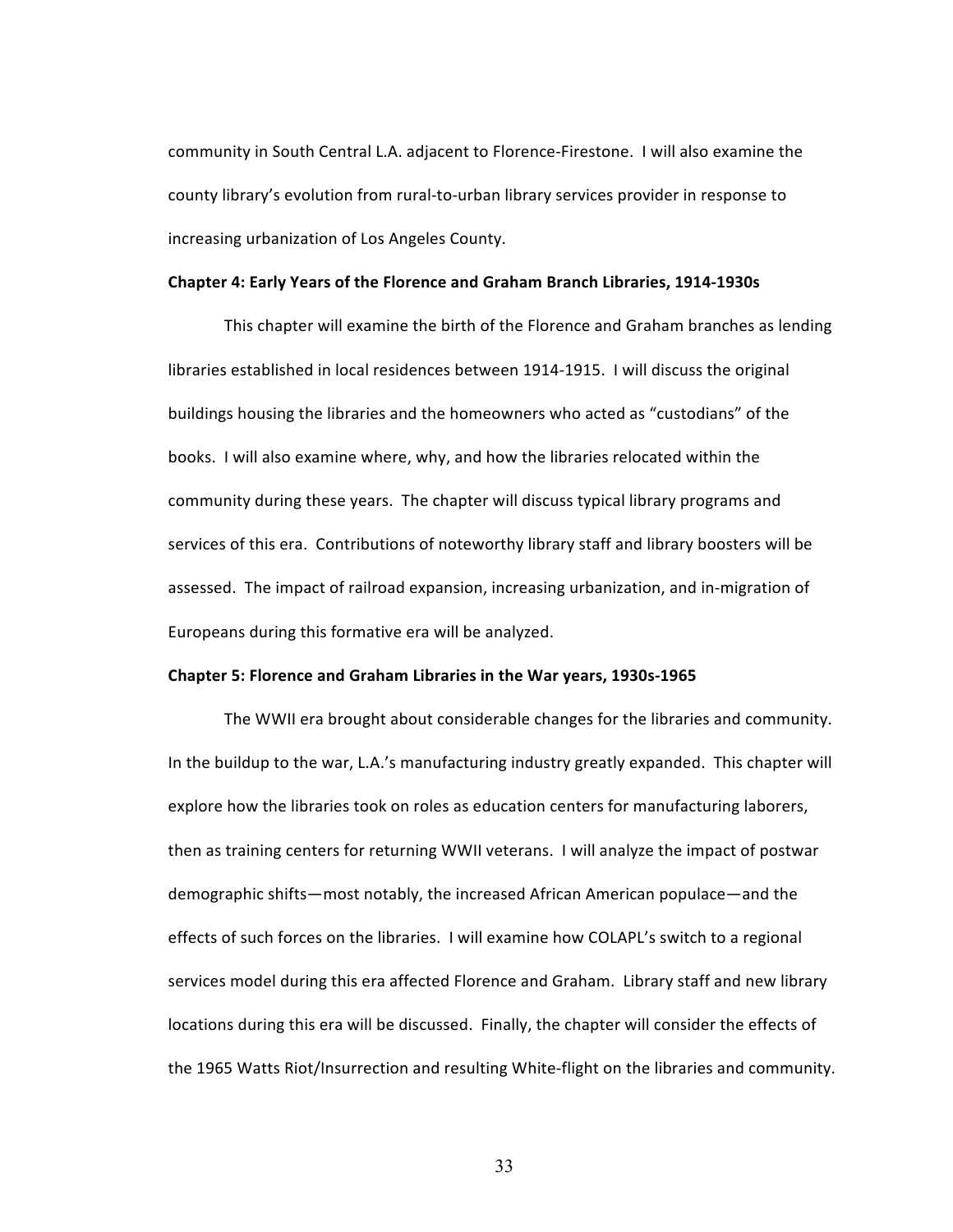#### Chapter 6: Florence and Graham Libraries in the Era of Deindustrialization, 1965-1970s

This chapter will assess the legacy of postwar deindustrialization on Florence-Firestone and its branch libraries. I will examine how the library and community responded to socioeconomic forces such as factory closures, widespread job loss and poverty, community disinvestment, "ghettoization" after the Watts Insurrection, and further demographic upheavals and population shifts, most notably, the increased influx of Mexican immigrants during this era. In particular, I will discuss Florence and Graham's participation in the "Way Out Project," a federally funded study of library services in disadvantaged populations conducted between 1968 and 1970. The "Way Out Project" seemed to portend the challenges and issues these libraries would face in the coming decades. This chapter will also spotlight the appointment of the first professionally trained librarians at Florence and Graham. 

### Chapter 7: The Decline and Rebirth of the Florence and Graham Libraries, 1980s-Present

This chapter, an analysis of the recent past and present, covers some of the toughest years the libraries faced. The 1980s and 1990s brought about radical demographic changes in the community. This era saw a marked increase in Mexican and South American immigrants and a marked decrease in the Black population. I will assess the impact of these demographic shifts on library services and programs. Furthermore, I will discuss the socioeconomic decline and rising crime/gang activity during this time, and the effects these social forces had on the libraries. The impact of the 1992 Los Angeles Riot/Insurrection will be considered. I will also look at how library staff, programs, and locations during this era differed from previous eras. The chapter will examine how branch library services declined,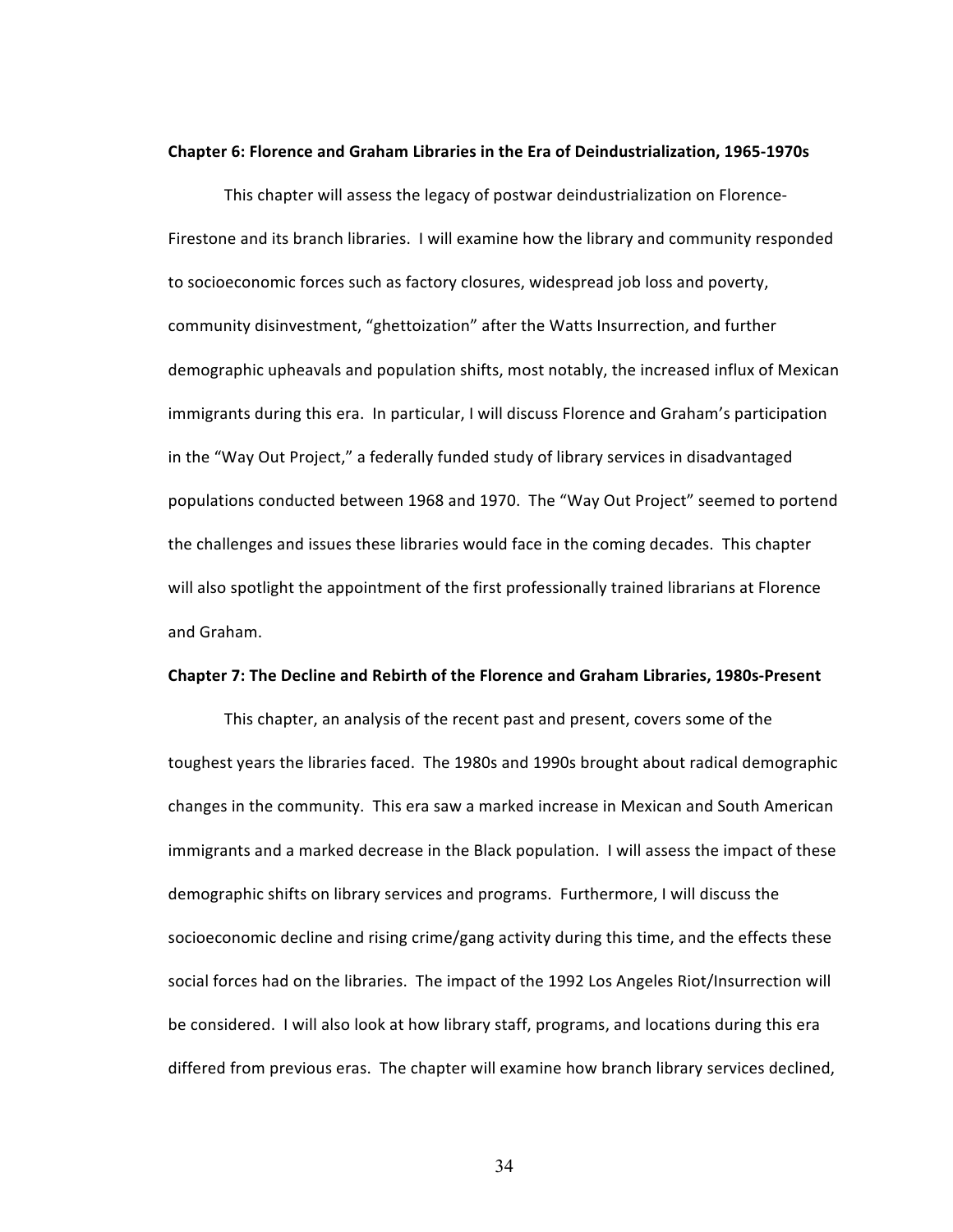evolved, and rebounded during this tumultuous period. Specifically, I will explore the Los Angeles County Board of Supervisors' recent initiatives that transformed the Florence and Graham libraries from fortified, foreboding edifices to colorful and inviting community centers. Ongoing service improvements for the area's diverse, working-class population will be discussed.

## **Chapter 8: Conclusion, Implications, Further Questions**

The closing chapter will assess the lessons learned from this inaugural study of the history of the Florence and Graham libraries in Florence-Firestone. I will summarize the study's major findings and implications for urban public libraries and underserved communities. I will elucidate how the shared history between this community and its branch libraries produced strong and lasting benefits. Further questions arising from this study will be posed with the hope that other researchers continue the important work of examining the impact of library services in poor, working-class, and disadvantaged communities, and the history of unincorporated communities in South Central Los Angeles.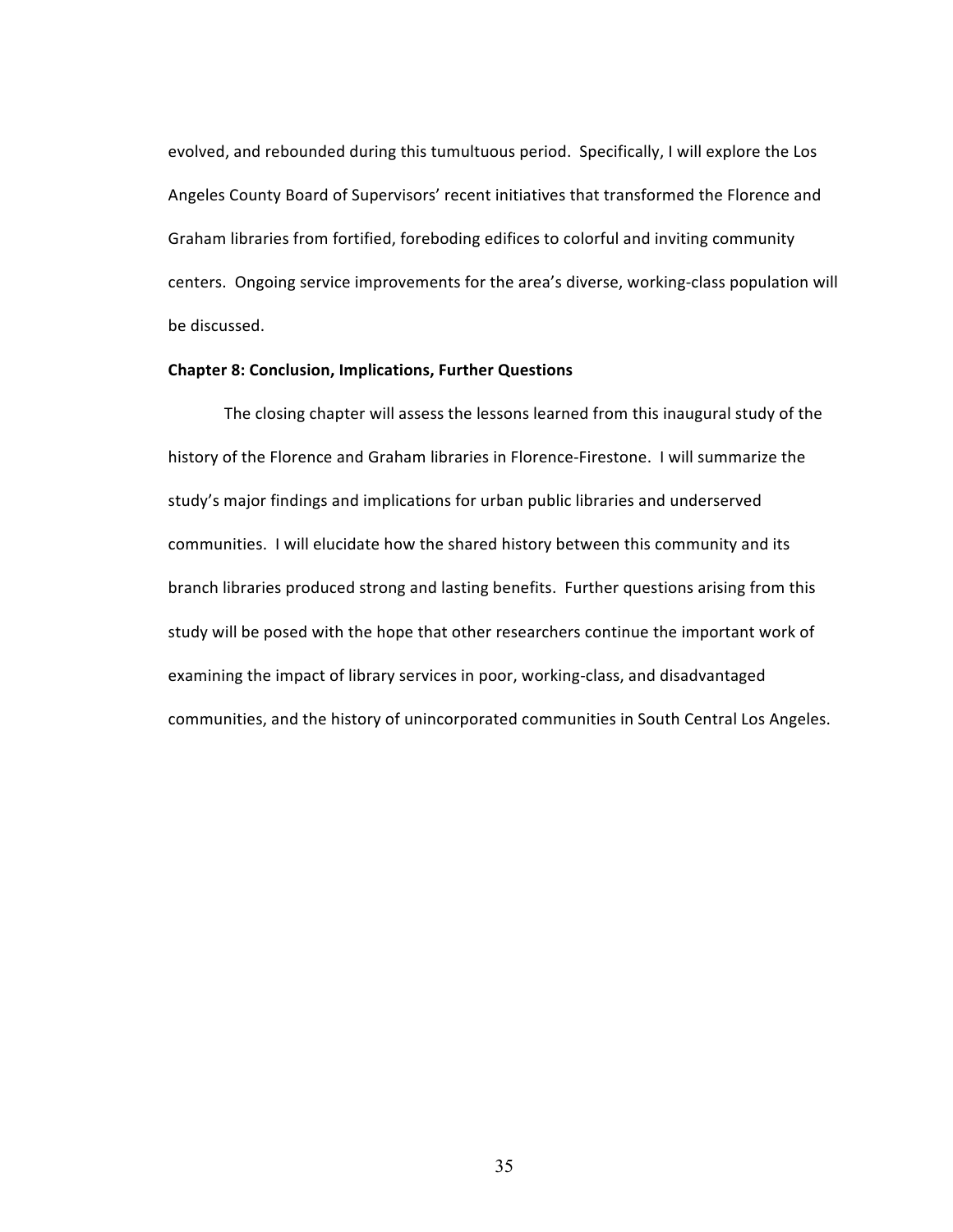#### **6. TIMELINE**

Project research has been underway since January 2012 and will continue through this summer until I resume MLIS studies in the fall. Thereafter, during the Fall 2012 and Spring 2013 semesters, project research will continue as time permits, with increases in activity during semester breaks. Thus far, I have made two trips to the Graham Library archives and one visit to the Florence Library archives. Additional archival research at these branches is needed; I anticipate visiting both branch archives at least twice more. Extensive archival research will be conducted at the COLAPL archives in Huntington Park. Over the next year, additional primary and secondary source research will be conducted online and at LAPL, COLAPL, USC library, and UCLA library.

Data analysis and writing will commence in May 2013. Tentatively, there are eight chapters planned; each will take about four weeks to write. My thesis committee will be given a completed draft for review in January 2014. Editing, revisions and improvements will take six to eight weeks. SJSU Office of Graduate Studies & Research will receive the thesis for initial review in April 2014. The thesis will be submitted for publication in June 2014. This protracted schedule is feasible and preferred given my full-time job requirements, desired thesis objectives, and anticipated research costs, which are discussed in the following section.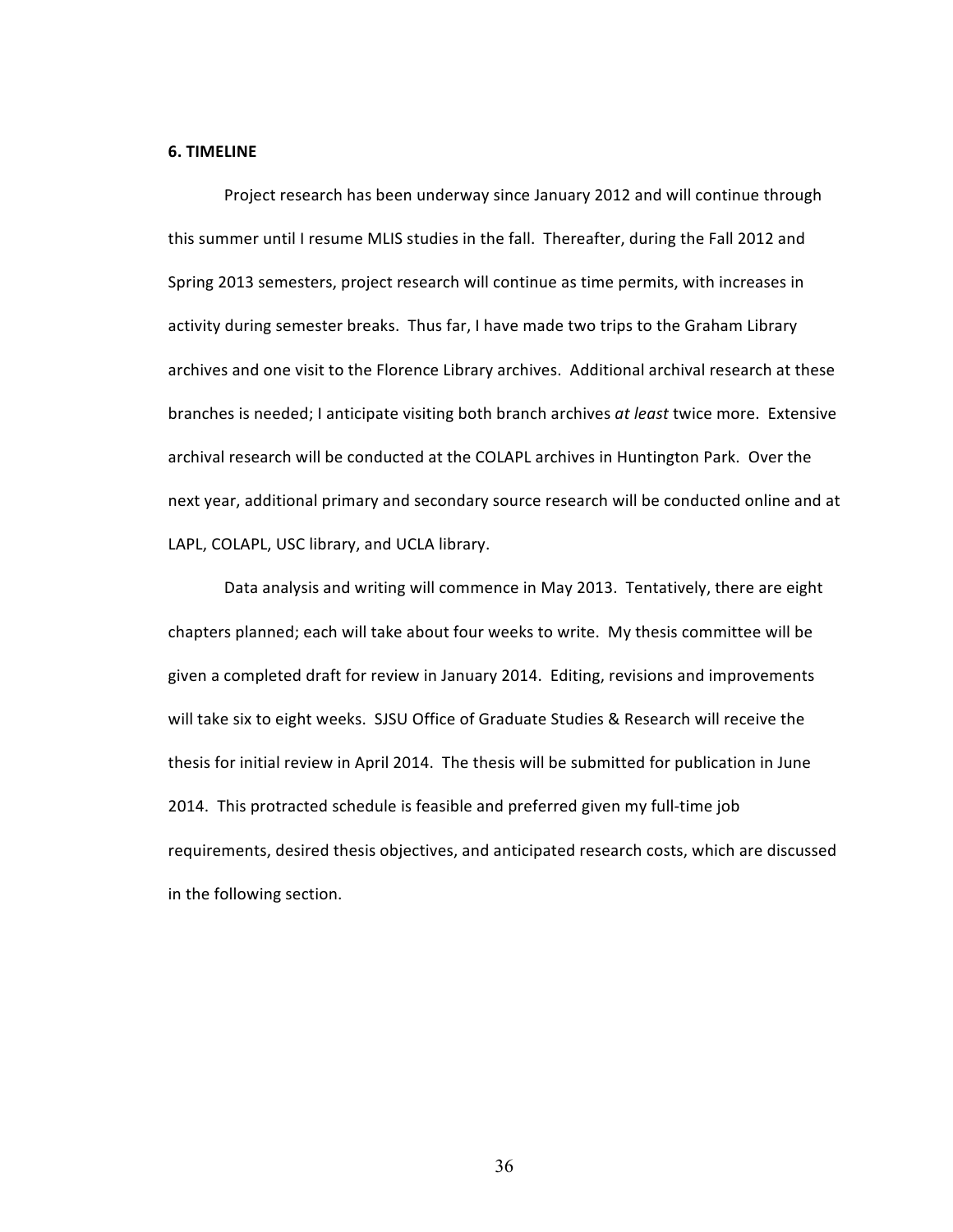#### **7. RESOURCE REQUIREMENTS**

This study will have three core resource requirements: travel, reprographics, and technology. Reasonable cost estimates and a tentative project budget are outlined below.

The study requires travel to several libraries/archives in the Los Angeles region, including the subject libraries' and local churches' archives in Florence-Firestone, the COLAPL archives in Huntington Park, LAPL Central Library in downtown L.A., USC Library in downtown L.A., and the UCLA Library in Westwood. Oral history interviews will require trips to Florence-Firestone. Presently, a potential interviewee is a longtime resident still residing in Florence-Firestone. Additional travel might be required to interview former residents who have moved elsewhere in Los Angeles. Although I do not anticipate traveling to the state library archives in Sacramento, I am available to do so if I find it advantageous for this study. At least one trip to the L.A. County Assessor's Office in Signal Hill is planned. A budget of \$700 will be established for travel costs relating to gas, car maintenance, parking, food and drink.

Reprographics services, such as printing and photocopying, constitute an essential resource requirement. This study relies heavily upon primary source materials housed at local archives. Photocopying these documents for later evaluation and analysis is required. Although extensive photocopying of archival documents was accomplished during the initial research phase, a considerable amount of primary source material remains in the archives. Based on my initial three visits to the branch library archives, I discovered that primary source documents varied in length from 1 to 60 pages. I spent about \$30 per day on photocopying (copies cost 25 cents) during these three visits. This equation serves as a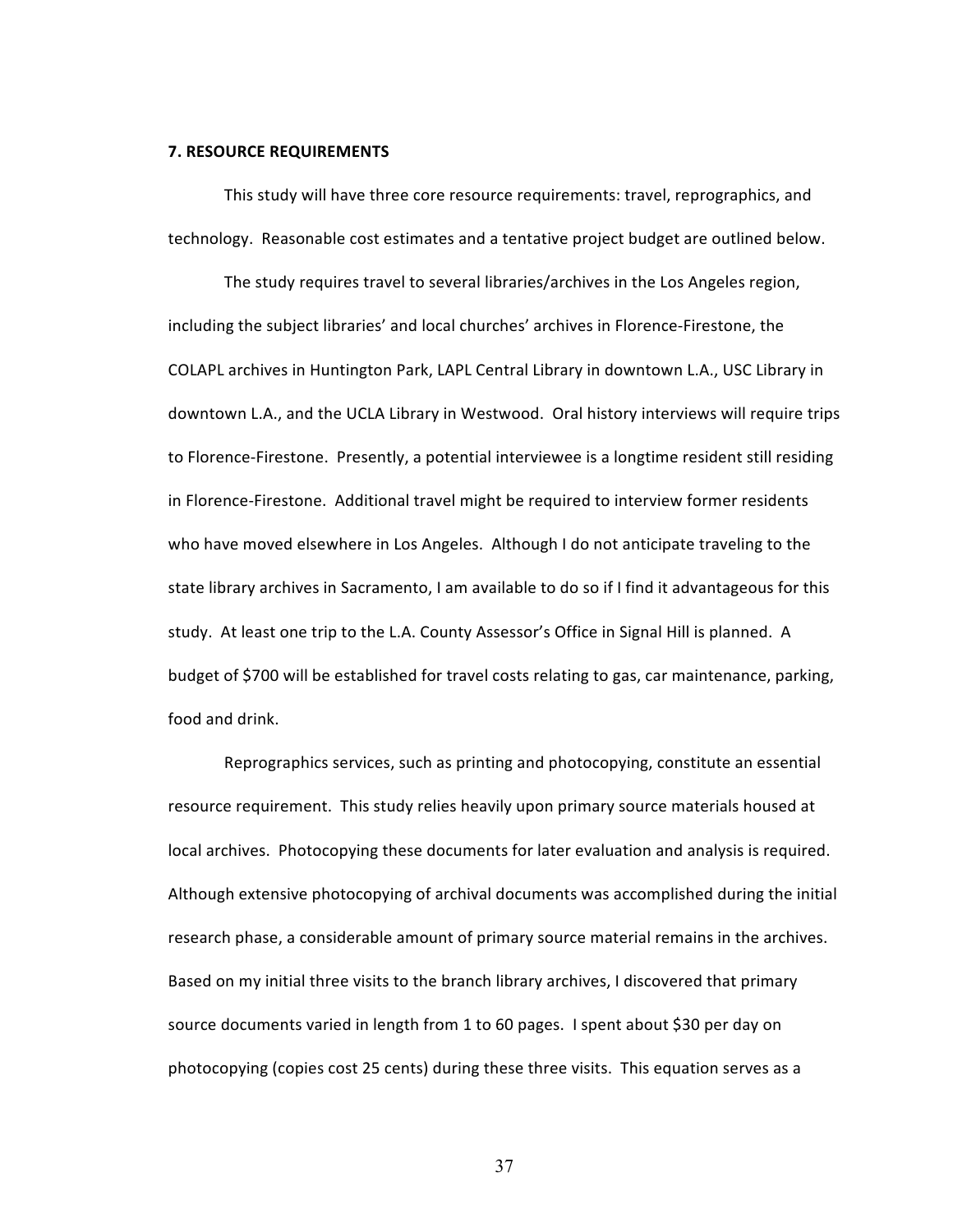working estimate for copying costs at the other archives I will visit. Secondary source materials such as journal and newspaper articles were retrieved from online databases and printed at home. These items varied in length from 1 to 30 pages. Factoring in all printing done locally throughout the year, I expect to go through at least five black ink cartridges and two color ink cartridges during this study. On average, black cartridges are \$15, color ones are \$20. Therefore, a budget of \$500 will be established for reprographics costs.

Data collection for this study requires a few technological devices. First, recording equipment is needed to capture oral history interviews; this includes one digital audio recorder to serve as the primary recording device and one iPhone app audio recorder to function as a concurrent, secondary recording device in case the primary device fails. A digital audio recorder is about \$100 and the iPhone recording app is between \$1 to \$5. Second, transcription software will be needed to transcribe oral history interviews into text documents. This software costs approximately \$100. Third, a subscription to Ancestry.com will be purchased to access U.S. Census data, family history information, and statistics, all of which are indispensable to this study. A six-month unlimited access subscription costs about \$150. Given the study's projected two-year timeframe, the cost of an Ancestry.com subscription will be about \$600 for the duration of the study. A budget of \$850 will be established for technology resource costs.

The overall project budget is \$2500. This figure factors in the costs outlined above and an additional \$450 for incidental and/or unforeseen expenses incurred during this study. Every effort will be made to keep the project on-track and within budget.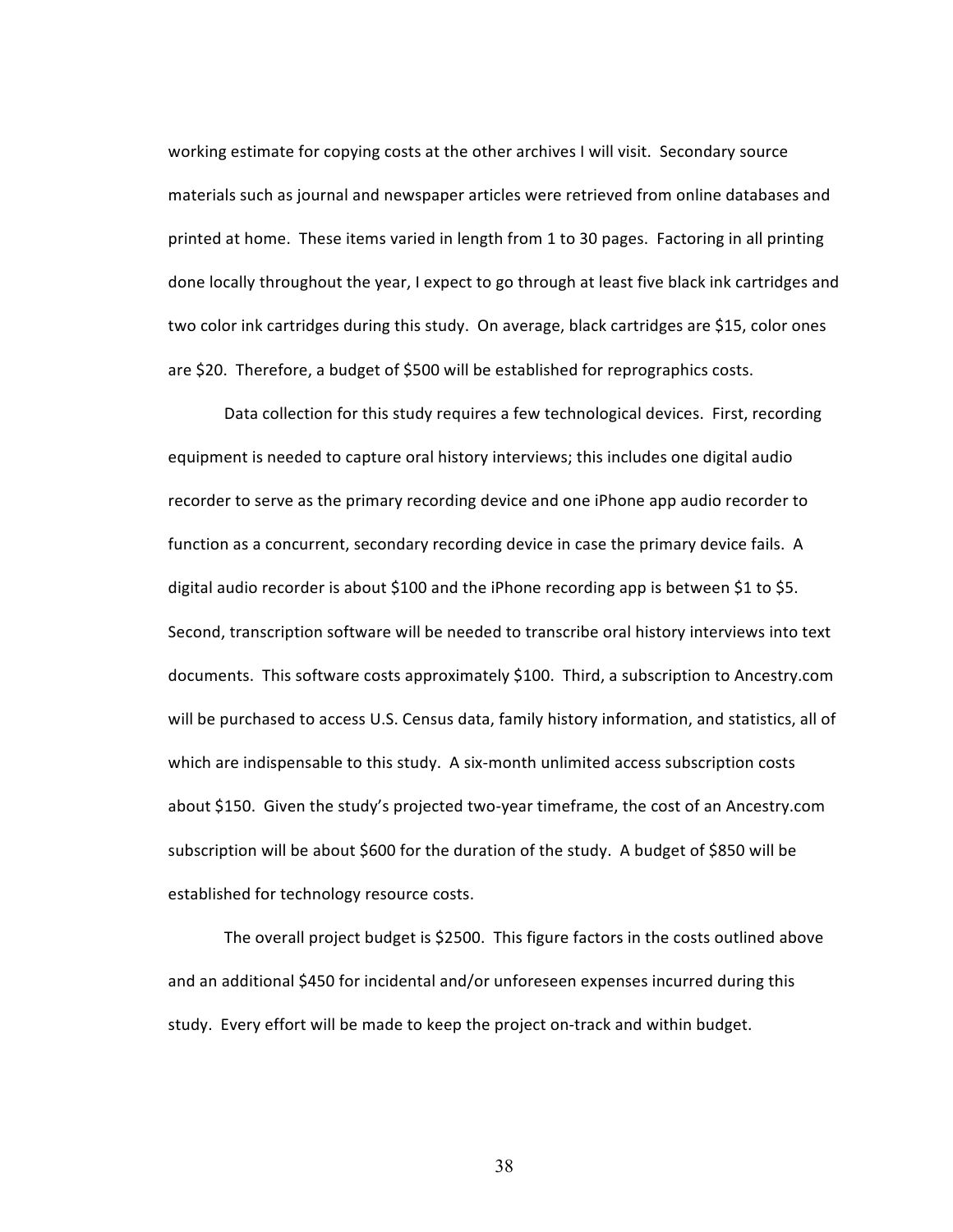### **8. BIBLIOGRAPHY**

### **Primary Sources**

#### *Archives*

- County of Los Angeles Public Library archives. County of Los Angeles Public Library. Huntington Park, CA.
- Florence Library archives. Florence Library, County of Los Angeles Public Library. Los Angeles, CA.
- Florence Methodist Church archives. Florence Methodist Church. Los Angeles, CA.

Graham Library archives. Graham Library, County of Los Angeles Public Library. Los Angeles, CA.

Saint Aloysius Roman Catholic Church archives. Saint Aloysius Roman Catholic Church. Los Angeles, CA.

### *Newspapers*

*California Eagle Firestone Park News Florence Messenger Graham News La Opinion Los Angeles Sentinel Los Angeles Times South End Bee Southeast Wave-Star Southside Journal Southside Wave*

## *Professional Publications*

- California Library Association. *Bulletin of the California Library Association*. Sacramento, CA: California Library Association, 1939-1947.
- California Library Association. *California Librarian*. Sacramento, CA: California Library Association, 1950-1978.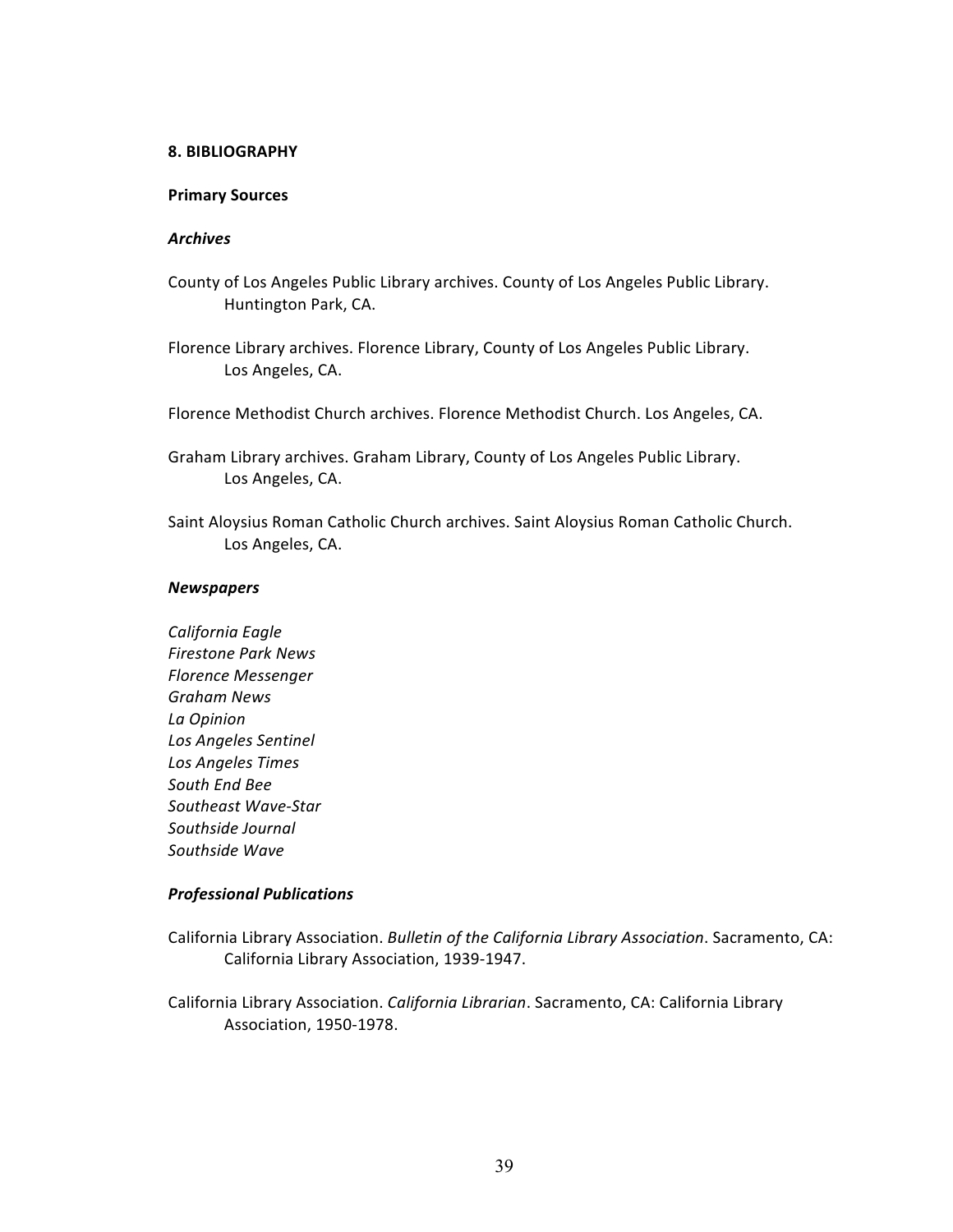- California Library Association. *California Library Bulletin*. Sacramento, CA: California Library Association, 1947-1950.
- California State Library. *News Notes of California Libraries* 1-74, 1906-1979.
- California State Library. *Proceedings, 1895-1907/the Historical Committee, California Library* Association. Stanford University: The Association: 1930.
- County of Los Angeles Public Library. Annual Report. Los Angeles: Library, 1926-.
- Los Angeles County Public Library. *Books and Notes of the Los Angeles County Free Library*. Los Angeles: Library, 1926-1955.
- Los Angeles County Public Library. Twenty-five Years of Growth, 1912-1937. Los Angeles: Library, 1937.
- Los Angeles County Public Library. 50th Anniversary, 1912-1962. Los Angeles: Hall of Records, 1962.
- Los Angeles County Public Library. 60th Year Report, 1912/13-1972/73. Los Angeles: Library, 1973.

### *Books*

- Eddy, Harriet G. County Free Library Organizing in California, 1909-1918. Personal Recollections of Harriet G. Eddy, County Library Organizer, California State Library, 1909-1918. Berkeley: Committee on California Library History, Bibliography, and Archives of the California Library Association, 1955.
- Jones, Helen L. Public Libraries. Metropolitan Los Angeles: A Study of Integration. Los Angeles: Haynes Foundation, 1953.
- Woelfel, Roger H. *Diamond Jubilee: Seventy-five Years of Public Service: The Story of the Los* Angeles County Public Library. Glendale, CA: A.H. Clark Company, 1987.

## *Articles*

- Crismond, Linda F. "The Story of the Los Angeles County Public Library," Public Library *Quarterly* 9, no. 1 (1989): 19-24.
- Haworth Editorial Submission. "News the May have Escaped Your Attention Until Now," *Public Library Quarterly* 10, no. 2 (1990): 69-70.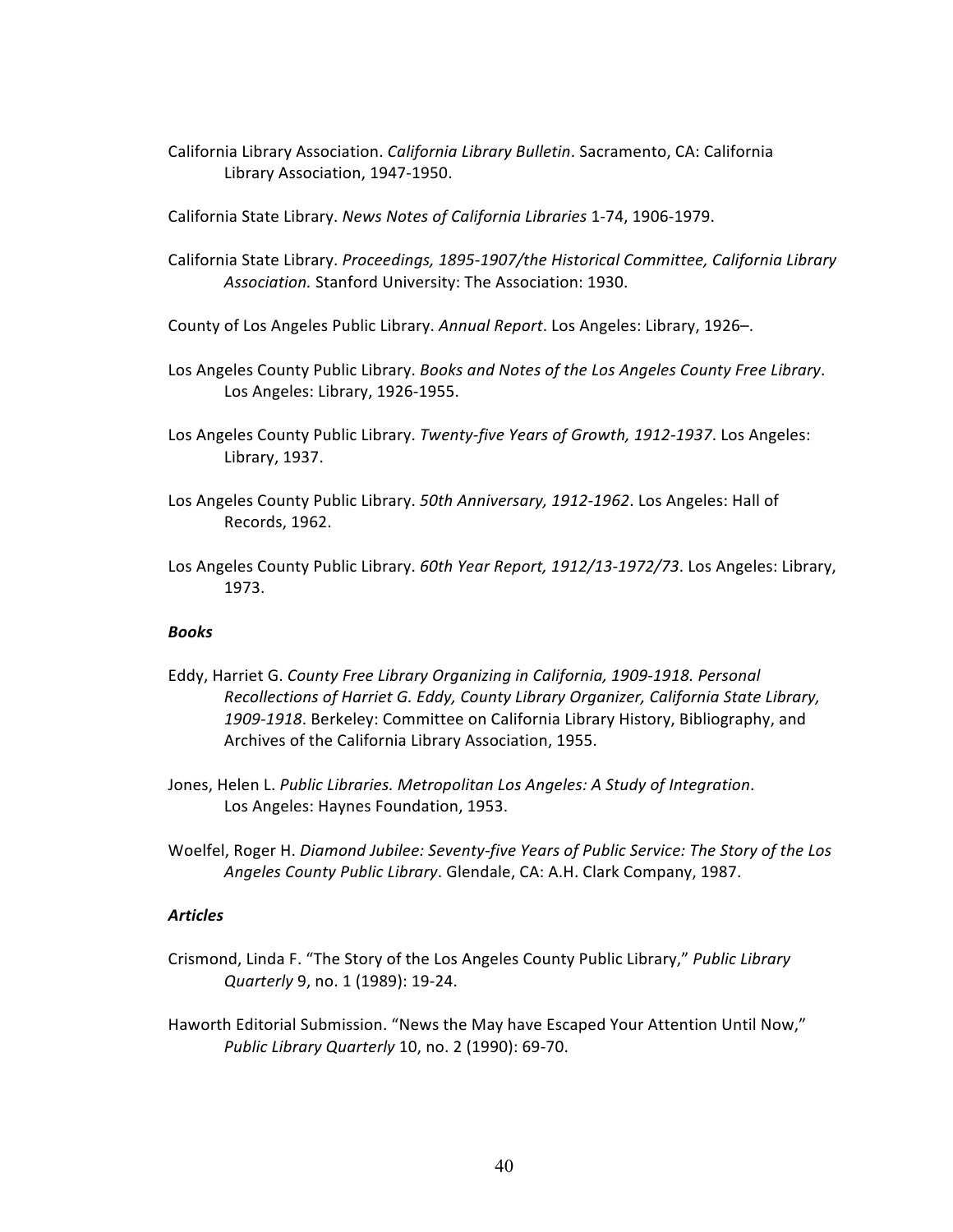## *Databases*

Ancestry.com. For access to U.S. Census data, family history, and statistics.

- Automobile Club of Southern California collection, 1892-1963. University of Southern California Digital Library. Retrieved from http://digitallibrary.usc.edu/ search/controller/collection/acsc-m1251.html
- Title Insurance and Trust/C.C. Pierce Photography Collection, 1860-1960. University of Southern California Digital Library. Retrieved from http://digitallibrary.usc.edu /search/controller/collection/chs-m265.html

## *Government Documents*

Assessor's Building Descriptions. Los Angeles County, Office of the Assessor, South District Office. Signal Hill, CA.

## **Secondary Sources**

## *Articles*

- Alexander, Otis D. "Public Library Services to Underrepresented Groups: Poor & Unemployed Emphasizing Danville, Virginia," Public Library Quarterly 27, no. 2 (2008): 111-33
- Andrews, F. Emerson. "Writing Your Library's History-The Time is Now!," Wilson Library *Bulletin* 48 (December 1973): 324-328.
- Clark, Barbara H. "Ghetto Librarian," California Librarian 34 (October 1973): 18-23.
- De Graaf, Lawrence B. Review of *L.A. City Limits: African American Los Angeles from the Great Depression to the Present, by Josh Sides, California History* 82, no. 3 (2004): 84-85.
- De Graaf, Lawrence B. "The City of Black Angels: Emergence of the Los Angeles Ghetto, 1890-1930," Pacific Historical Review 39, no. 3 (August 1970): 323-352.
- Gehner, John. "Libraries, Low-income People, and Social Exclusion," Public Library Quarterly 29, no. 1 (January 2010): 39-47.
- George, Lynell. "What It Is. (And What It Was.) Lynell George remembers South-Central Los Angeles," West (October 8, 2006): 14-25, 41.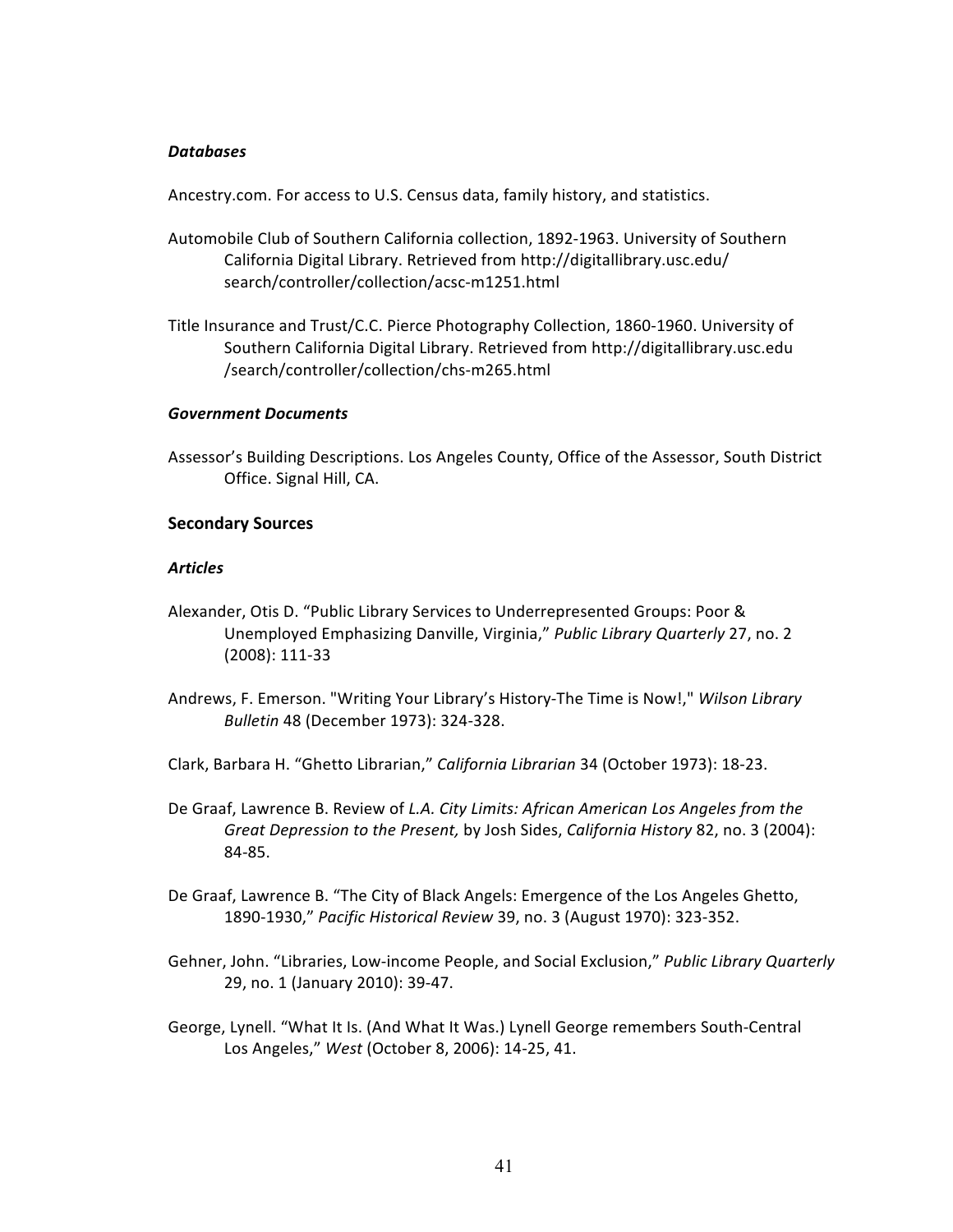- Gieskes, Lisa. "Why Librarians Matter to Poor People," Public Library Quarterly 28, no. 1 (2009): 49-57.
- Gold, Scott et. al. "Teacher Charged with Lewd Acts; Allegations Against a Veteran Miramonte Elementary Instructor Leave Many Parents Shocked and Angry," Los Angeles Times, February 1, 2012: A-1.
- Hansen, Debra Gold, Karen F. Gracy and Sheri D. Irvin. "At the Pleasure of the Board: Women Librarians and the Los Angeles Public Library, 1880-1905," Libraries & *Culture* 34, no. 4 (Fall 1999): 311-346.
- Harris, Michael H. The Purpose of the American Public Library in Historical Perspective: A Revisionist Interpretation. Washington, D.C.: ERIC Clearinghouse on Library and Information Sciences, 1972. Retrieved from http://www.eric.ed.gov/PDFS/ ED071668.pdf
- Harris, Michael H. *The Role of the Public Library in American life: a Speculative Essay.* Occasional papers, no. 117. Urbana, IL: Graduate School of Library and Information Science. University of Illinois at Urbana-Champaign, 1975. Retrieved from http://www.ideals.illinois.edu/handle/2142/3863
- Kronus, Carol L. "Inducing Attitudinal Change among Librarians," *Journal of Education for Librarianship* 12, no. 2 (Fall 1971): 104-115.
- McGirr, Lisa. Review of My Blue Heaven: Life and Politics in the Working-Class Suburbs of Los *Angeles, 1920-1965*, by Becky M. Nicolaides, *Journal of American History* 90, no. 2 (September 2003): 694.
- Nyquist, Ewald B. "Poverty, Prejudice, and the Public Library," Library Quarterly 38, no. 1 (January 1968): 78-89.
- Quinones, Sam. "Gang Rivalry Grows into Race War; Battle over the Drug Trade has Led to Escalating Violence in Florence-Firestone," Los Angeles Times, October 18, 2007: A-1.
- Sides, Josh. "Straight into Compton: American Dreams, Urban Nightmares, and the Metamorphosis of a Black Suburb," American Quarterly 56, no. 3 (September 2004): 583-605.
- Winton, Richard et. al. "Second Teacher at School Jailed; Longtime Instructor at Miramonte Campus is Accused of Touching Two Girls Improperly," Los Angeles Times, February 4. 2012: AA-1.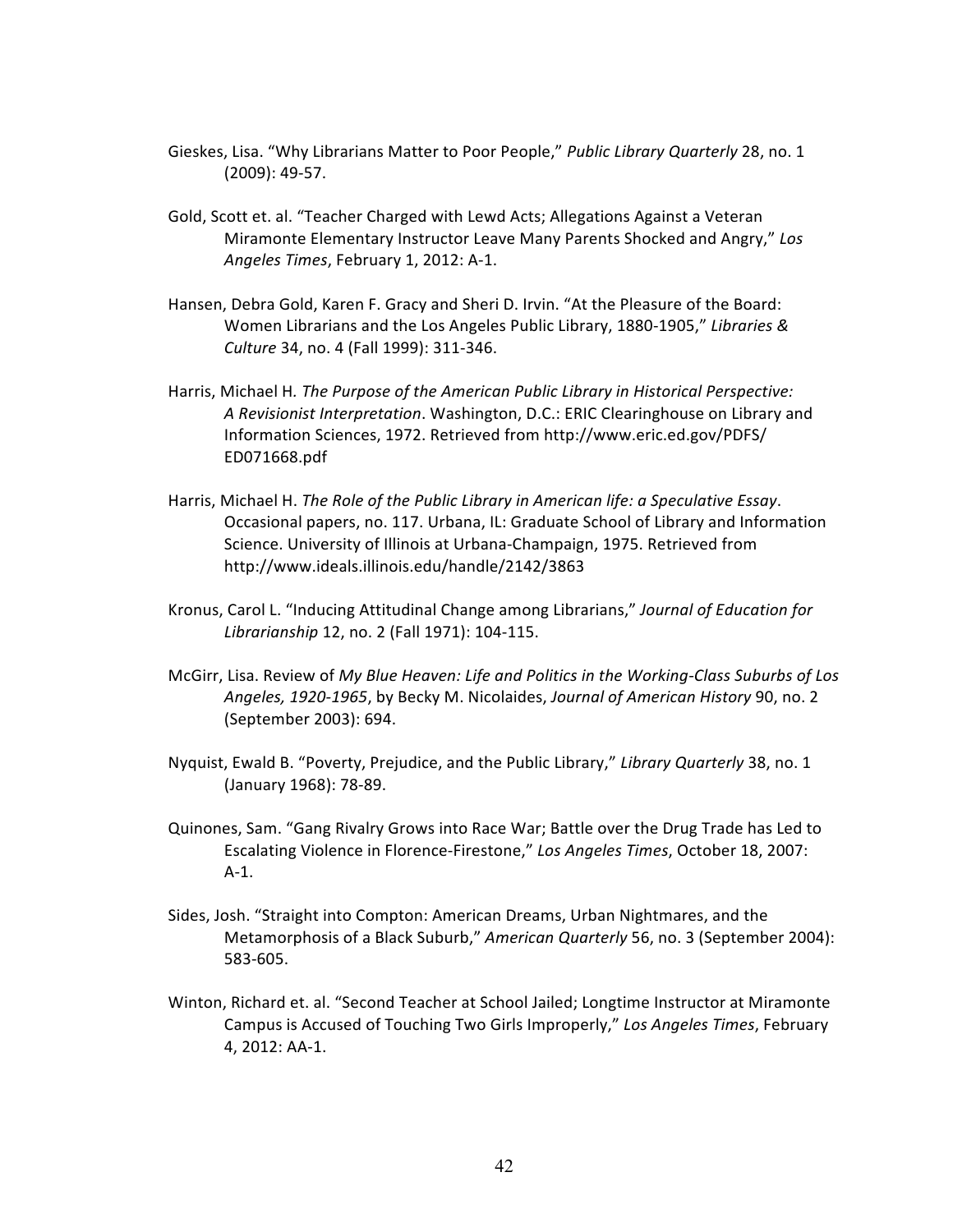Wray, Wendell L. "Library Services for the Poor: Implications for Library education," *Public Library Quarterly* 28, no. 1 (2009): 40-48.

### *Books*

- Borchert, Don. *Oddballs, Geeks, and Gangstas in the Public Library*. New York: Virgin Books, 2007.
- Castagna, Edwin. "A Troubled Mixture: Our Attitudes Toward the Unserved as Librarians in a Professional Capacity," in *Library Service to the Unserved*, ed. Laurence L. Sherill (New York: Bowker, 1970), 15-24.
- Colson, John C. "The United States: An Historical Critique," in *Library Services to the* Disadvantaged, ed. William Martin (Hamden, CT: Linnet Books, 1975), 61-82.
- Ditzion, Sidney H. Arsenals of a Democratic Culture, a Social History of the American Public Library Movement in New England and the Middle States from 1850 to 1900. Chicago: American Library Association, 1947.
- Du Mont, Rosemary R. *Reform and Reaction: The Big City Public Library in American Life.* Westport, CT: Greenwood Press, 1977.
- Kronus, Carol L. and Linda Crowe, eds. Libraries and Neighborhood Information Centers. Urbana, IL: University of Illinois, 1972.
- Lipsman, Claire K. *The Disadvantaged and Library Effectiveness*. Chicago: American Library Association, 1972.
- Martin, William, ed. "Introduction," Library Services to the Disadvantaged. Hamden, CT: Linnet Books, 1975: 7-31.
- Nicolaides, Becky M. My Blue Heaven: Life and Politics in the Working-Class Suburbs of Los Angeles, 1920-1965. Chicago: University of Chicago Press, 2002.
- Shera, Jesse H. *Foundations of the Public Library; the Origins of the Public Library Movement* in New England, 1629-1855. Chicago: University of Chicago Press, 1949.
- Sides, Josh. *L.A. City Limits: African American Los Angeles from the Great Depression to the Present*. Berkeley and Los Angeles: University of California Press, 2003.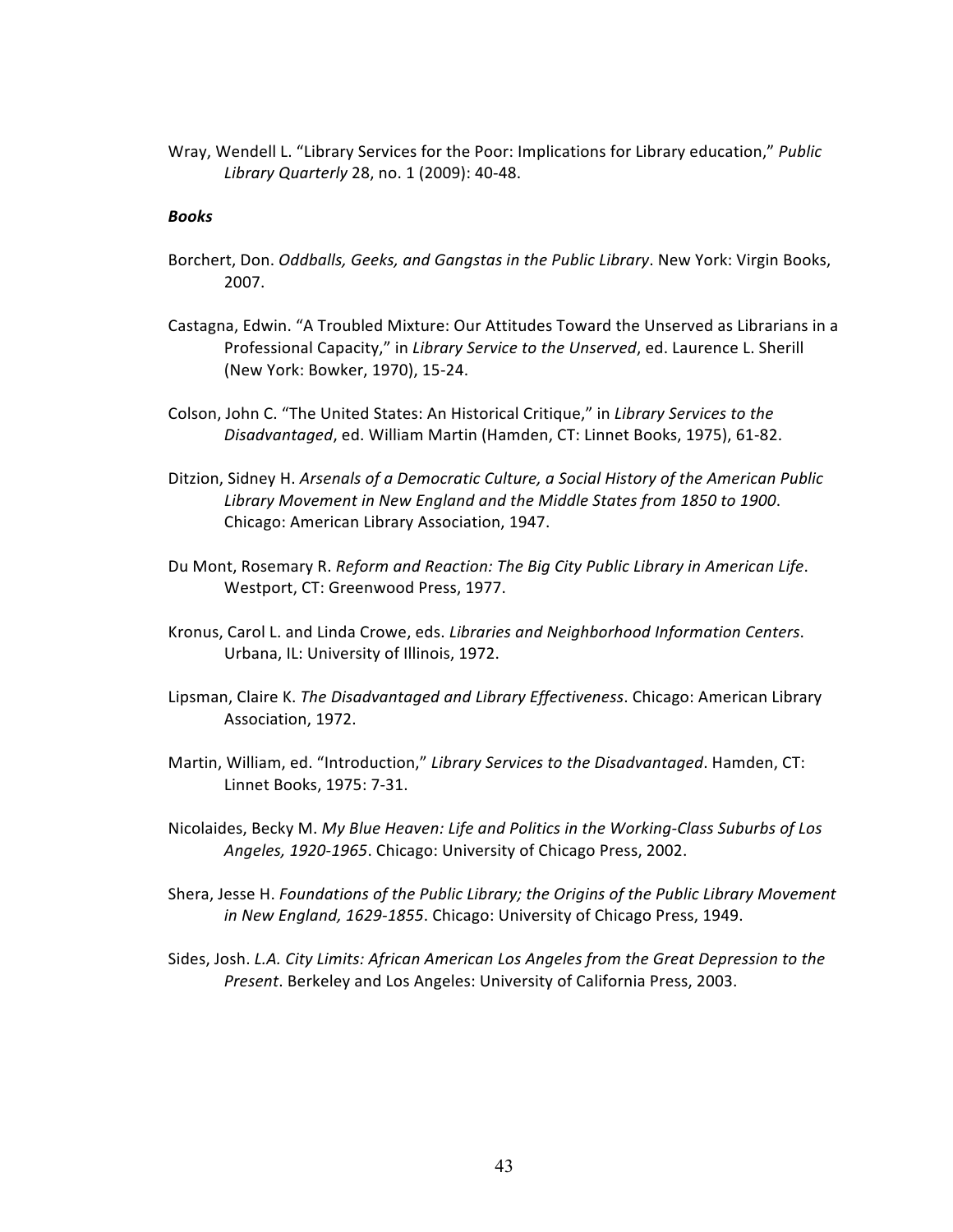## *Dissertations and Theses*

- Adler, Patricia R. "Watts: From Suburb to Black Ghetto," (PhD diss., University of Southern California, 1977).
- Cao, Jerry Finley. "The Los Angeles Public Library: Origins and Development, 1872-1910," (PhD diss., University of Southern California, 1977).

Gscheidle, Gertrude E. "The Los Angeles Public Library," (M.A., University of Chicago, 1949).

- Lau, Clement. "Alternative Ways, Locations, and Partners to Meet the Recreational Needs of Underserved Communities: The Case of Florence-Firestone" (DPDS diss., University of Southern California, 2011).
- Oliveros, Juan. "The Community of Florence-Firestone: Revisiting Economic Opportunities in an Ethnic Neighborhood" (Master's project, University of California, Los Angeles, 2003).
- Orozco, Julia Fransica. "Florence Avenue: Exploring Economic Opportunities in an Ethnic Neighborhood" (Master's project, University of California, Los Angeles, 1999).
- Sigler, Ronald Floyd. "The Film Censorship Controversy at Los Angeles County Public Library - 1971: A Case Study" (PhD diss., Florida State University, 1977).

## *Professional Reports*

- Community Redevelopment Agency of the City of Los Angeles, "Los Angeles Community Analysis Program: Socio-economic Diagnostic Findings for East Los Angeles and Firestone-Willowbrook (South Central Los Angeles); presented to Sanford R. Goodkin Research Corporation, Los Angeles, Calif., for Los Angeles County/CRA West, Inc." Los Angeles: CRA West Inc., 1969.
- "Los Angeles County Model Neighborhood (Florence, Firestone & Willowbrook) Economic Study." Los Angeles: Sanford R. Goodkin Research Corporation, 1970.

## *Websites*

Wikipedia. "Edward C. Banfield." http://en.wikipedia.org/wiki/Edward C. Banfield